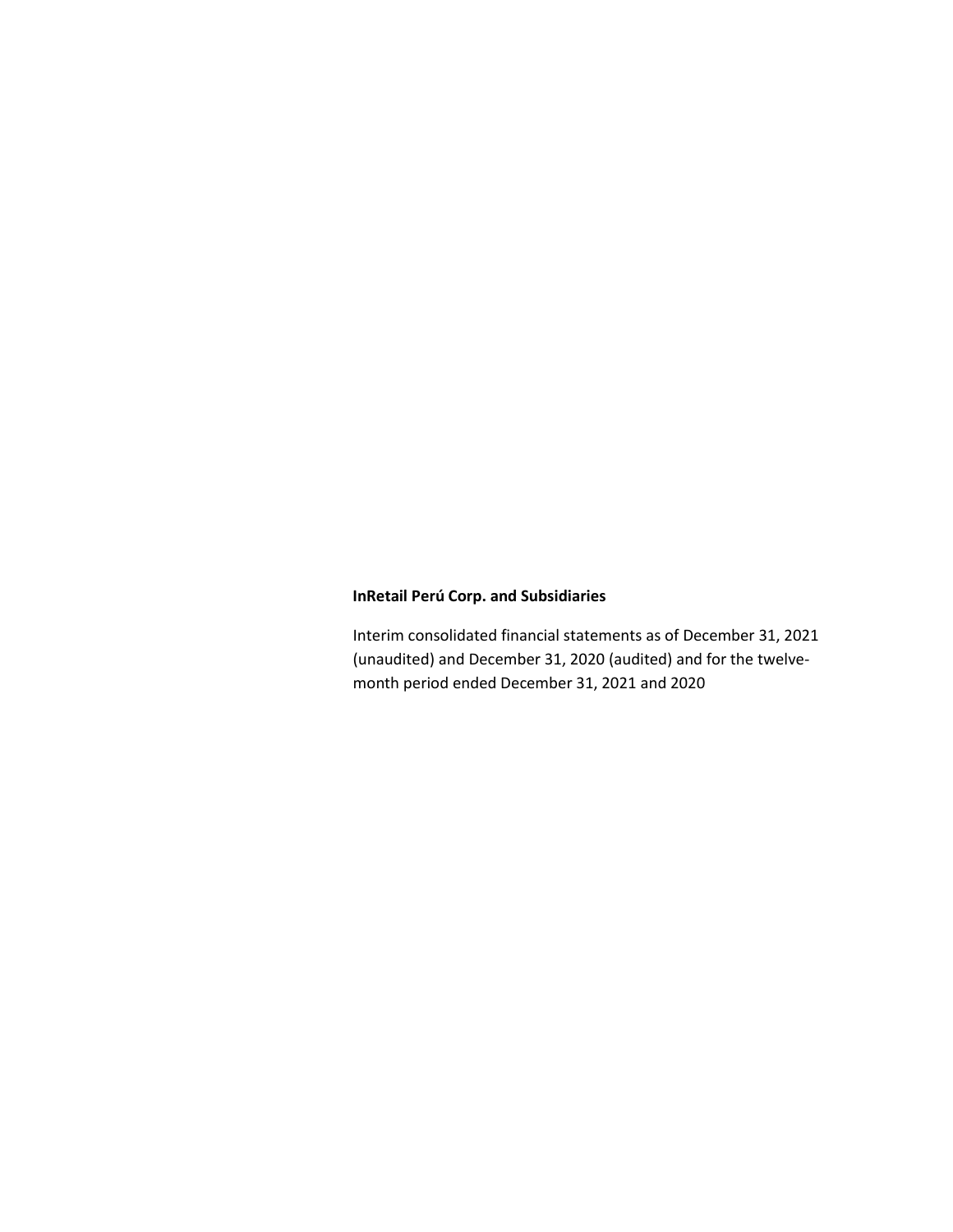Interim consolidated financial statements as of December 31, 2021 and December 31, 2020 and for the twelve-month period ended December 31, 2021 and 2020

### **Contents**

## **Interim consolidated financial statements**

Interim consolidated statements of financial position Interim consolidated income statements Interim consolidated statements of comprehensive income Interim consolidated statements of changes in equity Interim consolidated statements of cash flows Notes to the interim consolidated financial statements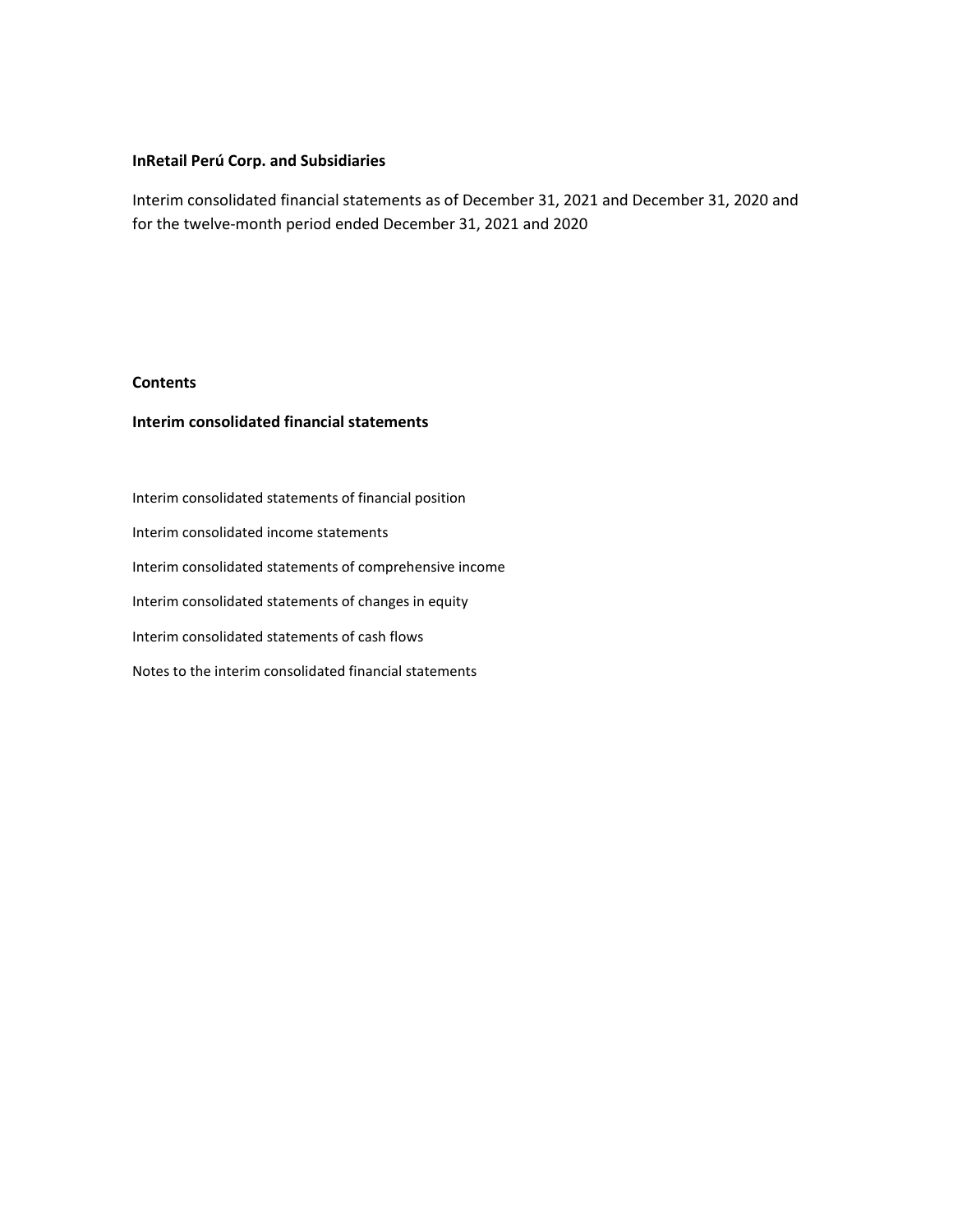# Interim consolidated statements of financial position

As of December 31, 2021 (unaudited) and December 31, 2020 (audited)

| <b>Note</b>                                        |    | 2021                     | 2020       |                                                          | Note  | 2021       | 2020       |
|----------------------------------------------------|----|--------------------------|------------|----------------------------------------------------------|-------|------------|------------|
|                                                    |    | S/(000)                  | S/(000)    |                                                          |       | S/(000)    | S/(000)    |
| <b>Assets</b>                                      |    |                          |            | <b>Liabilities and equity</b>                            |       |            |            |
| <b>Current assets</b>                              |    |                          |            | <b>Current liabilities</b>                               |       |            |            |
| Cash and cash equivalents                          | 4  | 917,420                  | 936,315    | Trade payables                                           | 11    | 3,898,458  | 3,317,632  |
| Investments at fair value through profit or loss   |    | 121,768                  | 242,395    | Other payables                                           |       | 600,933    | 671,161    |
| Financial instruments at amortized cost            |    | $\overline{\phantom{a}}$ | 24,624     | Accounts payable to related parties                      | 19(b) | 52,673     | 24,830     |
| Trade receivables, net                             | 5  | 634,780                  | 624,316    | Current income tax                                       | 14(b) | 14,586     | 73,684     |
| Other account receivables                          |    | 131,599                  | 128,966    | Interest-bearing loans and borrowings                    | 13    | 640,322    | 1,773,620  |
| Accounts receivables from related parties<br>19(b) |    | 100,721                  | 78,494     | Deferred revenue                                         |       | 24,763     | 20,263     |
| Inventories, net                                   | 6  | 2,617,744                | 2,158,521  | Lease liability                                          | 12(c) | 256,628    | 226,749    |
| Prepayments                                        |    | 18,258                   | 13,170     | <b>Total current liabilities</b>                         |       | 5,488,363  | 6,107,939  |
| Taxes recoverable                                  |    | 283,820                  | 130,775    |                                                          |       |            |            |
| <b>Total current assets</b>                        |    | 4,826,110                | 4,337,576  | <b>Non-current liabilities</b>                           |       |            |            |
|                                                    |    |                          |            | Trade payables                                           | 11    | 6,809      | 5,495      |
|                                                    |    |                          |            | Accounts payable to related parties                      | 19(b) | 43,000     | 42,517     |
|                                                    |    |                          |            | Other payables                                           |       | 2,230      | 2,317      |
|                                                    |    |                          |            | Interest-bearing loans and borrowings                    | 13    | 7,176,365  | 5,242,887  |
|                                                    |    |                          |            | Income tax related to Special Purpose Entities           | 14(b) | 356,989    | 326,683    |
|                                                    |    |                          |            | Deferred revenue                                         |       | 36,212     | 32,278     |
|                                                    |    |                          |            | Deferred income tax liabilities, net                     | 14(a) | 443,868    | 475,879    |
|                                                    |    |                          |            | Reserves for employee retirement pension funds           |       | 27,111     | 21,131     |
|                                                    |    |                          |            | Lease liability                                          | 12(c) | 1,326,076  | 1,287,786  |
|                                                    |    |                          |            | <b>Total non-current liabilities</b>                     |       | 9,418,660  | 7,436,973  |
| <b>Non-current assets</b>                          |    |                          |            | <b>Total liabilities</b>                                 |       | 14,907,023 | 13,544,912 |
| Other receivables, net                             |    | 103,209                  | 62,481     |                                                          |       |            |            |
| 19(b)<br>Accounts receivables from related parties |    | 27,432                   | 26,564     | <b>Equity</b>                                            |       |            |            |
| Taxes recoverable                                  |    | 20,076                   | 25,033     | Capital stock                                            | 15(a) | 2,138,566  | 2,138,566  |
| Derivative financial instruments                   | 7  | 334,555                  | 212,447    | Treasury shares                                          | 15(c) | (57, 636)  | (57, 636)  |
| Property, furniture and equipment, net             | 8  | 4,541,548                | 4,266,541  | Capital premium                                          | 15(b) | 472,967    | 472,967    |
| Investment properties                              | 9  | 4,033,013                | 3,899,509  | Unrealized results on derivative financial instruments   |       | (168, 122) | (130, 233) |
| 12(b)<br>Right-of-use assets, net                  |    | 1,351,300                | 1,393,726  | Unrealized results from foreign currency translation     |       | 3,562      | 1,840      |
| Intangible assets, net                             | 10 | 1,304,795                | 1,204,998  | Unrealized results from actuarial reserve for retirement |       | 643        | 927        |
| Goodwill                                           | 10 | 2,664,198                | 2,722,074  | <b>Retained earnings</b>                                 |       | 1,990,313  | 2,183,482  |
| Deferred income tax assets, net<br>14(a)           |    | 131,735                  | 100,033    | Equity attributable to owners of the parent              |       | 4,380,293  | 4,609,913  |
| Other assets                                       |    | 2,463                    | 7,949      | Non-controlling interest                                 |       | 53,118     | 104,106    |
| <b>Total non-current assets</b>                    |    | 14,514,324               | 13,921,355 | <b>Total equity</b>                                      |       | 4,433,411  | 4,714,019  |
| <b>Total assets</b>                                |    | 19,340,434               | 18,258,931 | <b>Total liabilities and equity</b>                      |       | 19,340,434 | 18,258,931 |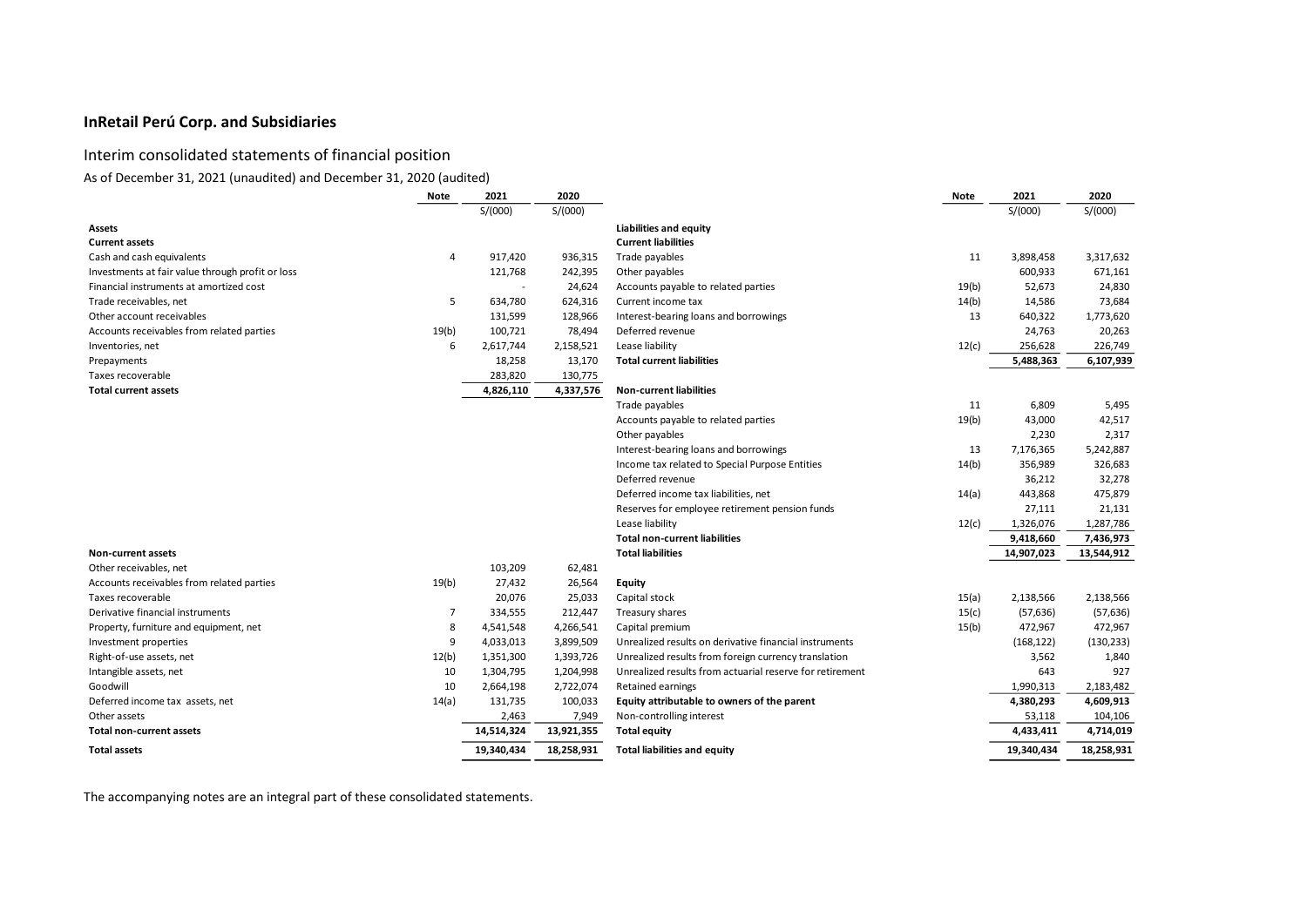### Interim consolidated Income statements

For the twelve-month period ended December 31, 2021 and 2020

|                                                                                                  |             |                |                | Fourth quarter |             |
|--------------------------------------------------------------------------------------------------|-------------|----------------|----------------|----------------|-------------|
|                                                                                                  | <b>Note</b> | 2021           | 2020           | 2021           | 2020        |
|                                                                                                  |             | S/(000)        | S/(000)        | S/(000)        | S/(000)     |
| <b>Revenue from ordinary activities</b>                                                          |             |                |                |                |             |
| Net sales of goods                                                                               |             | 17,033,034     | 13,727,044     | 4,561,311      | 3,732,616   |
| Rental income                                                                                    |             | 480,433        | 344,129        | 147,064        | 111,367     |
| Rendering of services                                                                            |             | 408,870        | 338,231        | 120,604        | 90,151      |
| Revenue                                                                                          |             | 17,922,337     | 14,409,404     | 4,828,979      | 3,934,134   |
| Cost of sales                                                                                    | 17(a)       | (12, 924, 876) | (10, 240, 703) | (3,457,175)    | (2,763,313) |
| <b>Gross profit</b>                                                                              |             | 4,997,461      | 4,168,701      | 1,371,804      | 1,170,821   |
| Loss from joint venture                                                                          | 19(a)       |                | (2, 195)       |                |             |
| Gain (loss) on valuation at fair value of investment properties                                  | 9(b)        | 134,020        | (84, 520)      | 95,850         | (54, 011)   |
| Selling expenses                                                                                 | 17(a)       | (2,907,218)    | (2,454,124)    | (765, 359)     | (646, 976)  |
| Administrative expenses                                                                          | 17(a)       | (590, 680)     | (497, 947)     | (166, 794)     | (147, 391)  |
| Other operating (expenses) income, net                                                           |             | (1,860)        | (1, 363)       | 621            | (3,409)     |
| <b>Operating profit</b>                                                                          |             | 1,631,723      | 1,128,552      | 536,122        | 319,034     |
| <b>Financial income</b>                                                                          |             | 14,032         | 10,045         | 3,106          | 2,226       |
| Financial expenses                                                                               | 18(a)       | (753,009)      | (464, 285)     | (158, 589)     | (121, 985)  |
| Exchange difference, net                                                                         |             | (222, 498)     | (124, 170)     | 67,923         | (22, 285)   |
| Profit before income tax                                                                         |             | 670,248        | 550,142        | 448,562        | 176,990     |
| Income tax expense                                                                               | 14(a)       | (294, 929)     | (210, 791)     | (180,033)      | (63,024)    |
| Net profit                                                                                       |             | 375,319        | 339,351        | 268,529        | 113,966     |
| <b>Attributable to:</b>                                                                          |             |                |                |                |             |
| InRetail Perú Corp. shareholders                                                                 |             | 346,564        | 302,650        | 258,192        | 102,565     |
| Non-controlling interest                                                                         |             | 28,755         | 36,701         | 10,337         | 11,401      |
|                                                                                                  |             |                |                |                |             |
| Net profit                                                                                       |             | 375,319        | 339,351        | 268,529        | 113,966     |
| Earnings per share:                                                                              |             |                |                |                |             |
| Basic and diluted profit for the period attributable to ordinary<br>equity holders of the parent | 20          | 3.651          | 3.301          | 2.612          | 1.109       |
|                                                                                                  |             |                |                |                |             |

All items above are related to continuing operations.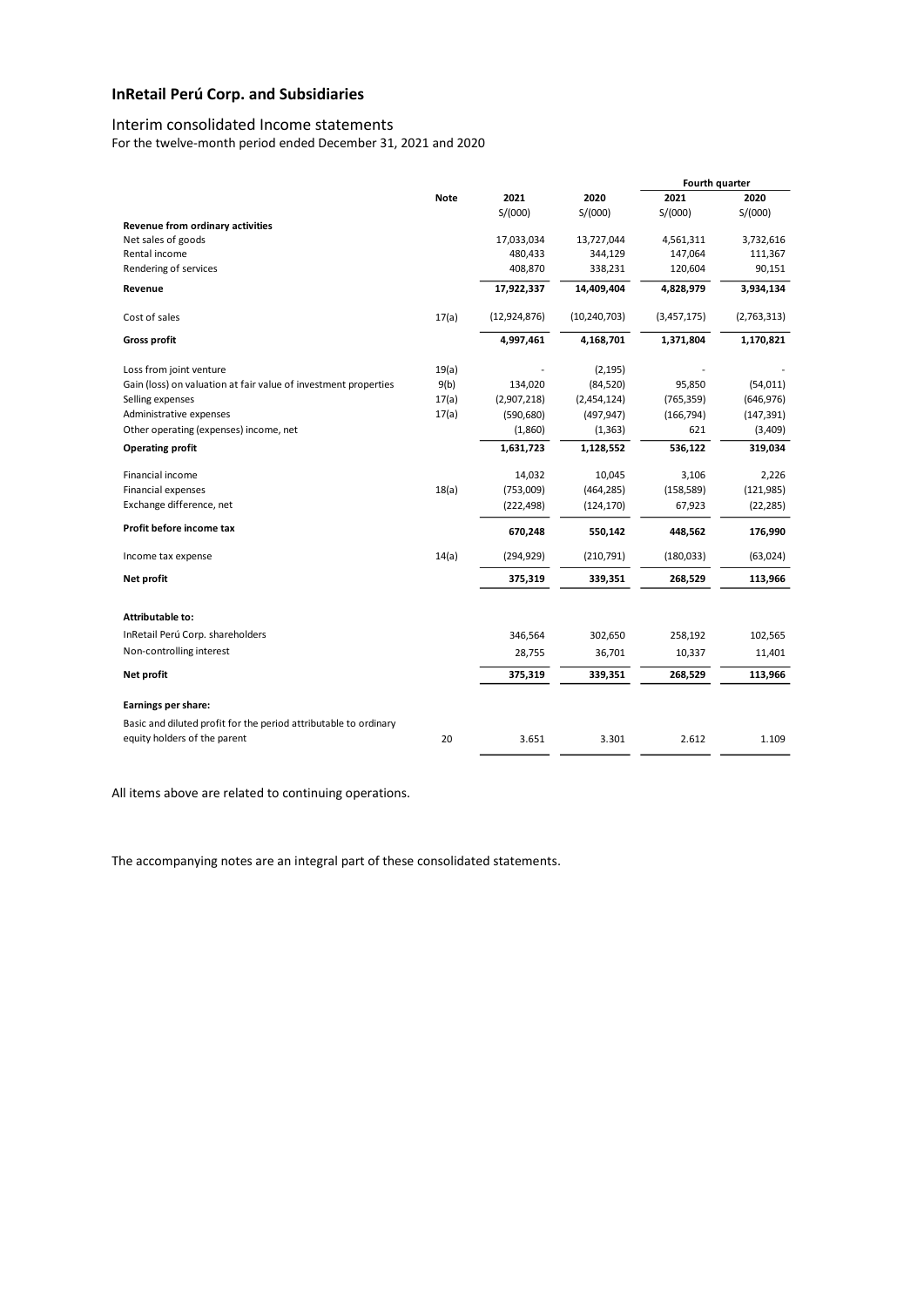## Interim consolidated statements of comprehensive income

For the twelve-month period ended December 31, 2021 and 2020

|                                                                              |                 |                 | Fourth quarter  |                 |
|------------------------------------------------------------------------------|-----------------|-----------------|-----------------|-----------------|
|                                                                              | 2021<br>S/(000) | 2020<br>S/(000) | 2021<br>S/(000) | 2020<br>S/(000) |
| Profit for the period                                                        | 375,319         | 339,351         | 268,529         | 113,966         |
| Other comprehensive income                                                   |                 |                 |                 |                 |
| Unrealized loss on hedging derivative financial instrument                   | (76, 444)       | (131,063)       | 21,220          | (9,885)         |
| Income tax related to Special Purpose Entities                               | 10,836          | (9,831)         | 10,836          | (540)           |
| Income tax                                                                   | 26,691          | 18,117          | (13,087)        | 1,268           |
| Total other comprehensive income on hedging derivative financial instruments | (38, 917)       | (122, 777)      | 18,969          | (9, 157)        |
| Unrealized results from foreign currency translation                         | 1,809           | 1,674           | (3, 191)        | 19              |
| Total other comprehensive income from foreign currency translation           | 1,809           | 1,674           | (3, 191)        | 19              |
| Unrealized (loss) gain from actuarial reserve for retirement                 | (326)           | 588             | (326)           | 588             |
| Total other comprehensive income from actuarial reserve for retirement       | (326)           | 588             | (326)           | 588             |
| Other comprehensive income for the period, net of income tax effects         | (37, 434)       | (120, 515)      | 15,452          | (8,550)         |
| Total comprehensive income for the period                                    | 337,885         | 218,836         | 283,981         | 105,416         |
| <b>Attributable to:</b>                                                      |                 |                 |                 |                 |
| InRetail Perú Corp. shareholders                                             | 309,965         | 187,462         | 272,000         | 94,330          |
| Non-controlling interest                                                     | 27,920          | 31,374          | 11,981          | 11,086          |
| Total comprehensive income for the period                                    | 337,885         | 218,836         | 283,981         | 105,416         |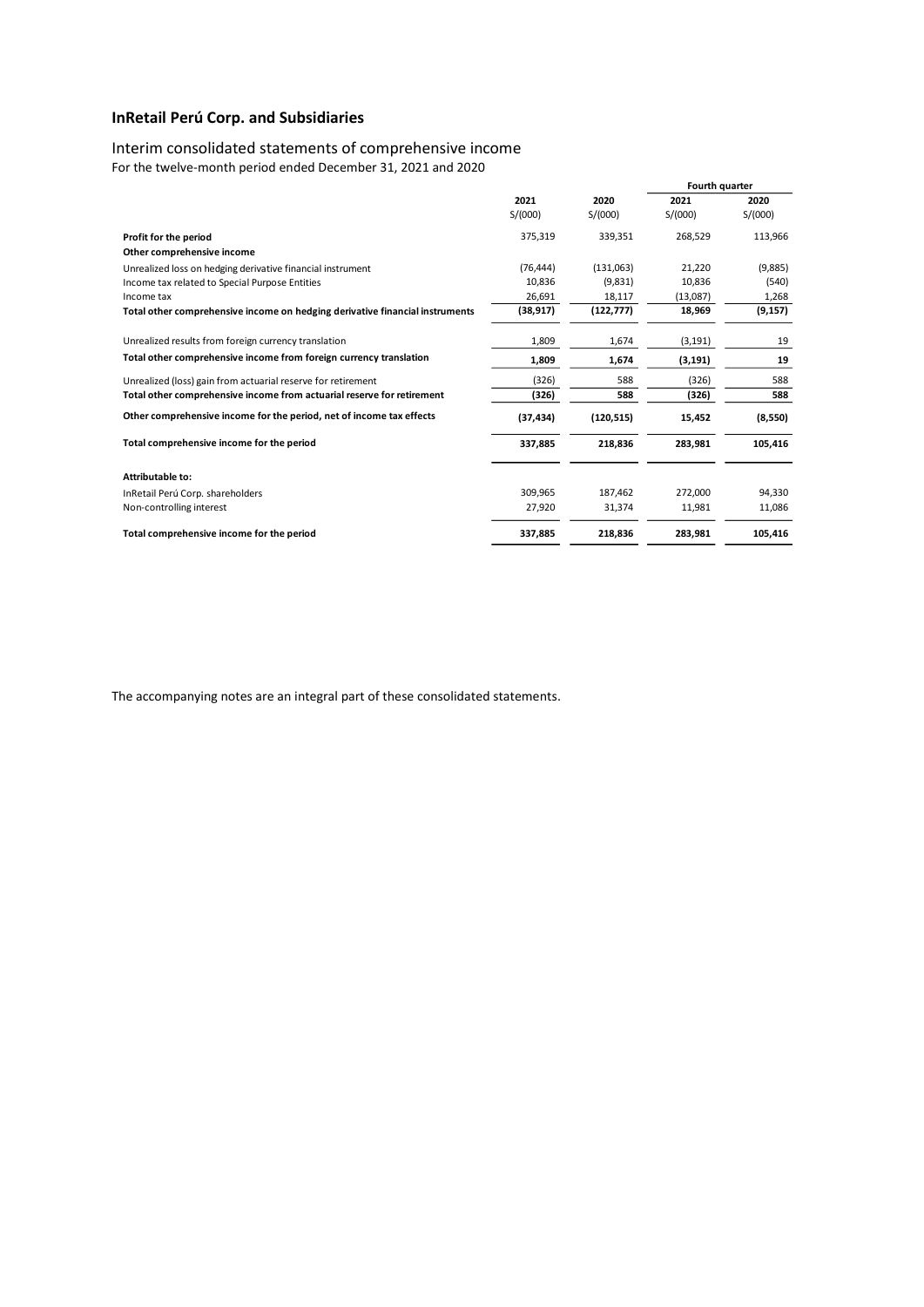# Interim consolidated statements of change in equity For the twelve-month period ended December 31, 2021 and 2020

|                                 |                      |                 |         | <b>Unrealized</b><br>results from | <b>Unrealized</b><br>results from | <b>Unrealized</b><br>results from | <b>Unrealized</b><br>results from |            |              |             |                     |
|---------------------------------|----------------------|-----------------|---------|-----------------------------------|-----------------------------------|-----------------------------------|-----------------------------------|------------|--------------|-------------|---------------------|
|                                 |                      |                 |         | derivative                        | investment at                     | foreign                           | actuarial                         |            |              | Non-        |                     |
|                                 |                      | <b>Treasury</b> | Capital | financial                         | fair value                        | currency                          | reserve for                       | Retained   |              | controlling |                     |
|                                 | <b>Capital stock</b> | shares          | premium | instruments                       | through equity                    | translation                       | retirement                        | earnings   | <b>Total</b> | interest    | <b>Total equity</b> |
|                                 | S/(000)              | S/(000)         | S/(000) | S/(000)                           | S/(000)                           | S/(000)                           | S/(000)                           | S/(000)    | S/(000)      | S/(000)     | S/(000)             |
| Balance as of January 1, 2020   | 2,138,566            | (57, 636)       | 472,967 | (13,076)                          | $\blacksquare$                    | (208)                             | 415                               | 2,076,035  | 4,617,063    | 99,852      | 4,716,915           |
| Profit for the period           |                      |                 |         |                                   |                                   |                                   |                                   | 302,650    | 302,650      | 36,701      | 339,351             |
| Other comprehensive income      |                      |                 |         | (117, 157)                        |                                   | 1,457                             | 512                               |            | (115, 188)   | (5, 327)    | (120, 515)          |
| Total comprehensive income      |                      |                 |         | (117, 157)                        | $\overline{\phantom{a}}$          | 1,457                             | 512                               | 302,650    | 187,462      | 31,374      | 218,836             |
| Dividends                       |                      |                 |         |                                   |                                   |                                   | $\overline{\phantom{a}}$          | (197, 896) | (197, 896)   | (27, 205)   | (225, 101)          |
| Dividends treasury shares       |                      |                 |         |                                   |                                   |                                   |                                   | 3,369      | 3,369        |             | 3,369               |
| Others                          |                      |                 |         |                                   |                                   | 591                               |                                   | (676)      | (85)         | 85          |                     |
| Balance as of December 31, 2020 | 2,138,566            | (57, 636)       | 472,967 | (130, 233)                        |                                   | 1,840                             | 927                               | 2,183,482  | 4,609,913    | 104,106     | 4,714,019           |
| Balance as of January 1, 2021   | 2,138,566            | (57, 636)       | 472,967 | (130, 233)                        |                                   | 1,840                             | 927                               | 2,183,482  | 4,609,913    | 104,106     | 4,714,019           |
| Profit for the period           |                      |                 |         |                                   |                                   | $\overline{\phantom{a}}$          |                                   | 346,564    | 346,564      | 28,755      | 375,319             |
| Other comprehensive income      |                      |                 |         | (37, 889)                         |                                   | 1,574                             | (284)                             |            | (36, 599)    | (835)       | (37, 434)           |
| Total comprehensive income      |                      |                 |         | (37, 889)                         | $\sim$                            | 1,574                             | (284)                             | 346,564    | 309,965      | 27,920      | 337,885             |
| <b>Dividends</b>                |                      |                 |         |                                   |                                   |                                   | $\overline{\phantom{a}}$          | (548, 940) | (548, 940)   | (78, 898)   | (627, 838)          |
| Dividends treasury shares       |                      |                 |         |                                   |                                   |                                   |                                   | 9,343      | 9,343        |             | 9,343               |
| Other                           |                      |                 |         |                                   | $\overline{\phantom{a}}$          | 148                               |                                   | (136)      | 12           | (10)        | $\overline{2}$      |
| Balance as of December 31, 2021 | 2,138,566            | (57, 636)       | 472,967 | (168, 122)                        | $\sim$                            | 3,562                             | 643                               | 1,990,313  | 4,380,293    | 53,118      | 4,433,411           |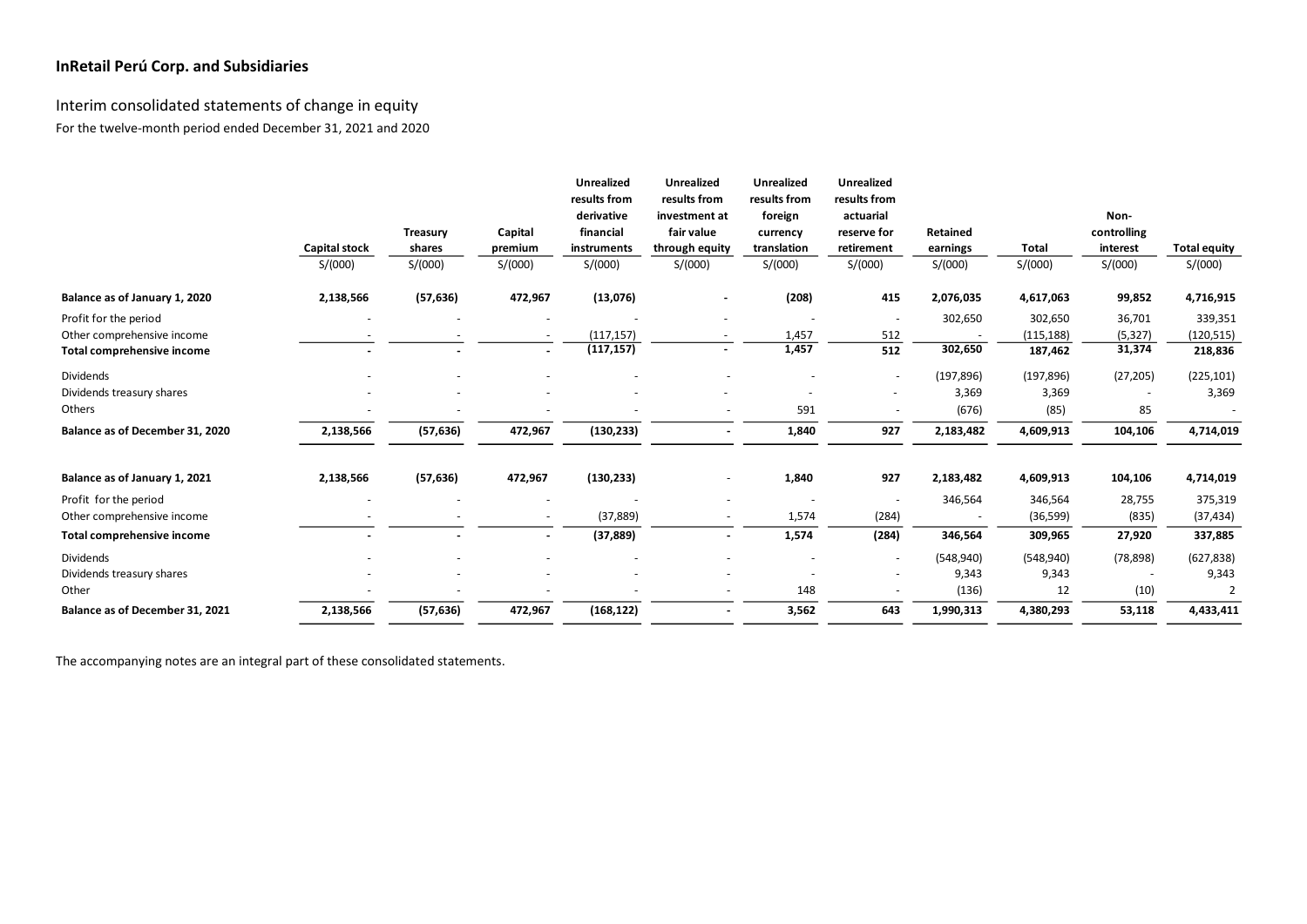## **Interim consolidated statements of cash flows**

For the twelve-month period ended December 31, 2021 and 2020

|                                                                                                                          | 2021           | 2020           |
|--------------------------------------------------------------------------------------------------------------------------|----------------|----------------|
|                                                                                                                          | S/(000)        | S/(000)        |
| <b>Operating activities</b>                                                                                              |                |                |
| Revenue                                                                                                                  | 17,852,394     | 14,305,253     |
| Recovery of taxes                                                                                                        | 15,943         | 31,104         |
| Payments of goods and services to suppliers                                                                              | (14, 141, 095) | (11, 232, 030) |
| Payments of salaries and social benefits to employees                                                                    | (1,422,362)    | (1,279,025)    |
| Taxes paid                                                                                                               | (625, 805)     | (310, 366)     |
| Other payments, net                                                                                                      | (11, 720)      | (36,036)       |
| Net cash flows from operating activities                                                                                 | 1,667,355      | 1,478,900      |
| <b>Investing activities</b>                                                                                              |                |                |
| Sale of property, furniture and equipment                                                                                | 1,394          | 1,852          |
| Loans collected from related parties                                                                                     | 49,173         |                |
| Sale of investments at fair value through profit or loss                                                                 | 470,542        | 666,159        |
| Sale of subsidiary, net of cash delivered                                                                                | 37,372         | 5,834          |
| Acquisition of a subsidiary, net of cash acquired                                                                        | (47, 858)      | (1,212,599)    |
| Purchase of investments at fair value through profit or loss                                                             | (325,039)      | (908, 572)     |
| Purchase of investment properties, net of acquisitions through leasing contracts                                         | (76, 730)      | (84, 698)      |
| Purchase of property, furniture and equipment, net of acquisitions through leasing contracts                             | (482, 679)     | (201, 688)     |
| Value added tax payment related to investment properties                                                                 | (13,539)       | (13, 914)      |
| Loans granted to related parties                                                                                         | (45,096)       |                |
| Purchase and development of intangible assets                                                                            | (69, 995)      | (44, 617)      |
| Net cash flows used in investing activities                                                                              | (502, 455)     | (1,792,243)    |
| <b>Financing activities</b>                                                                                              |                |                |
| Proceeds from interest-bearing loans and borrowings, net of up-front fees                                                | 2,051,212      | 3,172,357      |
| Proceeds from bond issuances, net of up-front fees                                                                       | 2,750,085      |                |
| Proceeds from early settlement of hedging instrument                                                                     | 21,385         |                |
| Payment of bond issuance                                                                                                 | (1,478,000)    |                |
| Payment of interest-bearing loans and borrowings                                                                         | (2,979,082)    | (1,757,327)    |
| Payment of dividends                                                                                                     | (539, 597)     | (194, 527)     |
| Payment of dividends to non-controlling interest                                                                         | (78, 898)      | (27, 205)      |
| Interest paid                                                                                                            | (333, 742)     | (306, 676)     |
| Payment of premium for repurchase of bonds issued                                                                        | (47, 530)      |                |
| Purchase of treasury bonds                                                                                               | (124, 345)     |                |
| Interest payment of lease liability                                                                                      | (105, 729)     | (97, 317)      |
| Payment of lease liability                                                                                               | (316, 607)     | (274, 032)     |
| Rent payments and key money paid in advance                                                                              | (2,947)        | (5,781)        |
| Net cash flows (used) from financing activities                                                                          | (1, 183, 795)  | 509,492        |
| Net (decrease) increase of cash and short-term deposits                                                                  | (18, 895)      | 196,149        |
| Cash and short-term deposits at the beginning of the period                                                              | 936,315        | 740,166        |
| Cash and short-term deposits at the end of the period                                                                    | 917,420        | 936,315        |
|                                                                                                                          |                |                |
| <b>Non-cash transactions</b><br>Fixed assets purchased through leasing and other financial and non financial obligations | 48,846         | 18,820         |
| Investment properties purchased through leasing and other financial obligations                                          |                | 19,469         |
| Intangibles from the acquisition of a subsidiary                                                                         | 158,000        |                |
| Addition of the period of right-of-use asset                                                                             | 311,772        | 284,683        |
|                                                                                                                          |                |                |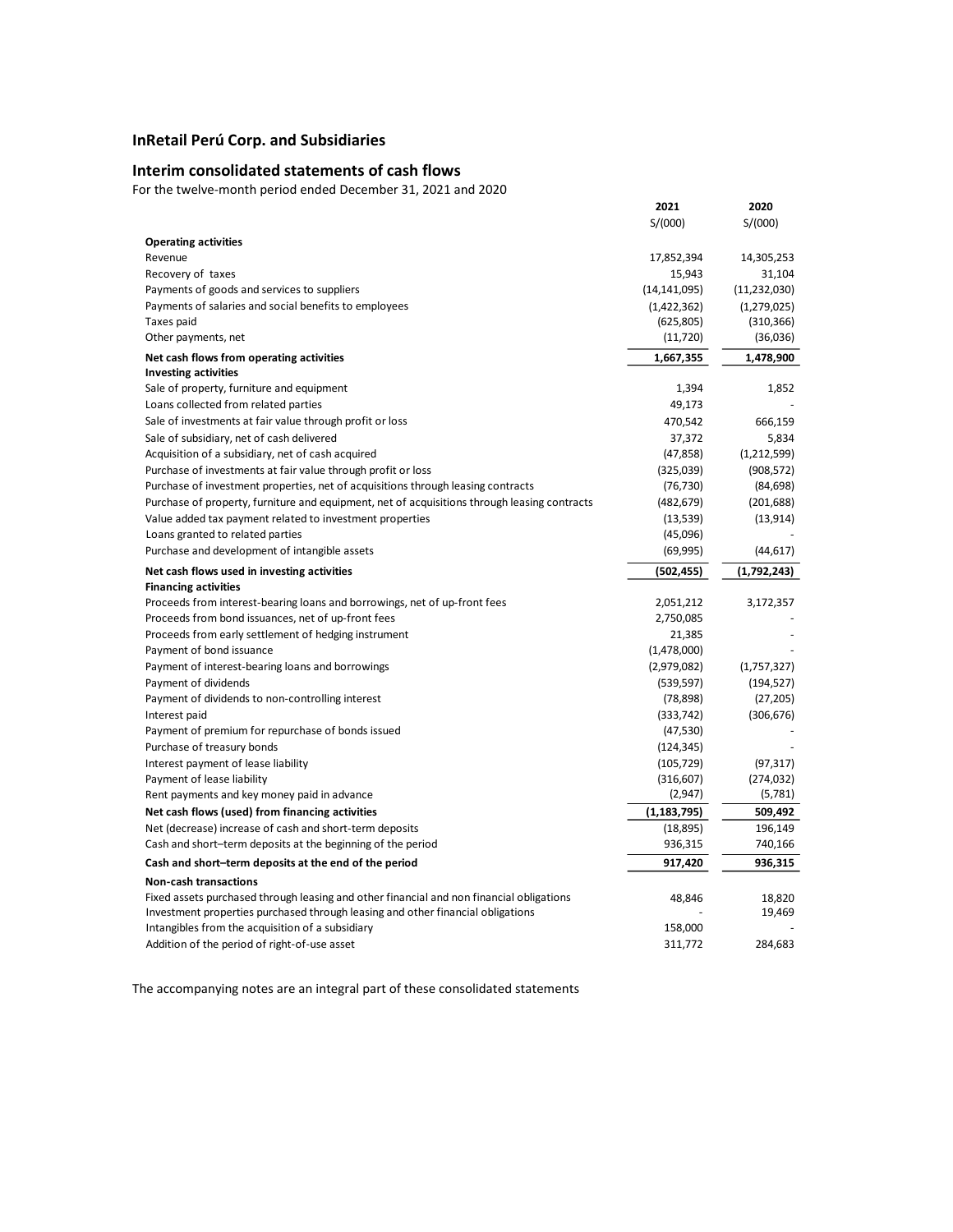## **InRetail Perú Corp. and Subsidiaries**

## Notes to the interim consolidated financial statements

As of December 31, 2021 and December 31, 2020 and for the twelve-month period ended December 31, 2021 and 2020

#### **1. Business activity, acquisitions and disposal Subsidiaries and pandemic**

a) Business activity

InRetail Perú Corp, (hereinafter "the Company"), is a holding incorporated in January 2011 in the Republic of Panama and is a subsidiary of Intercorp Retail Inc., which in turn is a subsidiary of Intercorp Perú Ltd. (a holding company incorporated in Bahamas, hereinafter "Intercorp Perú" matrix of "Intercorp Group") which is the ultimate parent and holds 100.00 percent of Intercorp Retail Inc.'s capital stock.

As of December 31, 2021 the percentages of ownership are:

| Owner                 | Ownership |
|-----------------------|-----------|
|                       | %         |
| Intercorp Retail Inc. | 58.04     |
| Inteligo Bank         | 8.85      |
| Intercorp Perú Ltd.   | 5.59      |
| Others                | 27.52     |
| Total                 | 100.00    |

The Company's legal address is 50 Street and 74 Street, floor 16, PH Building, San Francisco, Republic of Panama; however, its management and administrative offices are located at Calle Morelli N° 181, San Borja, Lima, Peru.

On August 21, 2014, the Company, as initial originator, established a trust fund (Special Purpose Entity) denominated "Patrimonio en Fideicomiso D.S. N°093-2002-EF-InRetail Consumer (hereinafter "InRetail Consumer"), in order to implement various investment projects and issuance of debt instruments that were executed, approved and supported by the Company and its Subsidiaries.

On September 15, 2014, the Board of InRetail Perú Corp. agreed to transfer in trust to return all shares of Supermercados Peruanos S.A. and InRetail Pharma S.A. to InRetail Consumer.

The accompanying interim consolidated financial statements as of December 31, 2021 and December 31, 2020 and for the twelve-month period ended December 31, 2021 and 2020, have been prepared to comply with the legal requirements on the presentation of financial information in force in Peru for shareholders and for the Superintendencia del Mercados de Valores and were approved by the Board of Directors on February 28, 2022.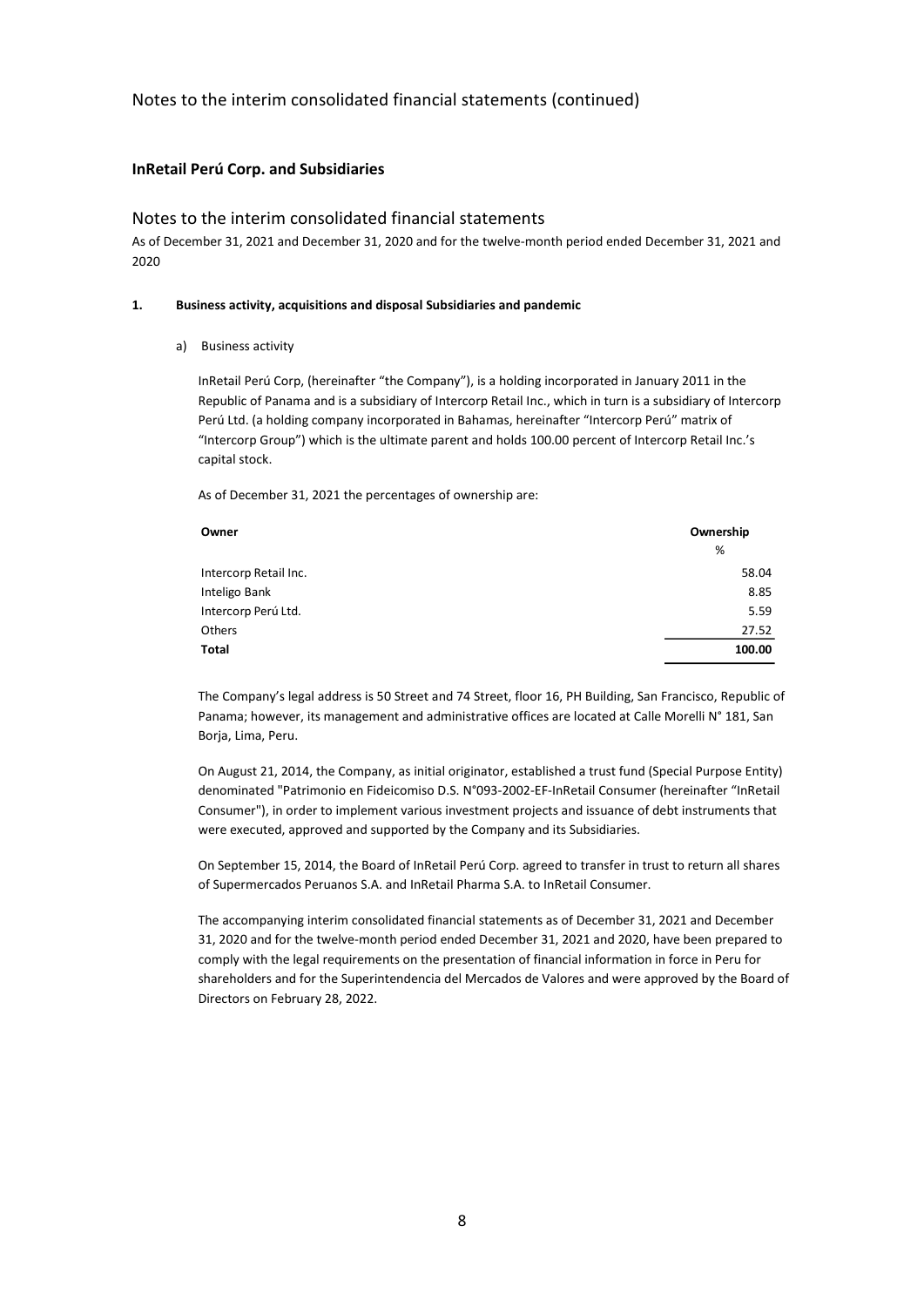#### b) Acquisitions and disposal of subsidiaries

i. Acquisition of:

#### **Makro Supermayorista S.A.**

In December 2020, InRetail Perú Corp., through its subsidiaries Supermercados Peruanos S.A. and InRetail Foods, acquired 100 percent of Makro Supermayorista S.A. (hereinafter "Makro"). Makro is a cash-and-carry wholesaler that sells food and non-food products to professional as well as individual customers. The acquisition operation included 16 stores in Lima and Provinces and the "Makro" and other minor private label brands.

The price of the transaction was US\$359,619,000 (equivalent to approximately S/1,300,743,000), which was paid in full with the proceeds from the Bridge Facility. The Bridge Facility was for an amount of US\$375,000,000 (equivalent to approximately S/1,356,000,000), was arranged with J.P. Morgan Chase Bank, N.A. and contained covenants, including restrictions on incurrence of debt and maintenance of certain financial ratios, among others (see note 13(b) and 13(l)).

The acquisition of Makro was recorded in accordance with IFRS 3 "Business Combinations", applying the "Purchase" accounting method. Under this method, assets and liabilities were recorded at their estimated fair values at the date of purchase, including identified intangible assets not recorded in the financial statements position of each entity acquired.

The following are the fair values of the identifiable assets and liabilities of Makro at the date of acquisition:

|                                                      | Fair value of the<br>acquired entity |
|------------------------------------------------------|--------------------------------------|
|                                                      | S/(000)                              |
| <b>Assets</b>                                        |                                      |
| Cash and short-term deposits                         | 88,144                               |
| Trade accounts receivables, net                      | 1,807                                |
| Other accounts receivables                           | 48,541                               |
| Inventories, net                                     | 121,409                              |
| Property, installations, furniture and equiment, net | 692,592                              |
| Right-of-use-assets, net                             | 23,884                               |
| Intangibles, net                                     | 220,027                              |
| Other assets                                         | 1,719                                |
| <b>Liabilities</b>                                   |                                      |
| Trade accounts payables                              | (252,077)                            |
| Other accounts payables                              | (54, 292)                            |
| Lease liabilities                                    | (26, 404)                            |
| Interest-bearing loans and borrowings                | (59, 755)                            |
| Deferred income tax liabilities, net                 | (133, 430)                           |
| Total net assets identified at fair value            | 672,165                              |
| Goodwill generated in the acquisition, Note 10 (d)   | 628,578                              |
| <b>Purchase price transferred</b>                    | 1,300,743                            |

The recorded goodwill amounting to S/628,578,000 represents the future synergies that are expected to arise from the combination of operations, distribution channels, workforce and other efficiencies not included in the intangible assets of the present value of the current business.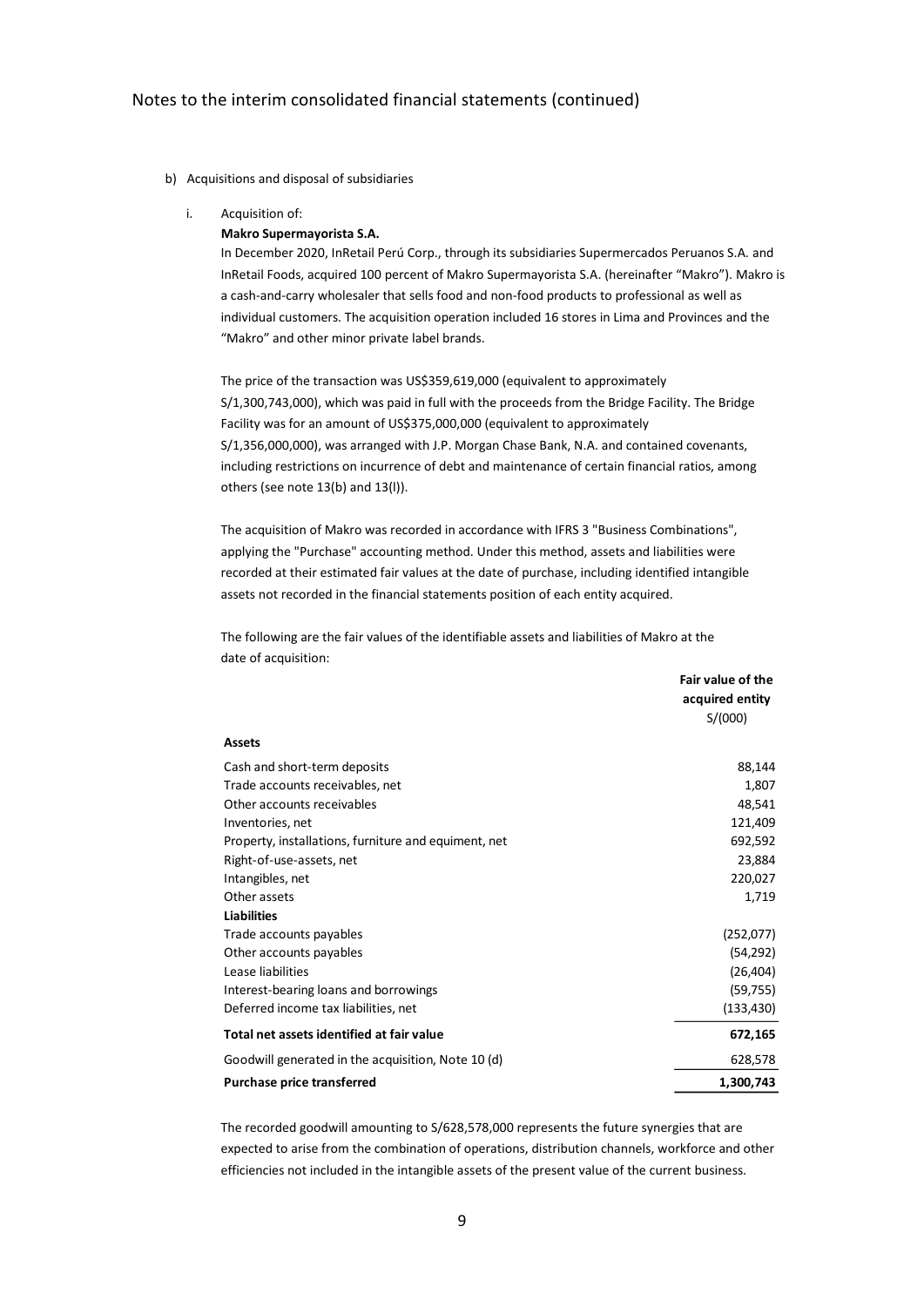## **Agora Servicios Digitales S.A.C. (formerly InDigital S.A.C.) and InDigital XP S.A.C. (formerly IR Digital S.A.C.)**

On October 4, 2021, InRetail Perú Corp. through InRetail Consumer, acquired 100 percent of the shares of Agora Servicios Digitales S.A.C. and InDigital XP S.A.C. the amount disbursed was S/56,661,000 and S/3,493,000, respectively.

Agora Servicios Digitales S.A.C. manages and operates digital payment services through a digital platform and InDigital XP S.A.C. manages, operates and provides support in digital commerce services to the Group's subsidiaries.

The acquisition of both Companies was recorded in accordance with IFRS 3 "Business Combinations", applying the "Purchase" accounting method. Under this method, assets and liabilities were recorded at their estimated fair values at the date of purchase, including identified intangible assets not recorded in the statement of financial position of each acquired entity.

The following are the preliminary fair values of the identifiable assets and liabilities of the Companies at the date of acquisition:

|                                                      | Fair value of the acquired entity             |               |  |
|------------------------------------------------------|-----------------------------------------------|---------------|--|
|                                                      | <b>Agora Servicios</b><br><b>InDigital XP</b> |               |  |
|                                                      | Digitales S.A.C.                              | <b>S.A.C.</b> |  |
|                                                      | S/(000)                                       | S/(000)       |  |
| <b>Assets</b>                                        |                                               |               |  |
| Cash and short-term deposits                         | 12,237                                        | 59            |  |
| Trade accounts receivables, net                      | 1,640                                         | 383           |  |
| Other accounts receivables                           | 1,247                                         | 2,897         |  |
| Inventories, net                                     | 1,957                                         |               |  |
| Property, installations, furniture and equiment, net | 291                                           | 526           |  |
| Deferred income tax assets, net                      | 15,781                                        | 3,483         |  |
| Intangibles, net                                     | 145                                           | 188           |  |
| Other assets                                         | 7,015                                         | 155           |  |
| <b>Liabilities</b>                                   |                                               |               |  |
| Trade accounts payables                              | (214)                                         | (2,557)       |  |
| Other accounts payables to related parties           | (34,990)                                      | (240)         |  |
| Other accounts payables                              | (1,593)                                       | (1,771)       |  |
| Total net assets identified at fair value            | 3,516                                         | 3,123         |  |
| Goodwill generated in the acquisition, Note 10 (d)   | 53,145                                        | 370           |  |
| Purchase price transferred                           | 56,661                                        | 3,493         |  |

Considering that the acquisition date was October 4, 2021, the fair values of the identifiable assets and liabilities of Agora Servicios Digitales S.A.C. and InDigital XP S.A.C. correspond to preliminary amounts. In Management's opinion, they will have the final balances and finish the measurement period during 2022, which is in accordance to IFRS 3.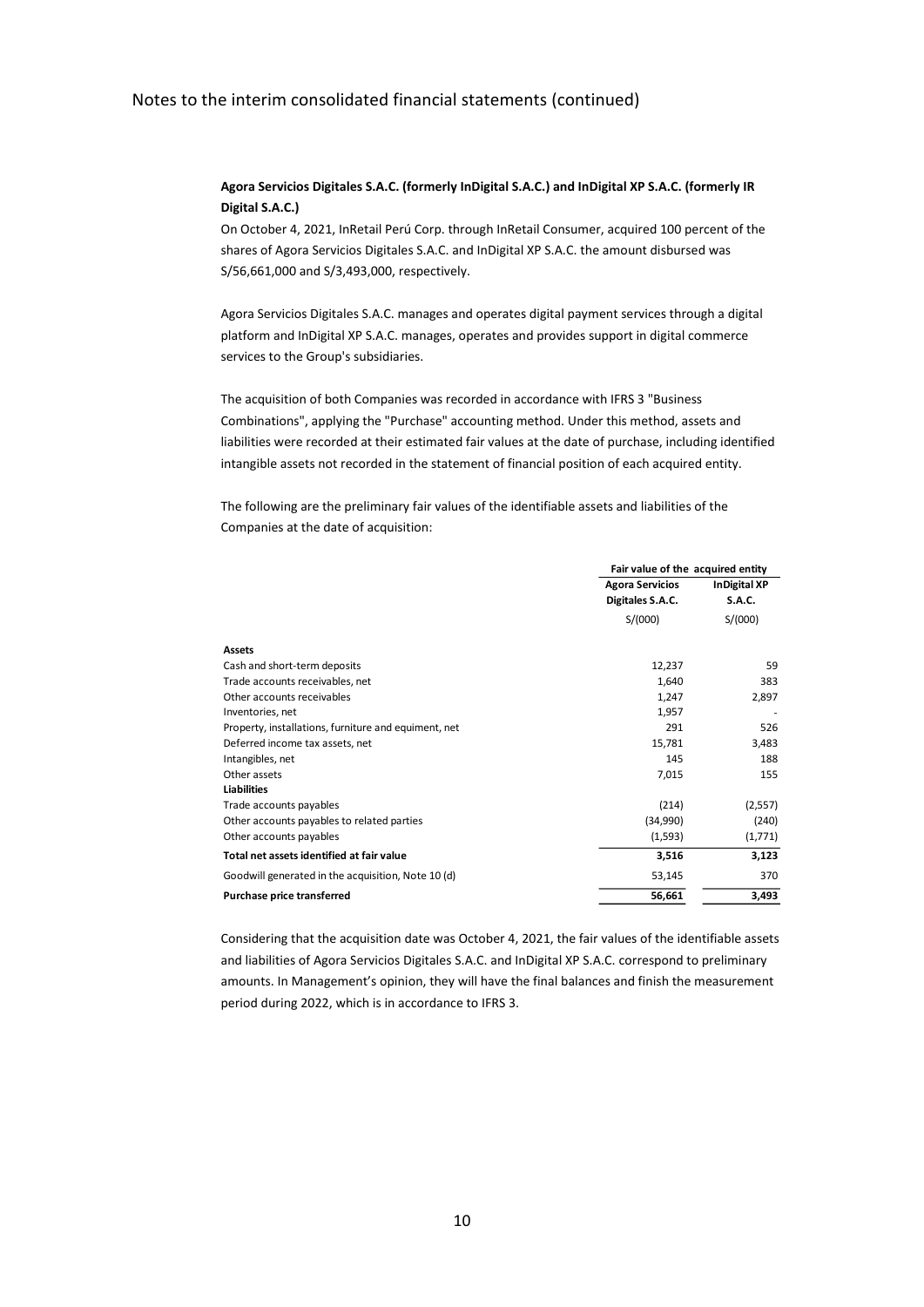#### ii. Disposal of subsidiaries

On January 22 and February 16, 2021, InRetail Pharma Group transferred 100 percent of its participation in Química Suiza Colombia S.A.S. and Cifarma S.A.C. for approximately US\$1,958,000 (equivalent to S/7,093,000 at time of transaction) and US\$9,545,000 (equivalent to S/34,879,000 at time of transaction), to non-related entities.

On October 5, 2020, InRetail Pharma Group sold its shareholder interest in its Bolivian subsidiary Mifarma S.A. for approximately US\$2,000,000 (equivalent to S/7,233,000 at time of transaction), to a non-related entity.

The following are the assets and liabilities, at the date of disposals:

|                                        | 2021            | 2020           |                          |
|----------------------------------------|-----------------|----------------|--------------------------|
|                                        | Quimica Suiza   | Cifarma S.A.C. | Mifarma S.A.             |
|                                        | Colombia S.A.A. | (Perú)         | (Bolivia)                |
|                                        | S/(000)         | S/(000)        | S/(000)                  |
| <b>Assets</b>                          |                 |                |                          |
| Cash and short-term deposits           | 2,085           | 2,514          | 1,399                    |
| Inventories, net                       | 4,487           | 20,001         | 8,522                    |
| Property, furniture and equipment, net | 207             | 10,617         | 809                      |
| Right-of-use-assets, net               | 57              | 16,960         | 891                      |
| Intangible assets, net                 |                 | 6,907          | $\overline{\phantom{a}}$ |
| Other                                  | 9,533           | 25,475         | 610                      |
|                                        | 16,369          | 82,474         | 12,231                   |
| <b>Liabilities</b>                     |                 |                |                          |
| Trade accounts payables                | 6,709           | 14,018         | 7,586                    |
| Lease liabilities                      | 92              | 20,164         | 890                      |
| Otros                                  | 5,154           | 6,641          | 2,327                    |
|                                        | 11,955          | 40,823         | 10,803                   |
| <b>Net value</b>                       | 4,414           | 41,651         | 1,428                    |

#### c) Pandemic

In March 2020, the World Health Agency "WHO" declared the coronavirus outbreak as a pandemic. The Company and its Subsidiaries have taken all the appropriate measures to safeguard the health of workers and ensure their critical processes.

In order to reduce the impact on the Peruvian economy, the Peruvian Government granted a subsidy of 35 percent of monthly salaries up to S/1,500 and, only for labor contracts that do not set a term or end after March 15, 2020. The subsidy was paid to the Company's Subsidiaries in April for an amount of approximately S/6,294,000.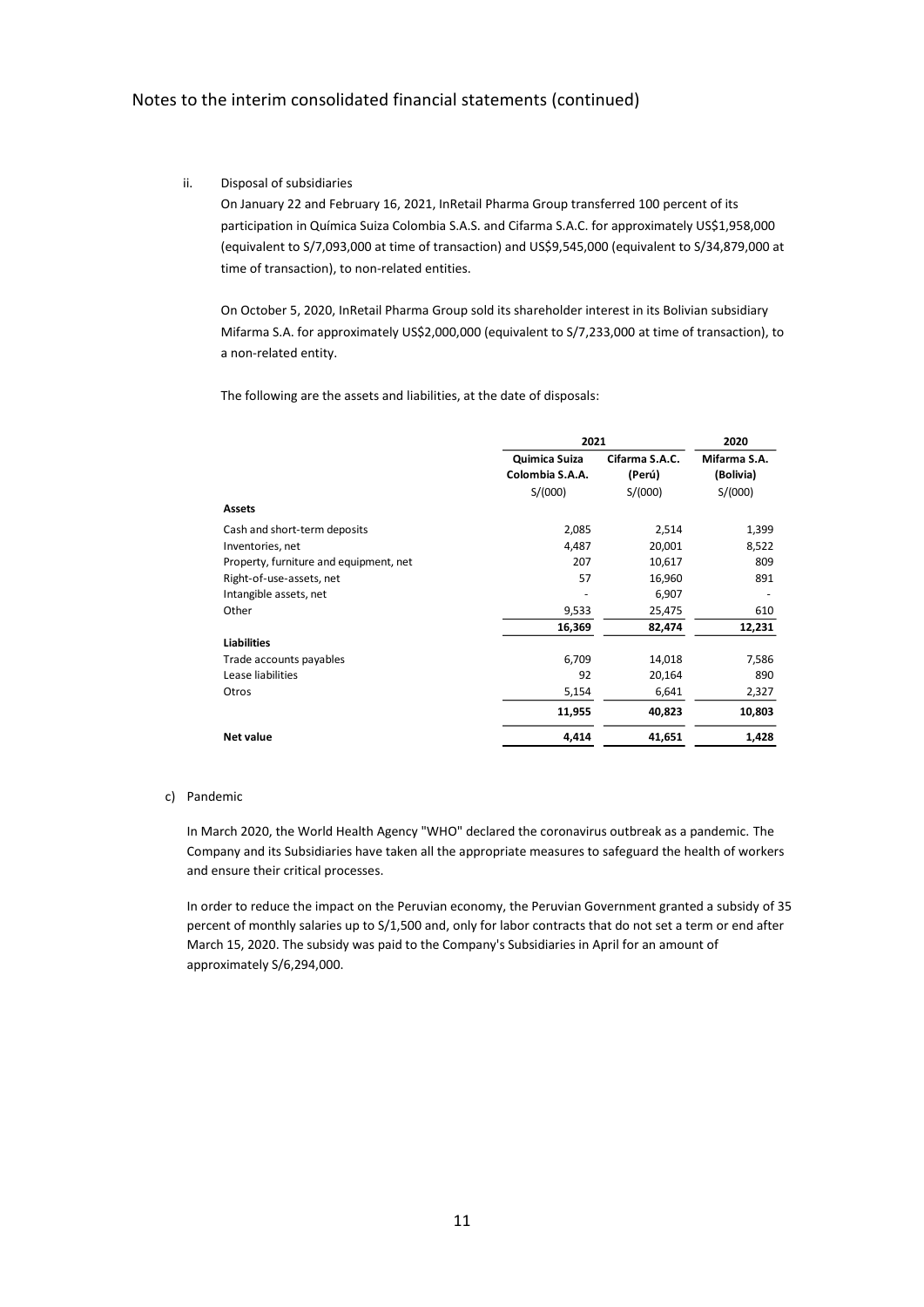The Company and its Subsidiaries mainly operate in the supermarkets, pharmacies and shopping centers businesses; the Company's Management and its subsidiaries consider that the pandemic will only have a significant impact in the shopping centers segment of the consolidated financial statements.

From March 16 to June 21, 2020, the shopping centers were partially closed; only the stores related to essential services such as: supermarkets, pharmacies and banks remained open. For this reason, during this period the Company and its Subsidiaries granted discounts to their tenants for income and other related services. On June 22, the opening of non essential retail was authorized by Government. In this context, Malls complied with the restrictions ruled by the Government operating with restricted capacity. These effects are included in the consolidated financial statements.

On January 26, 2021, the government of Peru announced new quarantine measures for the country to contain the virus, applying different measures in each region according to four different alert levels: extreme, very high, high and moderate. Measures were initially applicable for 15 days, from January 31, 2021 to February 15, 2021, but were extended to February 28, 2021. In this context, shopping centers in extreme risk regions were only allowed to operate essential retail and e-commerce. Shopping centers in other risk level regions were allowed to operate non-essential retail, but visitor capacity was reduced to levels between 20 and 60 percent.

On February 24, 2021, the government of Peru announced the lifting of quarantine measures in the country from March 1, 2021 to March 14, 2021. During this period, all shopping centers were allowed to operate both essential and non-essential retail, but with restrictions on visitor capacity between 20 and 60 percent which varied depending on the tenant and risk level in each region.

On April 14, 2021, the government of Peru announced that, due to an increase in infections, several regions of the country would return where the allowed capacity in shopping centers was defined at 20 percent. This measure started April 19, ending May 5, 2021.

Since July 12, 2021, restrictions on Sundays were lifted, capacity in Malls was increased to 50 percent, and opening hours were increased until 10 pm. Since September 6, 2021, most regions have been classified in the lowest risk level.

The Peruvian Government announced that, due to the increase in infections, from December 15, 2021 to January 30, 2022, several regions of the country would return to the high risk level, with a visitor capacity of 60 percent.

In the opinion of the Company's Management and its Subsidiaries, the Company has sufficient liquidity and debt capacity to meet its obligations; as well as to continue operations.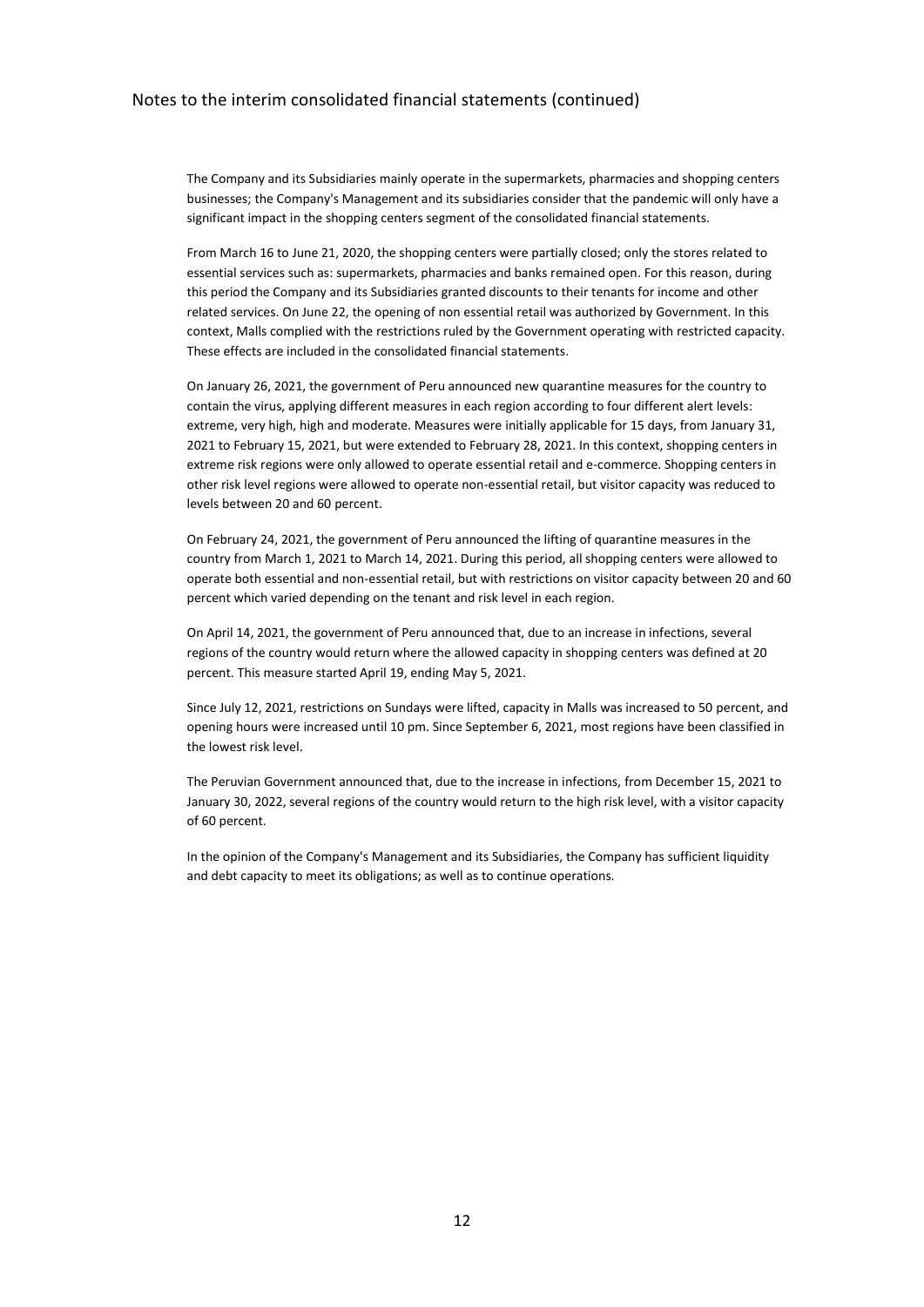#### **2. Subsidiaries economic activities**

Following is the description of the activities of the main Subsidiaries of the Company:

- (a) InRetail Consumer (a SPE controlled by the Company), was incorporated during the year 2014 only for the purpose of issuing debt in the local market and abroad. As of December 31, 2021 and December 31, 2020 the representative shares of stock of Supermercados Peruanos S.A. and Subsidiaries, InRetail Pharma S.A. and Subsidiaries, and InRetail Foods S.A.C. are maintained in trust in this entity. A description of such subsidiaries is presented below:
	- (i) InRetail Pharma S.A. is dedicated to the commercialization of pharmaceutical, cosmetic, and food products for medical use and other elements related to health protection and recovery through its "Inkafarma" and "Mifarma" pharmacy chains. It is also dedicated, to the Manufacturing, Distribution and Marketing of pharmaceutical products. As of December 31, 2021, the Company operates in Peru, Ecuador and Bolivia (As of December 31, 2020, Peru, Colombia, Ecuador and Bolivia). InRetail Pharma S.A. holds 100 percent of: (i) Droguería InRetail Pharma S.A.C., (ii) Farmacias Peruanas S.A.C., (iii) Mifarma S.A.C., Química Suiza S.A.C., (v) Boticas IP S.A.C. and (vi) Quicorp S.A. See Note 1 b). The legal address of the Company, where the administrative offices are located, is Defensores del Morro Av. N° 1277, Chorrillos, Lima, Peru.

During the years 2021 and 2020, the company disposed of the following subsidiaries: Mifarma S.A. (Bolivia), Cifarma S.A.C. (Perú) and Química Suiza Colombia S.A.S. (Colombia). See Note 1 (b).

(ii) Supermercados Peruanos S.A., is dedicated to retail. As of December 31, 2021, operates under the "Plaza Vea", "Plaza Vea Super", "Plaza Vea Express", "Vivanda", "Mass" and "Makro" (as of December 31, 2020, "Plaza Vea", "Plaza Vea Super", "Plaza Vea Express", "Vivanda", "Mass", "Economax" and "Makro") brands, which are located in Lima and provinces, such as Trujillo, Chimbote, Piura, Cusco, Arequipa, Huancayo, Pucallpa and others. Supermercados Peruanos S.A. holds 100 percent of: (i) Desarrolladora de Strip Centers S.A.C., (ii) Plaza Vea Oriente S.A.C. and (iii) Makro Supermayorista S.A., (iv) Operadora de Servicios Logísticos S.A.C., (v) Backoffice Peruanos S.A.C., (vi) Compañías de servicios de Operación Hard Discount S.A.C. and (vii) Compañía de Servicios de Operación Food Retail S.A.C. See note 1 b). The legal address of the Company, where the administrative offices are located, is Morelli street N° 181, San Borja, Lima, Peru.

At the General Shareholders' Meeting held on February 11, 2020, the merger of the subsidiaries Supermercados Peruanos S.A. and Plaza Vea Sur S.A.C. was approved, with the latter being absorbed.

(iii) InRetail Foods S.A.C., is a Company incorporated only with the purpose of acquiring 37.42 percent of Makro Supermayorista S.A. In the General Shareholder's Meeting of Supermercados Peruanos S.A. and InRetail Foods S.A.C., dated February 15, 2021, the merger of both companies was agreed, as mentioned before. InRetail Foods S.A.C. was the entity absorbed.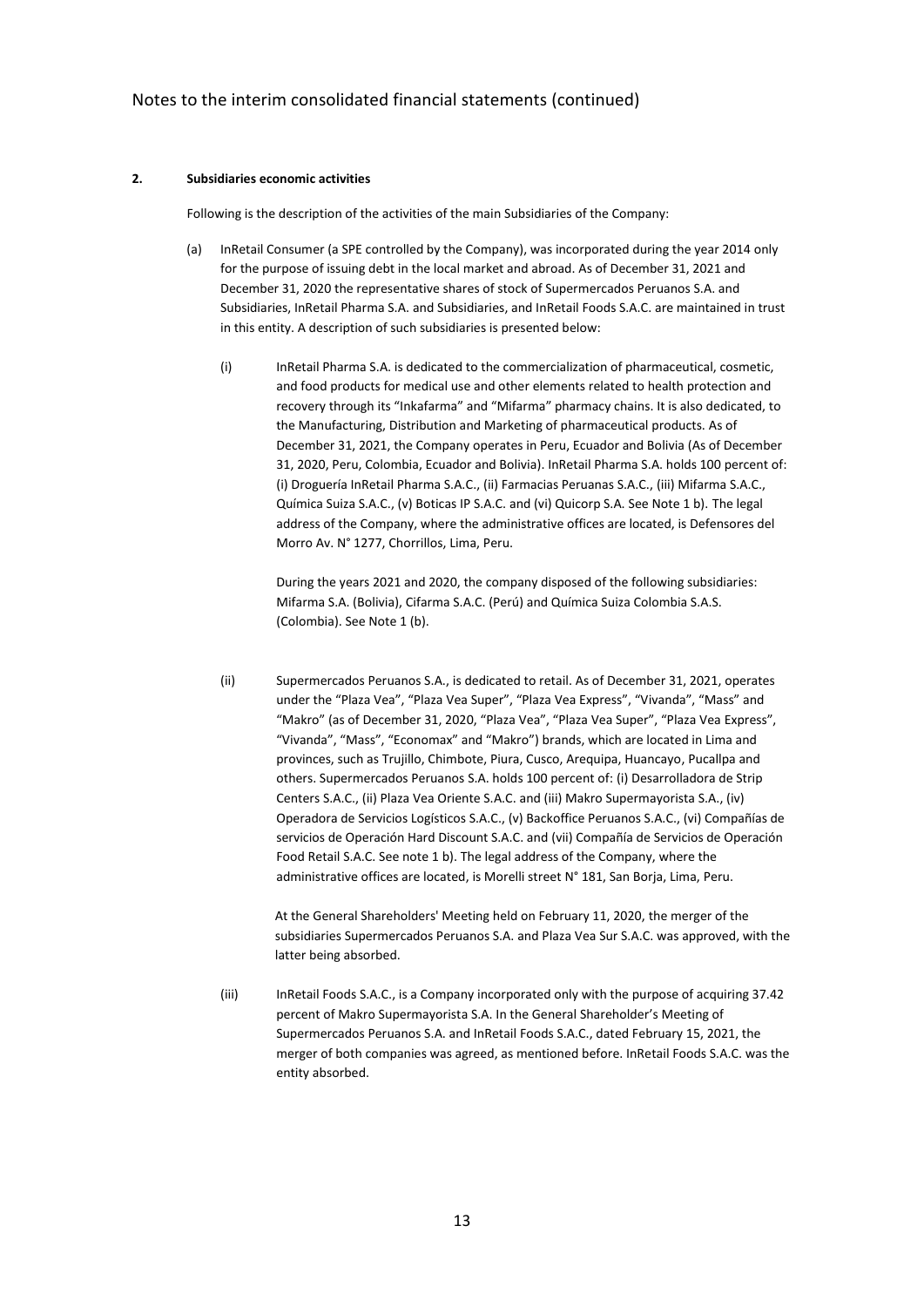(iv) Agora Servicios Digitales S.A.C. (formerly InDigital S.A.C.) established in June 2019, which manages and operates digital payment services through a digital platform. The legal domicile of the Company, where its administrative offices are located, is located at Calle Morelli N 181, San Borja, Lima, Peru.

On October 4, 2021, the Company through its subsidiary InRetail Consumer acquired the 100 percent of the shares of Agora Servicios Digitales S.A.C. The amount disbursed was S/56,661,000.

(v) InDigital XP S.A.C. (formerly IR Digital S.A.C.) established in October 2019, which manages, operates and provides support in digital commerce services to the Group's subsidiaries. The legal domicile of the Company, where its administrative offices are located, is located at Calle Morelli N 139, San Borja, Lima, Peru.

On October 4, 2021, the Company through its subsidiary InRetail Consumer acquired the 100 percent of the shares of InDigital XP S.A.C. The amount disbursed was S/3,493,000.

- (b) InRetail Real Estate Corp. is a Holding company incorporated in the Republic of Panama in April 2012. In July 2014, InRetail Shopping Malls (a SPE controlled by InRetail Real Estate Corp.) was incorporated only for the purpose of issuing "Senior Notes Unsecured". As of December 31, 2021 and December 31, 2020, the representative share of capital stock of InRetail Real Estate Corp.'s subsidiaries are maintained in trust in this entity, which are detailed below:
	- (i) Real Plaza S.R.L.

Entity dedicated to the management and administration of shopping centers (21 as of December 31, 2021 and 21 as of December 31, 2020) named "Centro Comercial Real Plaza" and located in the cities of Chiclayo, Piura, Chimbote, Trujillo, Huancayo, Arequipa, Juliaca, Huanuco, Cusco, Cajamarca, Sullana, Pucallpa and Lima. As of December 31, 2021 and December 31, 2020, the Company holds 100 percent of Centro Comercial Estación Central S.A. and Inversiones Real Estate S.A. The legal address of the Company, where the administrative offices are located, is Punta del Este avenue N° 2403, second floor, Jesus María, Lima, Peru.

(ii) Patrimonio en Fideicomiso – D.S. N°093-2002-EF-Interproperties Holdings and Patrimonio en Fideicomiso – D.S. N°093-EF-Interproperties Holding II.

Equity trust funds (henceforth "Interproperties Holding") are Special Purpose Entities (SPE) incorporated with the purpose of creating independent entities of the originators, through which investments are made in real estate projects.

(c) IR Management S.R.L. is an entity that manages and operates the Companies of the group and provides other corporate services. The legal address of the Company, where the administrative offices are located, is Morelli street N° 139, San Borja, Lima, Peru.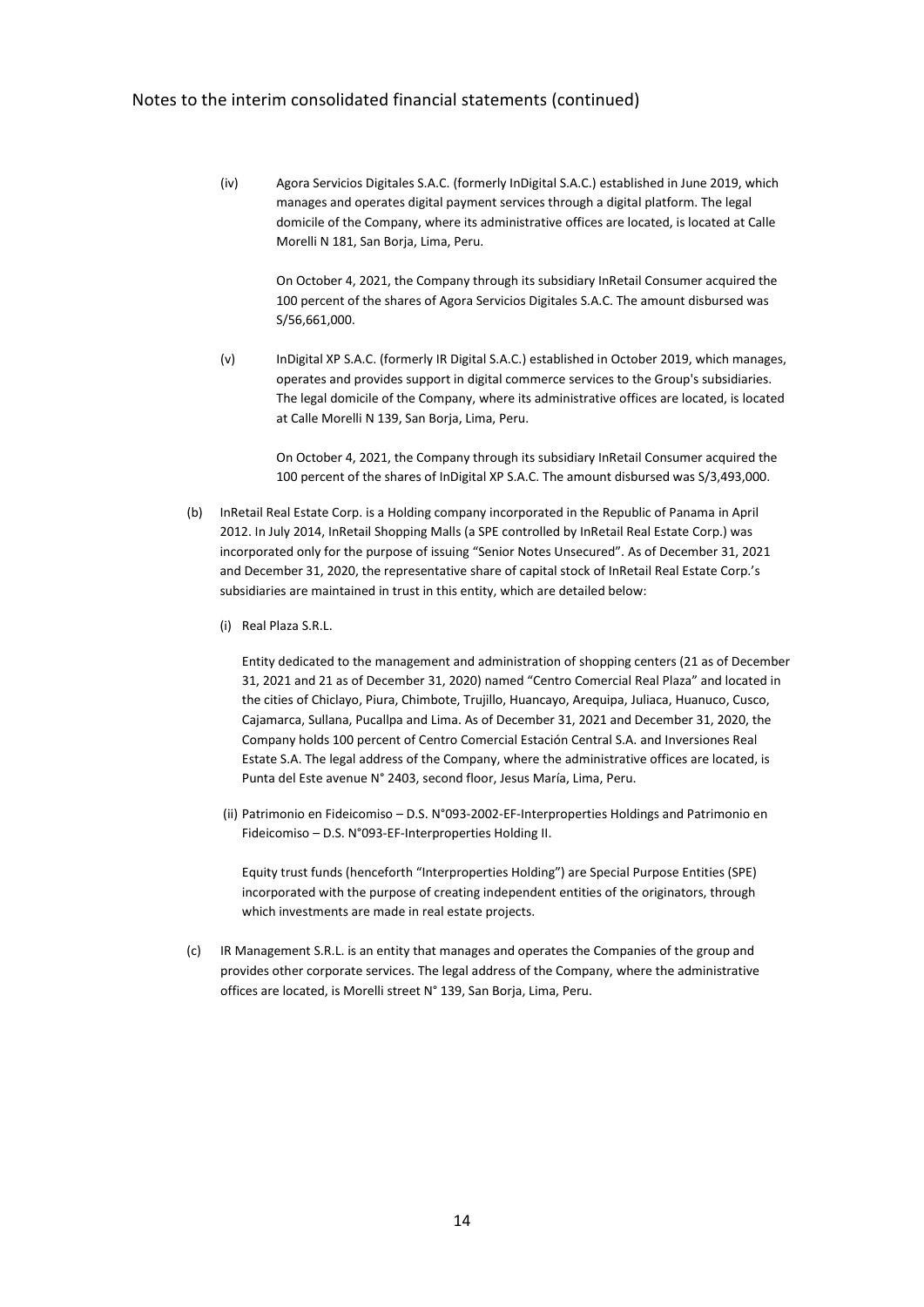#### **3. Basis of preparation and presentation and new standards adopted by InRetail**

(a) Interim financial statements

The consolidated financial statements of the InRetail Group have been prepared in accordance with International Financial Reporting Standards (IFRS) as issued by the International Accounting Standards Boards (IASB), effective as of December 31, 2021 and December 31, 2020, respectively.

The interim financial statements of the InRetail Group have been prepared in accordance with IAS 34 "Interim financial reporting".

The interim financial information does not include all the information and disclosures required in the annual financial statements and should be read in conjunction with the audited annual information.

The consolidated financial statements have been prepared on a historical cost basis, except for financial instruments at fair value through profit and loss, financial instruments at fair value through other comprehensive income, investment properties and derivative financial instruments. The consolidated financial statements are presented in Soles and all values are rounded to the nearest thousand (S/(000)), except when otherwise indicated.

The functional currency of the subsidiaries domiciled in Ecuador, Bolivia and Colombia are the local currency in those countries. These currencies do not belong to hyperinflationary economies. All transactions are measured in the functional currency.

The result and the financial position of all the Group companies (none of which has the currency for a hyperinflationary economy), that have a functional currency other than the InRetail Perú's presentation currency, are translated into the presentation currency as follows:

- Assets and liabilities for each statement of financial position presented (including comparatives) shall be translated at the closing exchange rate at the date of the statement of financial position;
- Income and expenses for each statement presenting profit or loss and other comprehensive income (including comparatives) shall be translated at the average exchange rates for the corresponding year;
- Equity accounts shall be translated at the exchange rates at the date of the transactions; and
- All resulting exchange differences shall be recognized in other comprehensive income as profit or loss on translation.

At the date of this report, all the entities consolidated into the accompanying financial statements are legal subsidiaries of InRetail Peru Corp.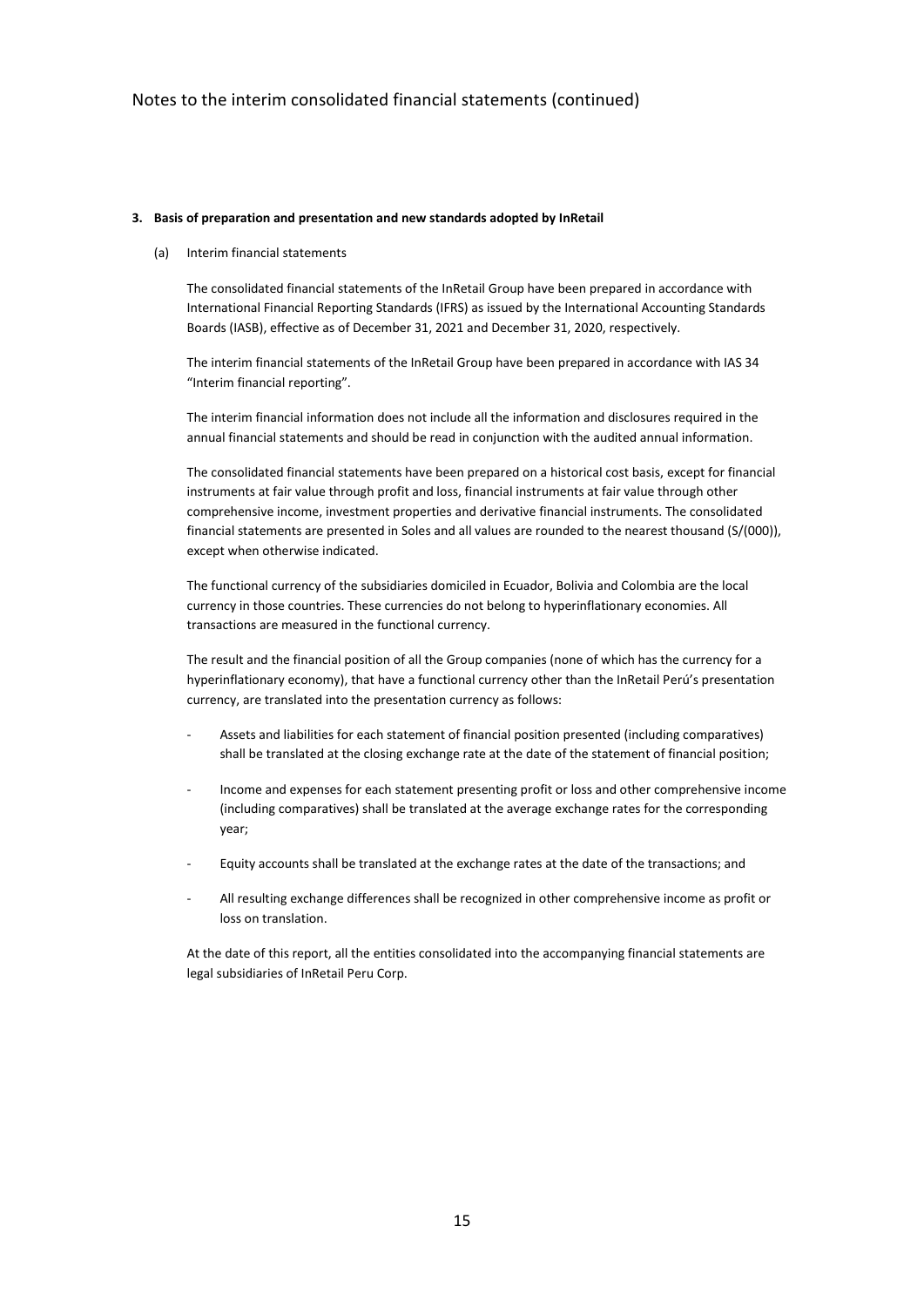#### (b) Basis of consolidation

The consolidated financial statements comprise the financial statements of the Company and its Subsidiaries, see Note 2.

Subsidiaries are fully consolidated from the date of acquisition, being the date on which the InRetail Group obtains control, and continues to be consolidated until the date when such control ceases. The financial statements of the subsidiaries are prepared for the same period as the parent company, using consistent accounting policies. All intra-group balances, transactions, unrealized gains and losses resulting from intra-group transactions and dividends are eliminated in full.

The non-controlling interests have been determined in proportion to the participation of minority shareholders in the net equity and the results of the subsidiaries in which they hold shares, and they are presented separately in the consolidated statement of financial position and the consolidated statement of comprehensive income.

Losses in a subsidiary are attributed to the non-controlling interest even if that results in a deficit balance. A change in the ownership interest of the subsidiary, without a loss of control, is accounted as an equity transaction.

The accounting policies followed in the preparation of the consolidated financial statements are consistent with those followed in the preparation of the consolidated financial statements as of December 31, 2020.

#### (c) New accounting standards

The accounting policies adopted in the preparation of the interim condensed consolidates financial statements are consistent with those followed in the preparation of the Companies annual consolidated financial statements for the year ended December 31, 2020, except for the adoption of the new standards and interpretations as of January 1, 2020.

The InRetail Group adopted the following standards and interpretations that have been issued by the IASB, and which were effective as of January 1, 2020:

(i) Amendments to IFRS 3 "Business combinations": Reference to the Conceptual Framework

In May 2020, the IASB issued Amendments to IFRS 3, intended to replace a reference to the Framework for the Preparation and Presentation of Financial Statements, issued in 1989 with a reference to the Conceptual Framework for Financial Reporting issued in March 2018 without significantly changing its requirements. The Board also added an exception to the recognition principle of IFRS 3 to avoid the issue of potential ´Day 2´ gain or losses arising for liabilities and contingent liabilities that would be within the scope of IAS 37 or IFRIC 21 "Levies", if uncured separately.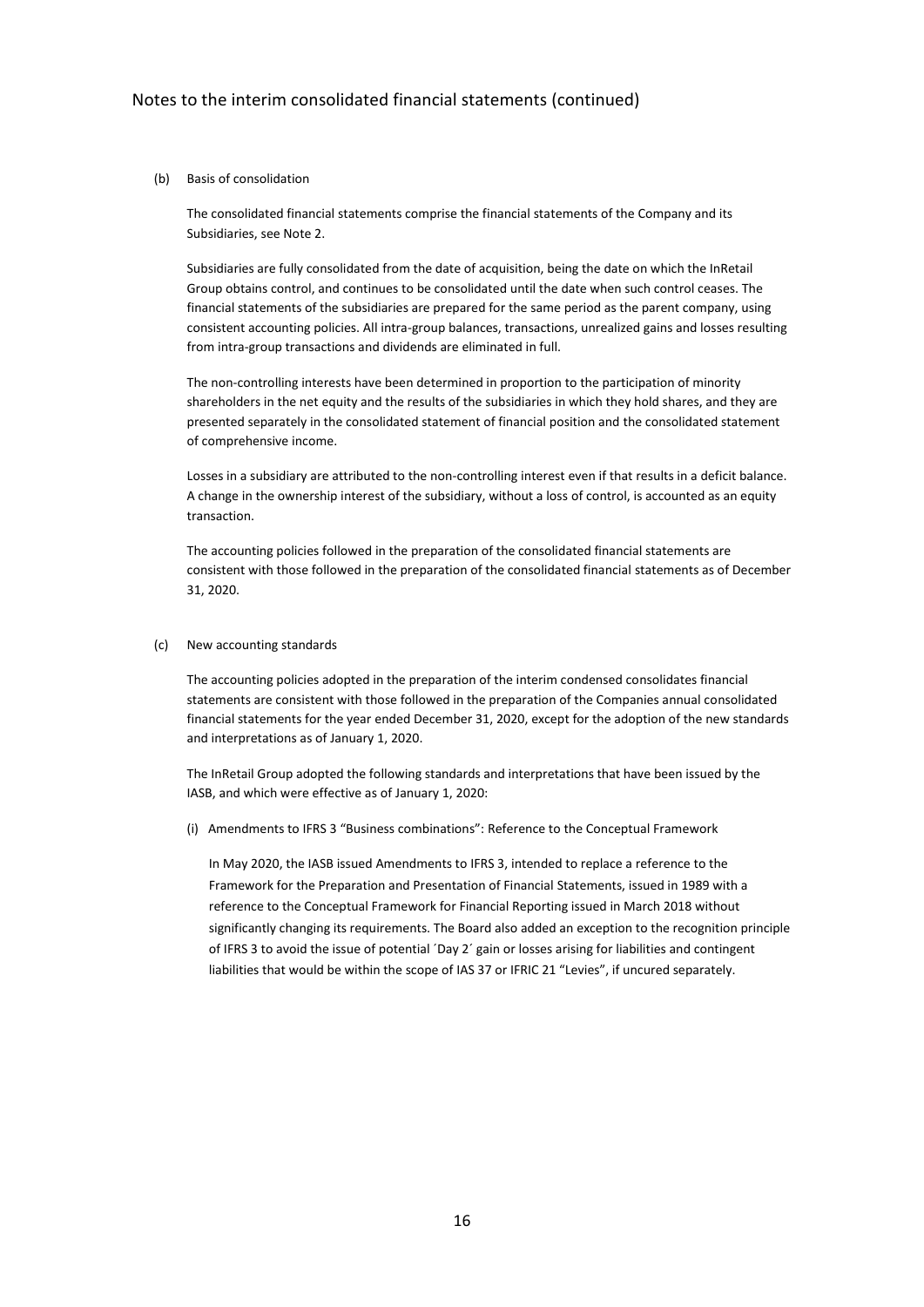At the same time, the Board decided to clarify existing guidance in IFRS 3 for contingent assets that would not be affected by replacing the reference to the Framework for the Preparation and Presentation of Financial Statements. The amendments are effective for annual reporting periods beginning on or after 1 January 2022 and apply prospectively.

Since the amendments apply prospectively to transactions or other events that occur on or after the date of the first application, the InRetail Group will not be affected by these amendments on transition.

(ii) Modifications to IAS 1 "Presentation of financial statements": Classification of Liabilities as Current or Non- current

In January 2020, the IASB issued amendments to paragraphs 69 to 76 of IAS 1 to specify the requirements for classifying liabilities as current or non-current. The amendments clarify: (i) what is meant by a right to defer settlement; (ii) that a right to defer must exist at the end of the reporting period; (iii) that classification is unaffected by the likelihood that an entity will exercise its deferral right; and, (iv) that only if an embedded derivative in a convertible liability is itself an equity instrument would the terms of a liability not impact its classification. The amendments are effective for annual reporting periods beginning on or after 1 January 2023 and must be applied retrospectively.

The InRetail Group is currently assessing the impact the amendments will have on current practice and whether existing loan agreements may require renegotiation.

(iii) Amendments to IAS 16 "Property, Plant and Equipment": Proceeds before intended Use

In May 2020, the IASB issued amendments to IAS 16, which prohibits entities deducting fom the cost of an item of property, plant and equipment, any proceeds from selling items produced while bringing that asset to the location and condition necessary for it to be capable of operating in the manner intended by management. Instead, an entity recognizes the proceeds from selling such items, and the costs of producing those items, in profit or loss. The amendment is effective for annual reporting periods beginning on or after 1 January 2022 and must be applied retrospectively to items of property, plant and equipment made available for use on or after the beginning of the earliest period presented when the entity first applies the amendment.

The amendments are not expected to have a material impact on the InRetail Group.

(iv) Amendments to IAS 37 "Provisions, Contingent Liabilities and Contingent Assets": Onerous Contracts – Costs of Fulfilling a Contract

In May 2020, the IASB issued amendments to IAS 37 to specify which costs an entity needs to include when assessing whether a contract is onerous or loss-making. The amendments apply a "directly related cost approach". The costs that relate directly to a contract to provide goods or services include both incremental costs and an allocation of costs directly related to contract activities. General and administrative costs do not relate directly to a contract and are excluded unless they are explicitly chargeable to the counterparty under the contract. The amendments are effective for annual reporting periods beginning on or after 1 January 2022.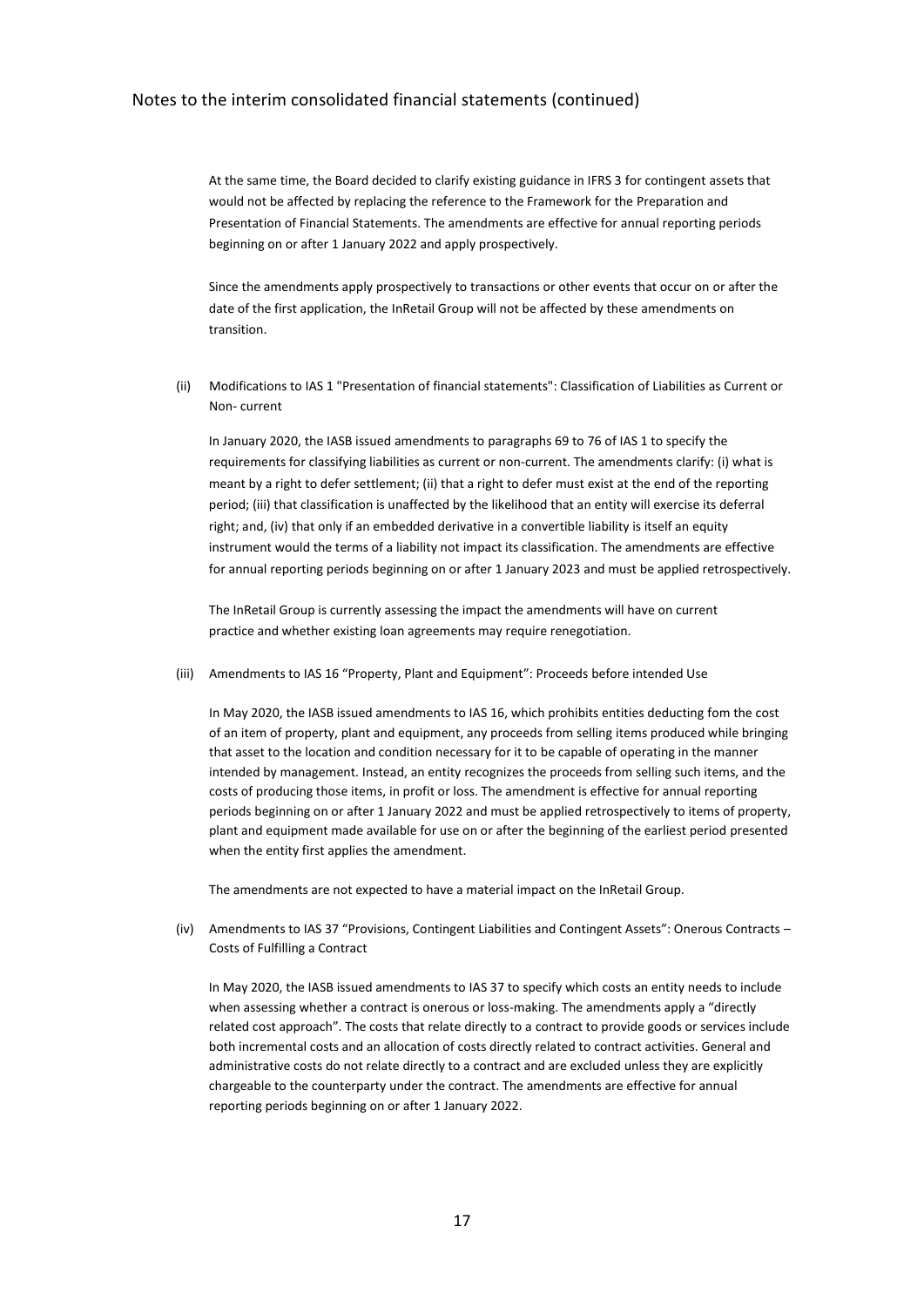The InRetail Group will apply these amendments to contracts for which it has not yet fulfilled all its obligations at the beginning of the annual reporting period in which it first applies the amendments.

(v) Annual Improvements (2018-2020 cycle)

As part of its 2018-2020 annual improvement to IFRS standards process, the IASB issued the following amendments:

IFRS 1 "First-time Adoption of International Financial Reporting Standards": Subsidiary as a firsttime adopter

The amendment permits a subsidiary that elects to apply paragraph D16(a) of IFRS1 to measure cumulative translation differences using the amounts reported by the parent, based on the parent's date of transition to IFRS. This amendment is also applied to an associate or joint venture that elects to apply paragraph D16(a) of IFRS 1. The amendment is effective for annual reporting periods beginning on or after 1 January 2022 with earlier adoption permitted.

- IFRS 9 "Financial Instruments": Fees in the 10 percent test for derecognition of financial liabilities

The amendment clarifies the fees that an entity includes when assessing whether the terms of a new or modified financial liability are substantially different from the terms of the original financial liability. These fees include only those paid or received between the borrower and the lender, including fees paid or received by either the borrower or lender on the other's behalf. An entity applies the amendment to financial liabilities that are modified or exchanged on or after the beginning of the annual reporting period in which the entity first applies the amendment. The amendment is effective for annual reporting periods beginning on or after 1 January 2022 with earlier adoption permitted.

IAS 41 "Agriculture": Taxation in fair value measurements The amendment removes the requirement in paragraph 22 of IAS 41 that entities exclude cash flows for taxation when measuring the fair value of assets within the scope of IAS 41. An entity applies the amendment prospectively to fair value measurements on or after the beginning of the first annual reporting period beginning on or after 1 January 2022 with earlier adoption permitted.

In the Management's opinion, these standards will not have a significant impact on the consolidated financial statements of the InRetail Group.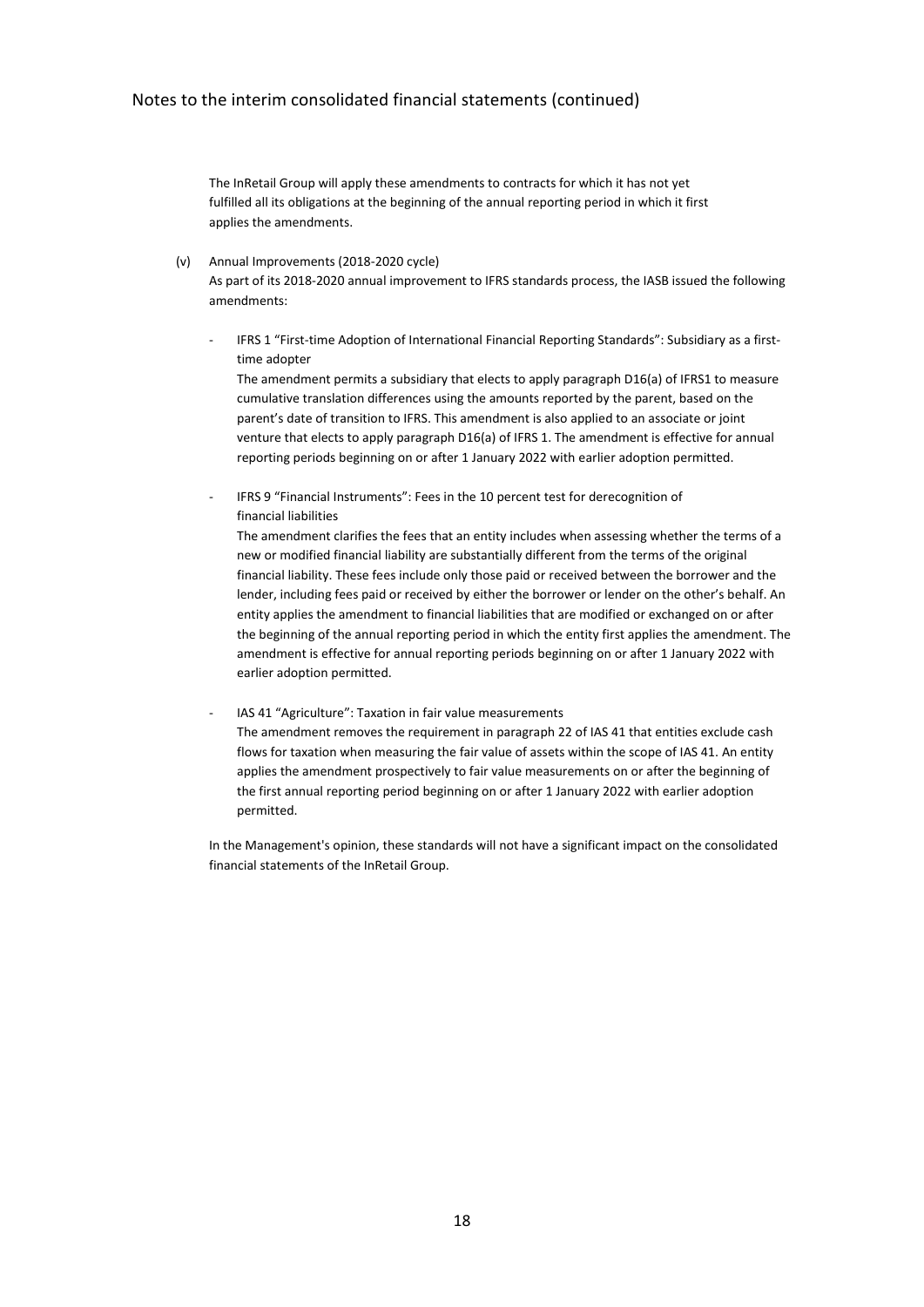#### **4. Cash and cash equivalents**

(a) The table below presents the components of this account:

|                        | As of December 31,<br>2021<br>S/(000) | As of December 31,<br>2020<br>S/(000) |
|------------------------|---------------------------------------|---------------------------------------|
| Cash (b)               | 19,808                                | 7,222                                 |
| Current accounts (c)   | 726,534                               | 624,031                               |
| Time deposits (d)      | 43,984                                | 174,702                               |
| Remittances in transit | 127,094                               | 130,360                               |
| Total                  | 917.420                               | 936,315                               |

- (b) As of December 31, 2021 and December 31, 2020, comprises mainly cash held by subsidiaries in the premises of their store chains and in the vaults of a security company, corresponding to sales during the last days of the period.
- (c) The Company and its Subsidiaries maintain current accounts in local banks in the currency of each country and US Dollars which do not accrue interest and are freely available.
- (d) The time deposits are freely available and are kept in local banks in Soles and US Dollars, have maturities up to one month since inception and bear annual interest rates between 0.25 and 2.50 percent in Soles and 0.05 percent in US Dollars as of December 31, 2021 (between 0.01 and 0.12 percent in Soles and between 0.05 and 0.10 percent in US Dollars as of December 31, 2020).

#### **5. Trade receivables, net**

(a) The table below presents the components of this caption:

|                                     | As of December 31,<br>2021 | As of December 31,<br>2020 |
|-------------------------------------|----------------------------|----------------------------|
|                                     | S/(000)                    | S/(000)                    |
| Invoices (c)                        | 579,127                    | 575,770                    |
| Retail sales (e)                    | 79.899                     | 65.392                     |
| Provision for accrued revenue (f)   | 15,882                     | 12,476                     |
| Rent receivable (d)                 | 11,397                     | 46,410                     |
| <b>Others</b>                       | 18,120                     | 2,209                      |
| Total                               | 704,425                    | 702,257                    |
| Provision for doubtful accounts (g) | (69, 645)                  | (77,941)                   |
| Total                               | 634,780                    | 624,316                    |

- (b) Trade receivables are denominated in the currency of each country and US Dollars, have current maturity and do not bear interest.
- (c) Corresponds mainly to (i) pending deposits in favor of Supermercados Peruanos and InRetail Pharma Group for the last day of the month, respectively, held by credit card operators and originated from the sales of goods with credit cards in the different stores of Supermercados Peruanos S.A. and InRetail Pharma Group, and (ii) trade accounts receivable from corporate sales.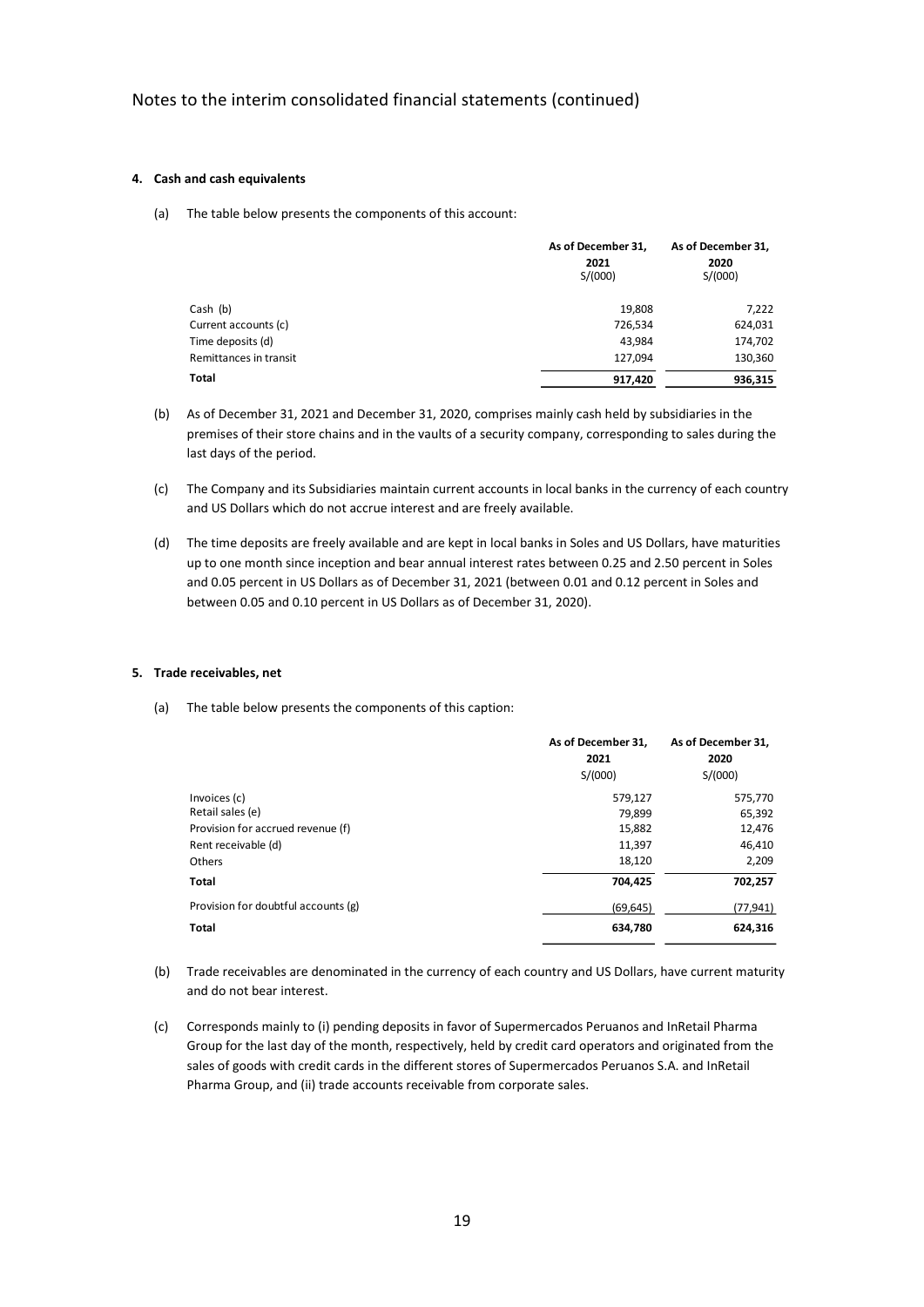- (d) Corresponds to accounts receivable for the lease of commercial premises to concession holders inside the stores of Supermercados Peruanos S.A. and the accounts receivable for the rental income of Interproperties Holding.
- (e) Correspond mainly to the balance receivable from the sale of goods to public institutions and various local and foreign companies. At the date of this report, these balances were mostly collected.
- (f) As of December 31, 2021 and December 31, 2020, relates to services unbilled at the end of period, mainly due to variable rentals of Interproperties Holdings. These amounts were billed in the month subsequent to the reporting date.
- (g) Movements in the provision for doubtful accounts receivable for the twelve-month period ended December 31, 2021 and 2020, were as follows:

|                                              | 2021      | 2020    |
|----------------------------------------------|-----------|---------|
|                                              | S/(000)   | S/(000) |
| Balance at the beginning of the year         | 77,941    | 58,967  |
| Acquisition of subsidiary                    |           | 843     |
| Provision recognized as expense, Note 17 (a) | 27,902    | 23,248  |
| Recoveries, Note 17 (a)                      | (19,940)  | (1,773) |
| Write-offs                                   | (18, 444) | (5,082) |
| Exchange rate                                |           | (1)     |
| Foreign currency translation                 | 2,179     | 1,697   |
| Others                                       |           | 42      |
| <b>Balance as of December 31</b>             | 69,645    | 77,941  |

As of December 31, 2021 and December 31, 2020, the amount of trade receivables past due but nonimpaired amounted to approximately S/104,858,000 and S/111,672,000, respectively. Past-due accounts which have a payment agreement are considered as not impaired; therefore they do not represent risk of uncollectibility.

In the opinion of Management of the InRetail Group, the provision for doubtful accounts receivable as of December 31, 2021 and December 31, 2020, appropriately covers the credit risk of this item at those dates.

#### **6. Inventories, net**

#### (a) The composition of this item is presented below:

|                                                     | As of December 31, | As of December 31, |
|-----------------------------------------------------|--------------------|--------------------|
|                                                     | 2021               | 2020               |
|                                                     | S/(000)            | S/(000)            |
| Goods, Note 17 (a)                                  | 2,321,077          | 2,012,314          |
| Goods in transit (b)                                | 308,954            | 143,621            |
| Raw material, Note 17 (a)                           | 879                | 19,552             |
| Miscellaneous supplies                              | 7,330              | 3,914              |
| Miscellaneous supplies for manufacture, Note 17 (a) | 874                | 550                |
| Finished goods, Note 17 (a)                         | ٠                  | 455                |
| Total                                               | 2,639,114          | 2,180,406          |
| <b>Minus</b>                                        |                    |                    |
| Provision for impairment of inventories (c)         | (21, 370)          | (21,885)           |
| Total                                               | 2,617,744          | 2,158,521          |
|                                                     |                    |                    |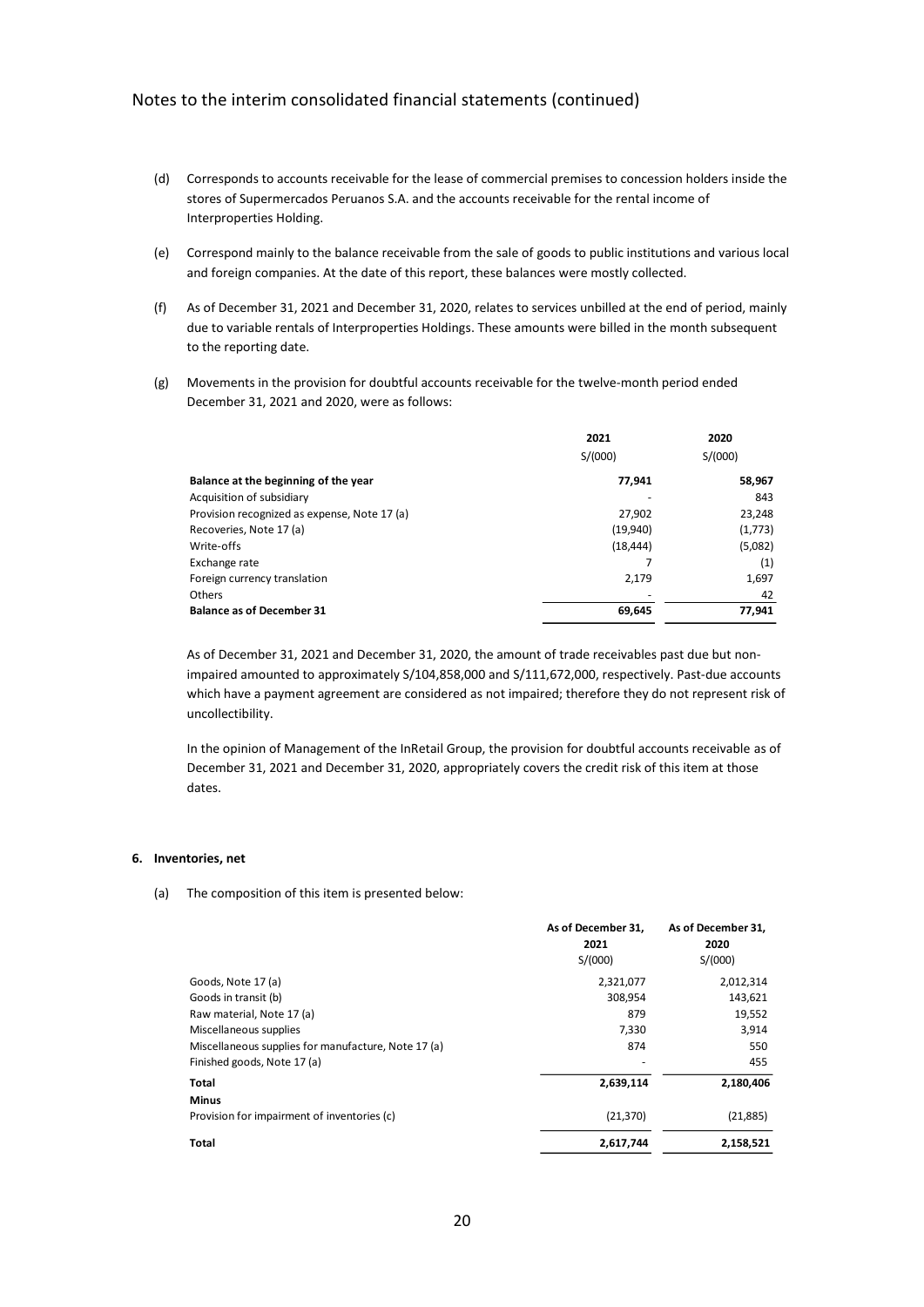- (b) Corresponds to goods and miscellaneous supplies imported by the InRetail Group in order to satisfy customers demand in its stores.
- (c) The movement in the provision for inventory impairment for the twelve-month period ended December 31, 2021 and 2020, was as follows:

|                                      | 2021      | 2020    |
|--------------------------------------|-----------|---------|
|                                      | S/(000)   | S/(000) |
| Balance at the beginning of the year | 21,885    | 15,346  |
| Acquisition of subsidiary            | -         | 557     |
| Provision of the period, Note 17 (a) | 15,452    | 12,862  |
| Recoveries                           | (10, 132) |         |
| Write-offs                           | (6,227)   | (7,218) |
| Foreign currency translation         | 392       | 338     |
| <b>Balance as of December 31</b>     | 21,370    | 21,885  |

The provision for inventory impairment is determined based on stock turnover, discounts granted for the liquidation of the merchandise and other characteristics based on periodic evaluations performed by the Management of the InRetail Group.

## **7. Derivative financial instruments**

As of December 31, 2021, this item comprises of nine Contracts, four "Principal Call Spread", one "Full Cross-Currency Swap" and four "Range Principal Only Swap" (as of December 31, 2020, two "Principal Call Spread" contracts) designated to hedge cash flows from exchange rate variations and recorded at their fair value. The detail of the operations is as follows:

|                      | <b>Nominal</b> |                   | <b>Receives</b><br>fixed     | Pays<br>fixed | Book value of<br>the hedged | <b>Fair value</b> | <b>Fair value</b> |
|----------------------|----------------|-------------------|------------------------------|---------------|-----------------------------|-------------------|-------------------|
| Counterparty         | value          | <b>Due</b>        | rate at                      | rate at       | item                        | 2021              | 2020              |
|                      | US\$(000)      |                   | %                            | %             | S/(000)                     | S/(000)           | S/(000)           |
| J.P. Morgan N.A. (a) | 350,000        | April 2028        | $\qquad \qquad \blacksquare$ | 1.05          | 1,268,400                   |                   | 100,174           |
| J.P. Morgan N.A. (a) | 250,000        | April 2028        | $\qquad \qquad \blacksquare$ | 1.05          | 937,500                     | 79,606            |                   |
| J.P. Morgan N.A. (a) | 100,000        | April 2028        | 5.75                         | 8.75          | 399,800                     | 30,148            |                   |
| Citibank N.A. (b)    | 400,000        | May 2023          | $\qquad \qquad \blacksquare$ | 1.27          | 1,449,600                   |                   | 112,273           |
| Citibank N.A. (c)    | 138,000        | <b>March 2028</b> | $\overline{\phantom{0}}$     | 1.04          | 551,724                     | 38,856            |                   |
| Citibank N.A. (c)    | 100,000        | <b>March 2028</b> | $\overline{\phantom{0}}$     | 2.50          | 399,800                     | 44,979            |                   |
| Citibank N.A. (c)    | 50.000         | <b>March 2028</b> | $\overline{\phantom{0}}$     | 2.50          | 199,900                     | 22,282            |                   |
| Citibank N.A. (c)    | 138,000        | <b>March 2028</b> | ٠                            | 0.00          | 551,724                     | 44,664            |                   |
| Citibank N.A. (c)    | 100,000        | <b>March 2028</b> | $\overline{\phantom{0}}$     | 1.50          | 399,800                     | 44,980            |                   |
| Citibank N.A. (c)    | 50,000         | <b>March 2028</b> | $\qquad \qquad \blacksquare$ | 1.50          | 199,900                     | 22,282            |                   |
| Citibank N.A. (c)    | 24,000         | <b>March 2028</b> | $\qquad \qquad \blacksquare$ | 1.04          | 95,952                      | 6,758             |                   |
| Total                |                |                   |                              |               |                             | 334,555           | 212,447           |

(a) In March 2018, Patrimonio en Fideicomiso D.S. 093-2002-EF InRetail Shopping Malls, Subsidiary of the Company, decided to carry out hedging operations through a Foreign Currency Call Spread for the financial obligations of the "Senior Notes Unsecured", which were issued in April 2018. From the date of issuance of the "Senior Notes Unsecured" for the purposes of IFRS 9, it was classified as an effective hedging instrument, See Note 13(c).

On July 1, 2021, InRetail Shopping Malls (Subsidiary of the Company) decided to replace US\$100,000,000 of the Call Spread with US\$100,000,000 a Full Cross-Currency Swap on the issuance of its Senior Notes Unsecured, which establishes the currency exchange at an exchange rate of S/3.887 per US\$1.00, which for the purposes of IFRS 9, qualifies as an effective hedging instrument.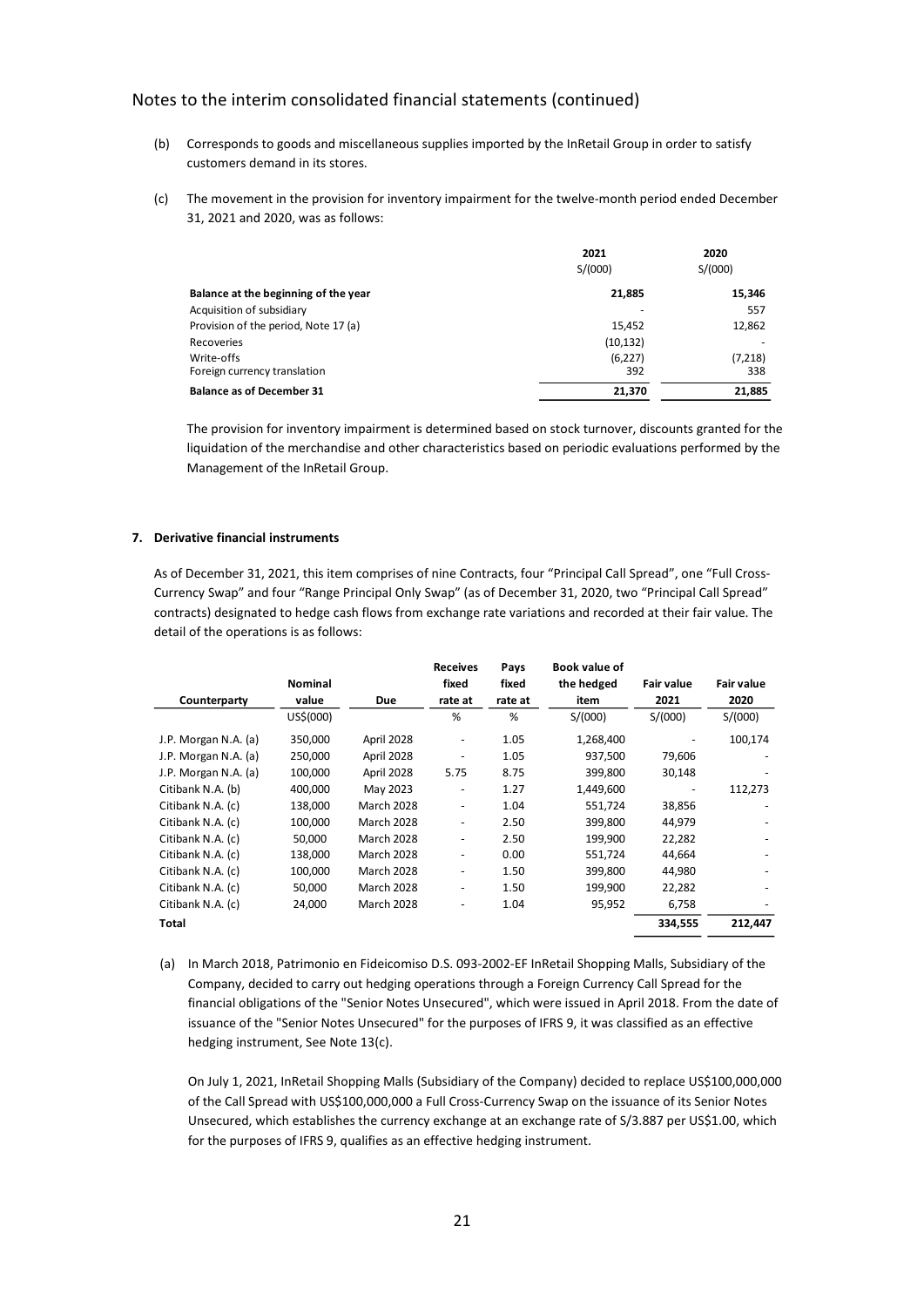The early settlement of the derivative financial instrument includes the partial settlement of the liability from the financing received from J.P. Morgan for the acquisition of the instrument derivative financial. As a result of this transaction, a total net expense of S/38,826,000 was recorded, see Note 18.

As of December 31, 2021, the Call Spread covers US\$250,000,000 (as of December 31, 2020, cover 100 percent) of the exposure in foreign currency of the principal of the issues and protects exchange rate variations between S/3.26 and S/3.75 per US\$1.00. During the year 2021, the exchange rate has suffered increases that have not been covered by the Call Spread, said exchange rate variation is recorded in the consolidated statement of income. The premium price was financed in installments equal to the issuance.

- (b) In March 2021, InRetail Pharma settled the Call Spread early, which maturity was in May 2023 and which hedged the issuance of senior notes by InRetail Pharma up to a value of US\$400,000,000 (see note 13(d)). The early settlement of the derivative included the settlement of the liability created by the financing received from Citibank N.A. for the acquisition of the derivative; as of December 31, 2020, the value of said liability amounted to around US\$9,874,000 (equivalent to around S/35,785,000) (see note 13). As a result of this transaction, a total net expense of S/70,141,000 was generated, which is presented as "Financial expenses from the early settlement of Call Spread" in the consolidated income statement; see note 18.
- (c) In March 2021, InRetail Perú corp. through its Subsidiaries, InRetail Pharma S.A., Supermercados Peruanos S.A. and InRetail Consumer (Special Purpose Entity), decided to carry out three hedging operations for US\$288,000,000, US\$288,000,000 and US\$24,000,000, respectively, through three Call Spreads of foreign currency for the financial obligations of the "Senior Secured Notes", which were issued in March 2021, and the intercompany loans related to the issuance. From the date of issue of the "Senior Secured Notes" for the purposes of IFRS 9 were classified as effective hedging instruments, see note 13 (b).

On September 16 and 17, 2021, InRetail Pharma S.A. and Supermercados Peruanos S.A. decided to replace each US\$150,000,000 of its Call Spread with two Range Principal Only Swaps of US\$100,000,000 and US\$50,000,000, on the issuance of their Senior Notes Unsecured, which fixed the exchange of currency at the exchange rate of S/4.1045 and S/4.1100 per US\$1.00, respectively, and that protects variations in the exchange rate between S/3.70 and S/6.00 per US\$1.00, which for the purposes of IFRS 9, qualifies as an effective hedging instrument.

This substitution of the "Call Spreads" for the "Range Only Principal Swaps" allows the hedging objective to be met, therefore, the time value of the instrument substituted at the date of the transaction of S/99,901,000 will be recognized in results on a straight-line basis until the maturity of the hedge. As a result of this transaction, a total net expense of S/15,630,000 was generated as of December 31, 2021.

The substitution of the derivative financial instrument includes the partial cancellation of the liability held in Supermercados Peruanos S.A. for the financing received from Citibank for the acquisition of the derivative financial instrument.

As of December 31, 2021, the Call Spreads cover US\$300,000,000 of the exposure in foreign currency of the principal of the issues and protects exchange rate variations between S/3.70 and S/4.20 per US\$1.00 and the Range Only Principal Swap US\$300,000,000 of the exposure in foreign currency of the principal of the issues and protects exchange rate variations between S/3.70 and S/6.00 per US\$1.00 (as of December 31, 2020, Call Spread US\$400,000,000). The premium of the Call Spreads of Supermercados Peruanos S.A. and InRetail Consumer S.A. and the premium of the Range Only Principal Swap of Supermercados Peruanos S.A. and InRetail Pharma S.A. was financed in terms equal to that of the issue.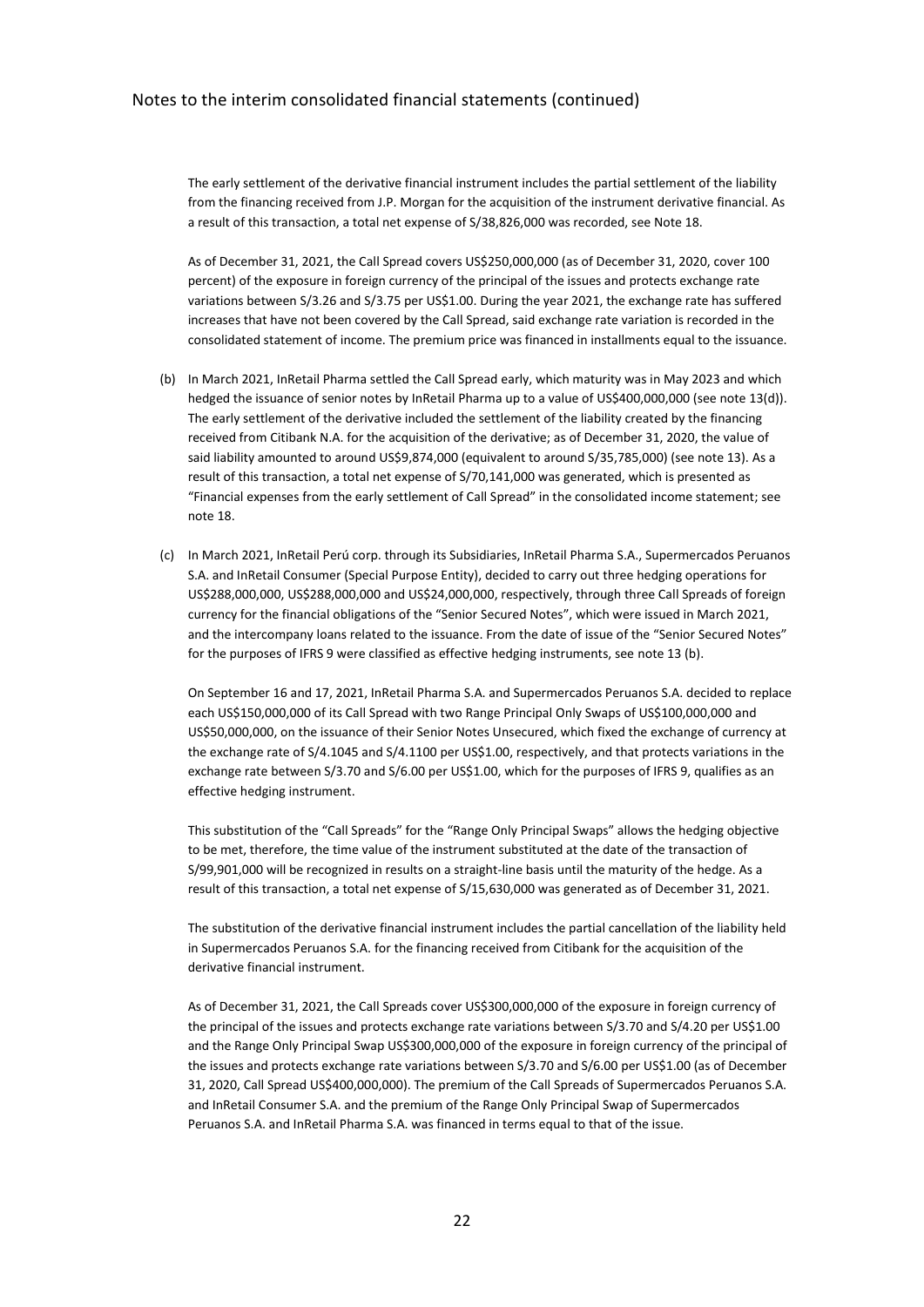## **8. Property, furniture and equipment, net**

(a) The table below presents the movement and composition of this caption:

|                                              |           | Buildings,     | <b>Miscellaneous</b> |                 |                  |                          | As of        | As of        |
|----------------------------------------------|-----------|----------------|----------------------|-----------------|------------------|--------------------------|--------------|--------------|
|                                              |           | infrastructure | and                  |                 | <b>Furniture</b> | Work in                  | December 31, | December 31, |
|                                              | Land      | and facilities | equipment            | <b>Vehicles</b> | and fixture      | progress                 | 2021         | 2020         |
|                                              | S/(000)   | S/(000)        | S/(000)              | S/(000)         | S/(000)          | S/(000)                  | S/(000)      | S/(000)      |
| Cost                                         |           |                |                      |                 |                  |                          |              |              |
| <b>Initial balance</b>                       | 1,333,529 | 3,025,457      | 1,393,729            | 4,767           | 254,249          | 63,181                   | 6,074,912    | 5,127,068    |
| Acquisition of subsidiary                    |           |                | 1,011                |                 | Δ                |                          | 1,015        | 816,587      |
| Additions (b)                                | 66,403    | 178,118        | 164,416              | 486             | 44,959           | 77,143                   | 531,525      | 220,508      |
| Disposals and/or sales (c)                   |           | (5,461)        | (35, 790)            | (1, 279)        | (3,099)          | (16, 728)                | (62, 421)    | (89, 642)    |
| Disposal of subsidiaries                     | (27)      | (3, 112)       | (47, 511)            | (89)            | (3,616)          | (479)                    | (54, 834)    | (4, 145)     |
| Transfer to intangible assets, Note 10 (a)   |           |                |                      |                 |                  |                          |              | (489)        |
| Transfer                                     |           | (34, 249)      | 42,534               |                 | (6, 386)         | (1,899)                  |              |              |
| Transfer to investment properties, Note 9(b) |           | 39,759         |                      |                 |                  |                          | 39,759       | (290)        |
| Foreign currency translation                 | 8         | 477            | 5,896                | (3)             | 1,027            | 6                        | 7,411        | 5,315        |
| <b>Final balance</b>                         | 1,399,913 | 3,200,989      | 1,524,285            | 3,882           | 287,138          | 121,224                  | 6,537,367    | 6,074,912    |
| <b>Accumulated depreciation</b>              |           |                |                      |                 |                  |                          |              |              |
| <b>Initial balance</b>                       |           | 734,328        | 908,547              | 3,397           | 162,099          |                          | 1,808,371    | 1,524,143    |
| Acquisition of subsidiary                    |           |                | 198                  |                 |                  |                          | 198          | 123,995      |
| Additions (d)                                |           | 117,672        | 138,092              | 561             | 22,432           | $\overline{\phantom{0}}$ | 278,757      | 230,727      |
| Disposals and/or sales (c)                   |           | (10, 154)      | (35, 596)            | (888)           | (6,885)          | $\overline{\phantom{a}}$ | (53, 523)    | (71, 166)    |
| Disposal of subsidiaries                     |           | (2,557)        | (38, 130)            | (89)            | (3,234)          |                          | (44, 010)    | (3,336)      |
| Foreign currency translation                 |           | 352            | 4,769                | (3)             | 908              |                          | 6,026        | 4,008        |
| <b>Final balance</b>                         |           | 839,641        | 977,880              | 2,978           | 175,320          |                          | 1,995,819    | 1,808,371    |
| Net book value                               | 1,399,913 | 2,361,348      | 546,405              | 904             | 111,818          | 121,224                  | 4,541,548    | 4,266,541    |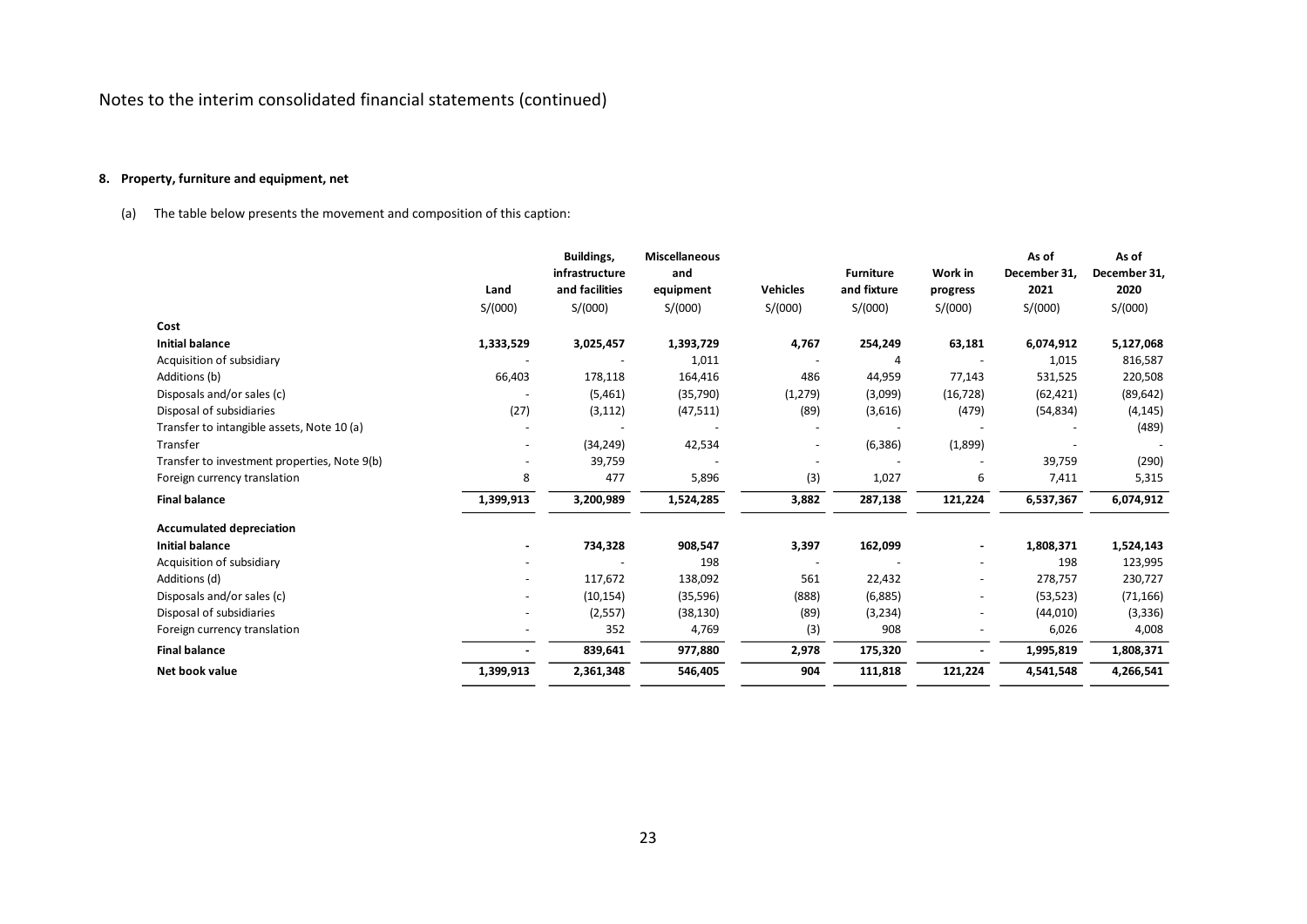- (b) Additions for the twelve-month period ended December 31, 2021 and December 31, 2020 correspond mainly to the construction and equipment of new premises for Supermercados Peruanos S.A. and the InRetail Pharma Group.
- (c) Mainly correspond to assets sold and to the disposal of unusable assets as a result of the process of change of format in some premises and store closures. The resulting income or expense has been included in the "Other operating income" or "Other operating expenses" caption of the consolidated income statement, respectively.
- (d) Depreciation expense for the twelve-month period ended December 31, 2021 and 2020, was recorded as follows in the income statement:

|                                      | 2021    | 2020    |  |
|--------------------------------------|---------|---------|--|
|                                      | S/(000) | S/(000) |  |
| Cost of sales, Note 17 (a)           | 4.093   | 6,187   |  |
| Sales expenses, Note 17 (a)          | 252,806 | 206,440 |  |
| Administrative expenses, Note 17 (a) | 21,858  | 18,100  |  |
| <b>Balance as of December 31</b>     | 278,757 | 230,727 |  |

- (e) As of December 31, 2021 and December 31, 2020, Supermercados Peruanos S.A. has mortgaged land, buildings and facilities for a net book value of S/1,008,287,000 (S/879,610,000 as of December 31, 2020), as collateral of the financial obligations and the leasing contracts (see Note 13).
- (f) As of December 31, 2021 and December 31, 2020, the cost and corresponding accumulated depreciation of assets acquired through finance leases amounted to approximately S/772,484,000 and S/323,093,000, respectively (S/772,402,000 and S/299,385,000, respectively, as of December 31, 2020).
- (g) The InRetail Group maintains insurance policies on their main assets in accordance with the policies established by Management.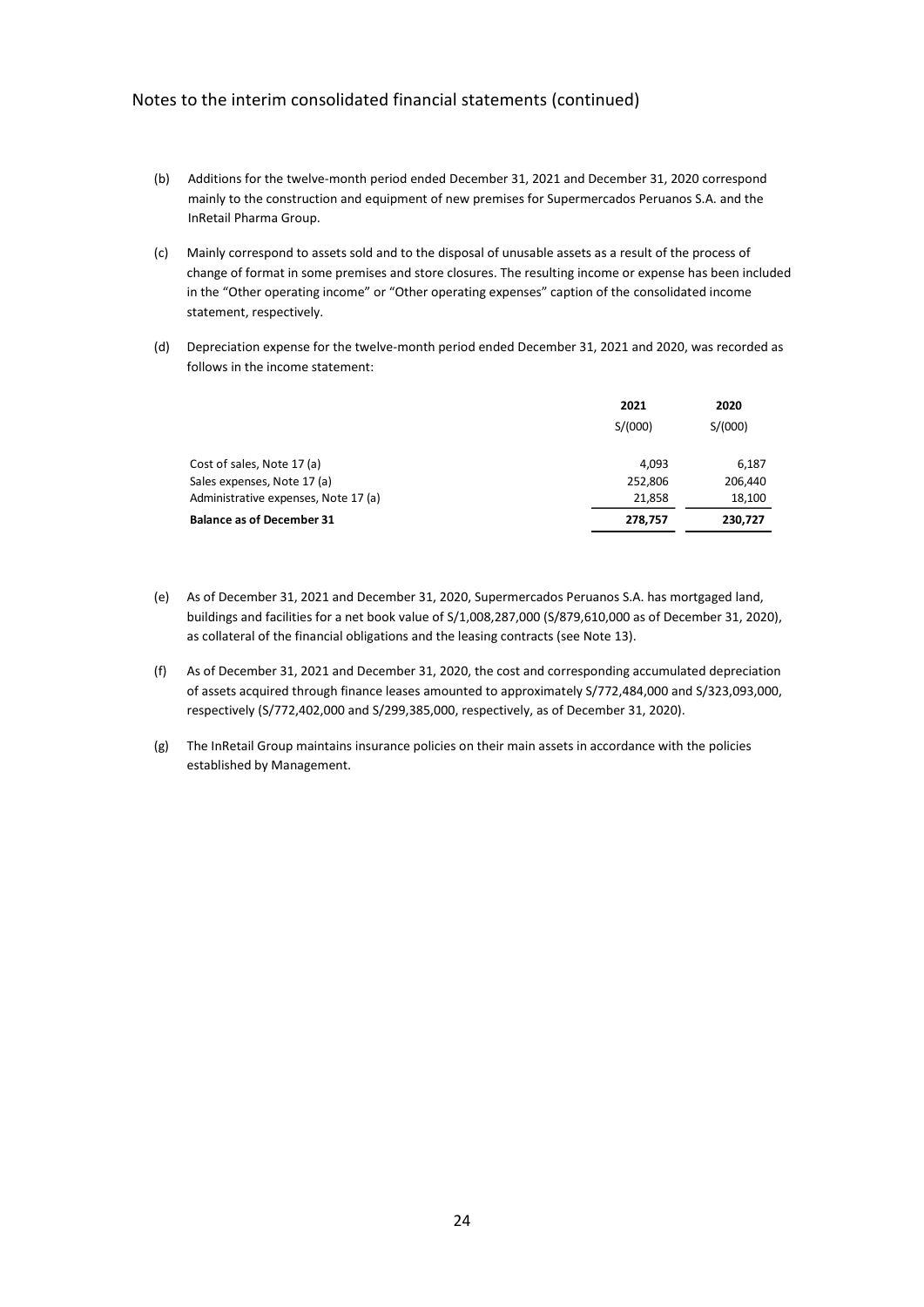#### **9. Investment properties**

(a) The table below presents the composition of this caption:

|                                                                 | As of December 31, | As of December 31, |
|-----------------------------------------------------------------|--------------------|--------------------|
|                                                                 | 2021               | 2020               |
|                                                                 | S/(000)            | S/(000)            |
| Real Plaza Puruchuco Shopping Mall                              | 614,976            | 616,068            |
| Real Plaza Salaverry Shopping Mall (i)                          | 457,582            | 445,897            |
| Real Plaza Chiclayo Shopping Mall                               | 309,430            | 268,736            |
| Real Plaza Cusco Shopping Mall (i)                              | 317,180            | 272,478            |
| Real Plaza Primavera Shopping Mall                              | 251,928            | 234,455            |
| Real Plaza Piura Shopping Mall                                  | 259,012            | 234,423            |
| Real Plaza Trujillo Shopping Mall                               | 247,590            | 214,980            |
| Real Plaza Centro Civico Shopping Mall (i)                      | 205,984            | 204,300            |
| Real Plaza Huancayo Shopping Mall (i)                           | 138,330            | 134,140            |
| Real Plaza Pucallpa Shopping Mall                               | 111,831            | 109,953            |
| Real Plaza Huánuco Shopping Mall (i)                            | 109,603            | 102,421            |
| Real Plaza Cajamarca Shopping Mall                              | 101,588            | 90,125             |
| Real Plaza Santa Clara - Altamirano Shopping Mall               | 86,048             | 84,351             |
| Real Plaza Villa Maria del Triunfo Shopping Mall (La Curva) (i) | 83,103             | 82,156             |
| Real Plaza Juliaca Shopping Mall (i)                            | 74,906             | 75,610             |
| Real Plaza Pro Shopping Mall                                    | 79,201             | 66,783             |
| Real Plaza Chorrillos Shopping Mall                             | 71,298             | 65,813             |
| Real Plaza Arequipa Shopping Mall (i)                           | 56,410             | 53,807             |
| Plaza Center Lurin Shopping Mall                                | 48,727             | 47,211             |
| Real Plaza Nuevo Chimbote Shopping Mall                         | 41,682             | 39,176             |
| Plaza Center Ilo Shopping Mall                                  | 1,114              | 38,702             |
| Real Plaza Sullana Shopping Mall                                | 31,109             | 30,813             |
| Plaza Center Villa El Salvador Shopping Mall                    | 28,095             | 28,367             |
| Plaza Center Moquegua Shopping Mall                             | 30,088             | 28,041             |
| Plaza Center Tumbes Shopping Mall                               | 7,661              | 16,349             |
| Plaza Center Tarapoto Shopping Mall                             | 18,183             | 18,168             |
| Plaza Center Tacna Shopping Mall                                | 21,830             | 18,039             |
| Jr. de la Unión stores                                          | 8,956              | 10,382             |
| Others (ii)                                                     | 219,568            | 267,765            |
| Total                                                           | 4,033,013          | 3,899,509          |
|                                                                 |                    |                    |

(i) For the construction of these shopping malls and properties, surface right contracts were subscribed with Arzobispado de Cusco (on land in Cusco "San Antonio"), Municipalidad Provincial de Huánuco (on land of "Real Plaza Huánuco" Shopping Mall), Inmobiliaria Pazos S.A. (La Curva), Oficina de Normalización Provisional - ONP (Centro Cívico), Ferrovías Central Andina S.A. (Huancayo), the Association denominated "Religiosas del Sagrado Corazón de Jesús" (Arequipa), Ferrocarril Trasandino S.A. (Juliaca) and the Marina de Guerra del Perú (Salaverry). These contracts have a maturity between 20 and 70 years.

"Real Plaza" shopping malls consist of department stores, home improvement, supermarket, other retail shops, a cinema complex and an entertainment area; with which contracts have been signed that provide a minimum monthly rent and a variable rent based on sales.

(ii) Corresponds to land on which real estate projects will be developed.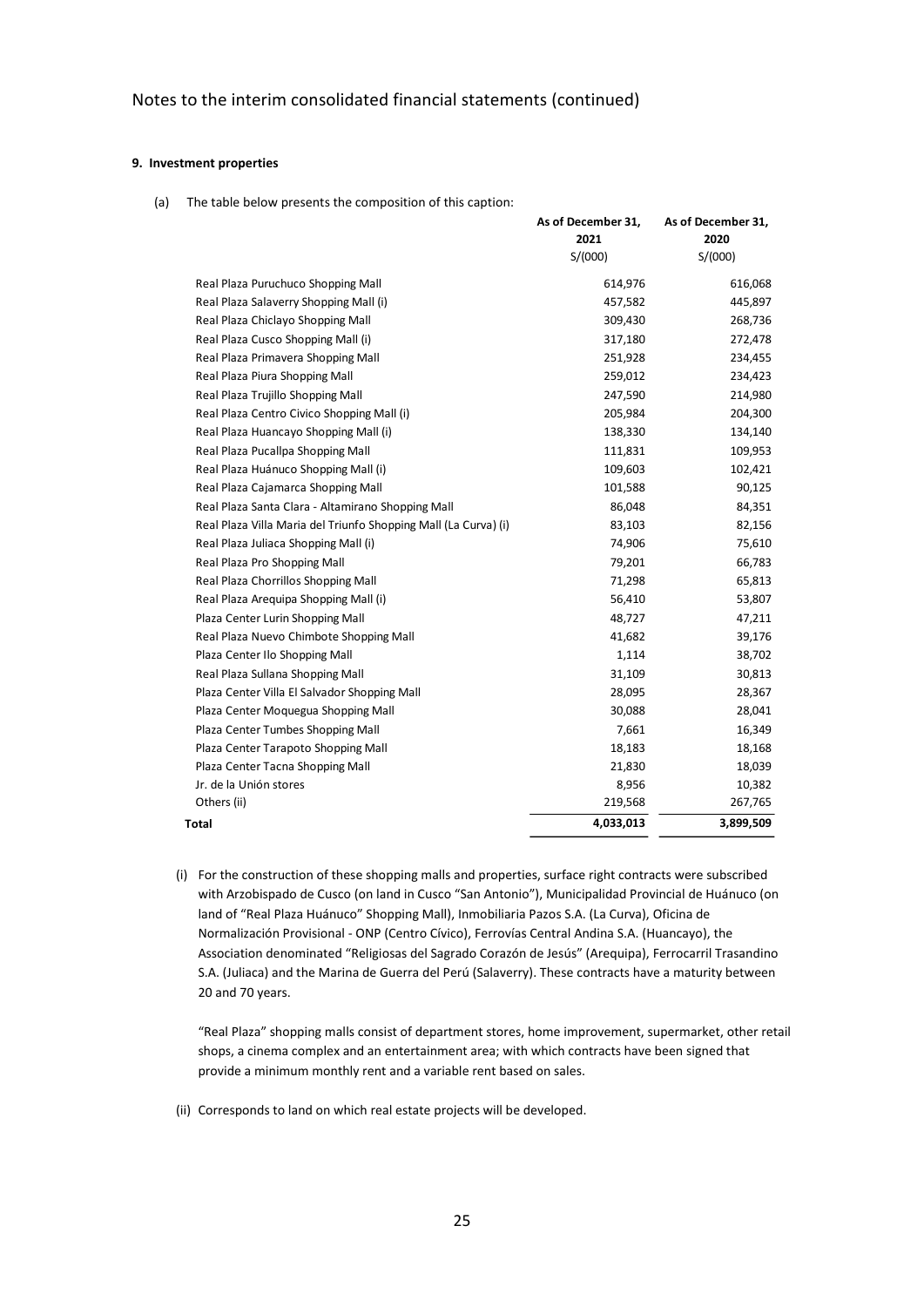(b) The movement of this account for the twelve-month period ended December 31, 2021 and 2020 was as follows:

|                                                             | 2021      | 2020      |
|-------------------------------------------------------------|-----------|-----------|
|                                                             | S/(000)   | S/(000)   |
| Balance at the beginning of the year                        | 3,899,509 | 3,879,572 |
| Additions                                                   | 76.730    | 104,167   |
| Disposal for sale                                           | (37, 487) |           |
| Fair value adjustment                                       | 134,020   | (84, 520) |
| Transfer from property, furniture and equipment; Note 8 (a) | (39,759)  | 290       |
| <b>Balance as of December 31</b>                            | 4,033,013 | 3,899,509 |

The fair value of investment properties has been determined on a discounted cash flows method basis by the Management of the InRetail Group for completed investment properties and based on the value assigned by an independent appraiser for investment properties under construction and investment properties held to operate in the future. The valuation is prepared on an aggregated unleveraged basis. In order to calculate their estimates of market values, the Management of the InRetail Group uses their market knowledge and professional judgment and does not only rely on historical transactional comparables. Fair value adjustment is included in the "Other operating income" caption of the consolidated income statement.

#### **10. Intangible assets, net**

(a) The table below presents the movements and composition of this caption:

|                                                        | As of December 31, | As of December 31, |
|--------------------------------------------------------|--------------------|--------------------|
|                                                        | 2021               | 2020               |
|                                                        | S/(000)            | S/(000)            |
| Cost                                                   |                    |                    |
| <b>Initial balance</b>                                 | 1,568,988          | 1,410,380          |
| Acquisition of subsidiary                              | 21,547             | 116,239            |
| Additions (c)                                          | 227,995            | 44,616             |
| Disposal and/or sales                                  | (1,653)            | (2, 566)           |
| Disposal subsidiaries                                  | (8,499)            | (525)              |
| Transfer from property, plant and equipment, Note 8(a) |                    | 489                |
| Foreign currency translation                           | 590                | 355                |
| <b>Final balance</b>                                   | 1,808,968          | 1,568,988          |
| <b>Accumulated amortization</b>                        |                    |                    |
| <b>Initial balance</b>                                 | 363,990            | 235,681            |
| Acquisition of subsidiary                              | 2,281              | 54,212             |
| Additions (f)                                          | 140,570            | 74,486             |
| Disposals and/or sales                                 | (1,620)            | (173)              |
| Disposal subsidiaries                                  | (1,592)            | (525)              |
| Foreign currency translation                           | 544                | 309                |
| <b>Final balance</b>                                   | 504,173            | 363,990            |
| Goodwill                                               |                    |                    |
| <b>Initial balance</b>                                 | 2,722,074          | 1,982,106          |
| Additions (d)                                          | 53,513             | 739,968            |
| Adjustment for purchase price allocation (e)           | (111, 389)         |                    |
| <b>Final balance</b>                                   | 2,664,198          | 2,722,074          |
| Net, book value                                        | 3,968,993          | 3,927,072          |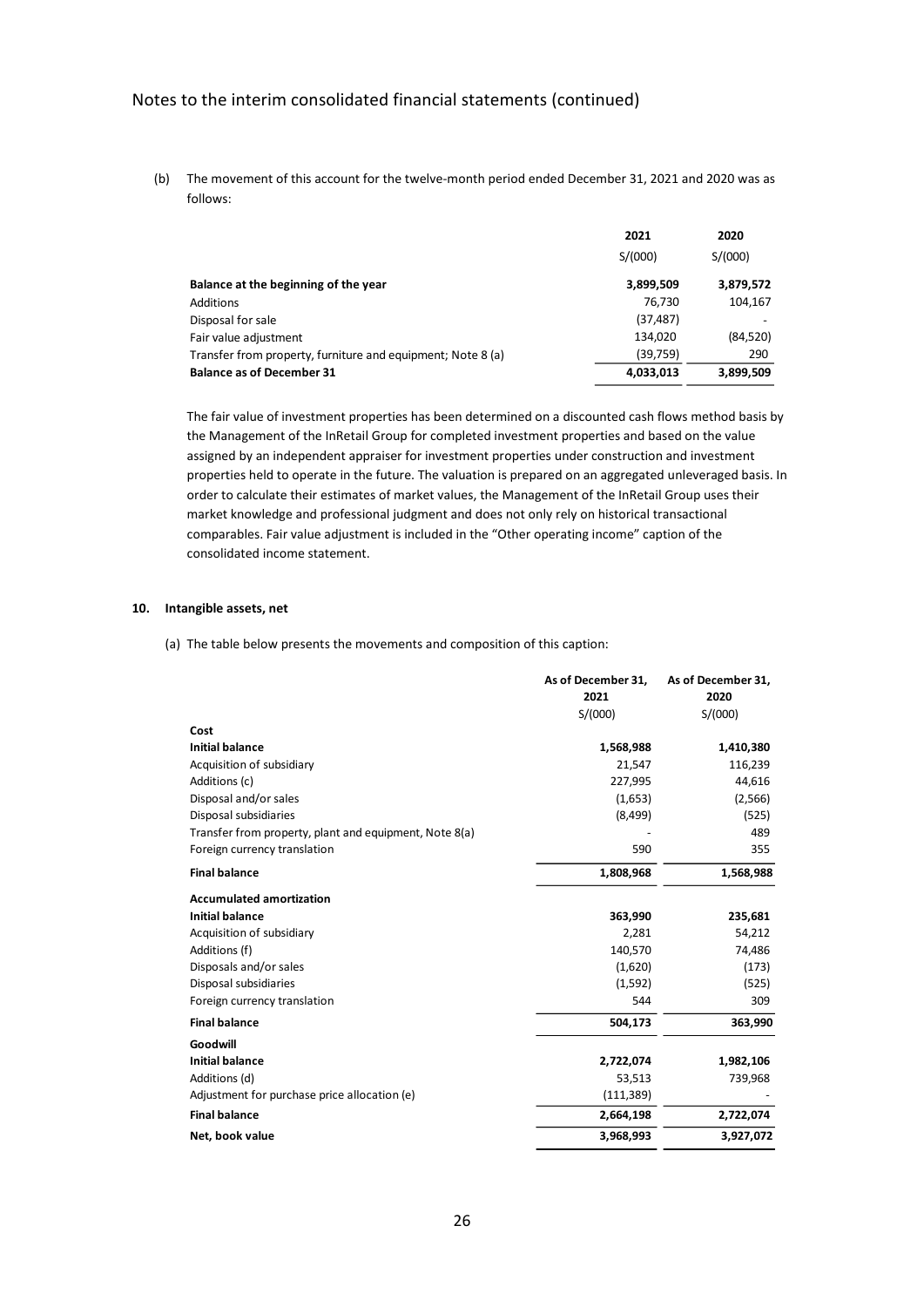(b) As of December 31, 2021 and December 31, 2020, this caption mainly includes approximately S/373,054,000 corresponding to the Inkafarma brand, S/395,355,000 to the Mifarma brand, S/205,500,000 to the Makro brand, S/17,791,000 to Quimica Suiza, S/15,911,000 to the Ninet brand and S/1,504,000 to other brands.

The brands are tested for impairment annually (as of December 31) and when circumstances indicate that the carrying value may be impaired. The InRetail Group carries out the impairment tests for goodwill and intangible assets with indefinite useful lives based on value-in-usage calculations using a discounted cash flow model.

- (c) As of December 31, 2021 and December 31, 2020, additions mainly correspond to: (i) disbursements for the acquisition of a commercial software program, a general planning system (ERP) and related licenses; (ii) disbursements for implementation of softwares and licenses in new stores of InRetail Group and (iii) recognition of trademarks and other intangibles from the acquisition of the Quicorp Group, see Note 1 (b).
- (d) As of December 31, 2021 and December 31, 2020, this caption mainly includes the goodwill, as a result of the acquisition of the Quicorp Group S/1,272,634,000, InRetail Pharma S.A. S/709,472,000, Makro Supermayorista S.A. S/628,578,000, Agora Servicios Digitales S.A.C. and InDigital XP S.A.C. S/53,513,000. See Note 1(b).

Goodwill is initially measured at cost and after initial recognition they are measured at cost less impairment loss. An impairment test of goodwill and unlimited life brands are carried out annually.

- (e) Considering the acquisition date of Makro Company was December 23, 2020, the fair values of Makro's identifiable assets and liabilities corresponded to preliminary amounts. During 2021, the valuation process was completed and the final goodwill values were determined.
- (f) Amortization expense for the twelve-month period ended December 31, 2021 and 2020 has been recorded in the following items of the consolidated statements:

|                                      | 2021<br>S/(000) | 2020<br>S/(000) |
|--------------------------------------|-----------------|-----------------|
| Cost of sales, Note 17 (a)           | 78              | 419             |
| Sales expenses, Note 17 (a)          | 118,027         | 56,902          |
| Administrative expenses, Note 17 (a) | 22,465          | 17,165          |
| <b>Balance as of December 31</b>     | 140,570         | 74,486          |

#### **11. Trade payables**

The table below presents the composition of this caption:

|                                        | As of December 31, | As of December 31, |
|----------------------------------------|--------------------|--------------------|
|                                        | 2021               | 2020               |
|                                        | S/(000)            | S/(000)            |
| Bills payable from purchase of goods   | 3,357,975          | 2,904,495          |
| Bills payable from commercial services | 437,282            | 312,678            |
| Provision for services and maintenance | 110,010            | 105,954            |
| <b>Total</b>                           | 3,905,267          | 3,323,127          |
| Current                                | 3,898,458          | 3,317,632          |
| Non-current                            | 6,809              | 5,495              |
| <b>Total</b>                           | 3,905,267          | 3,323,127          |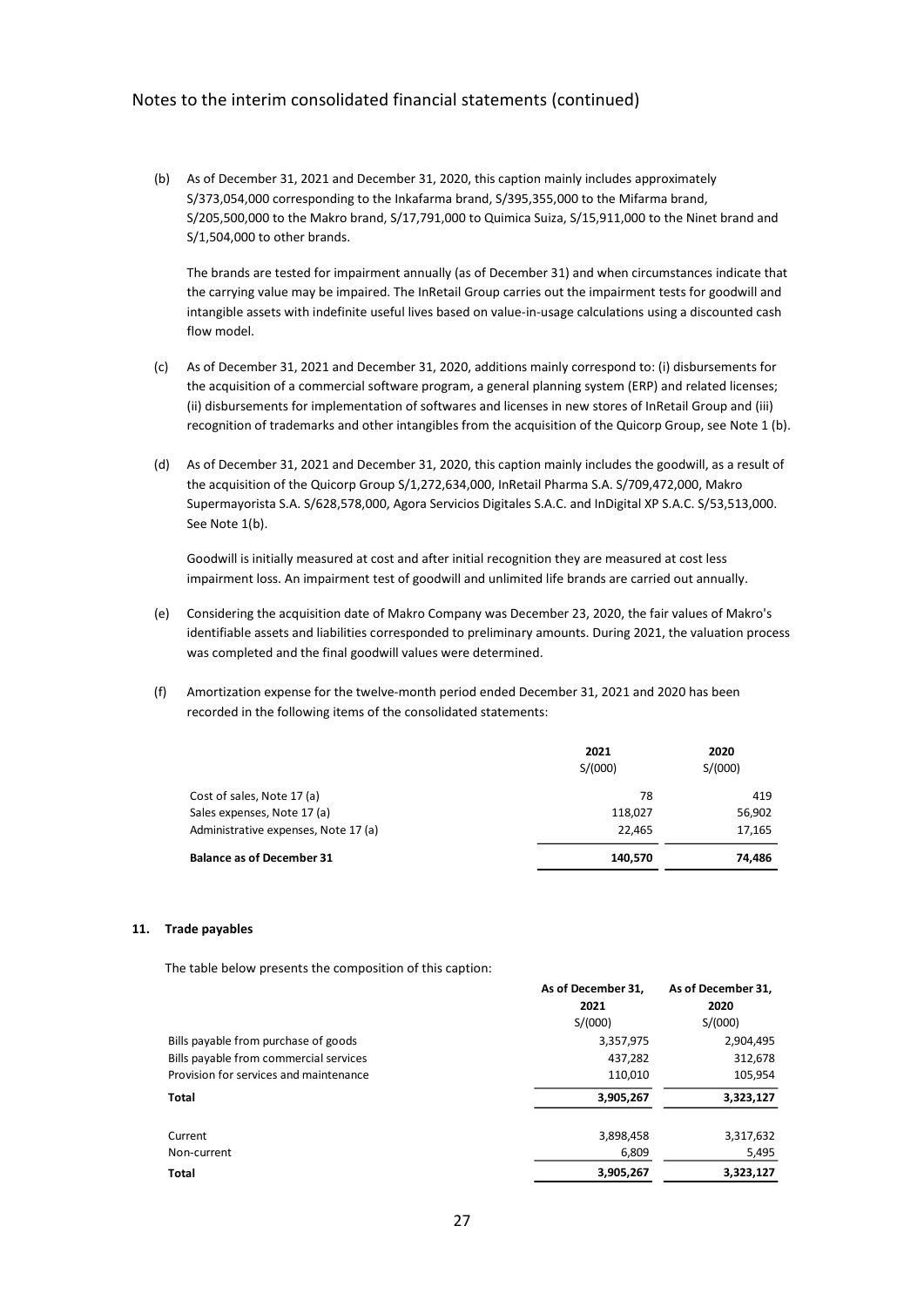This caption mainly includes the obligations to non-related local and foreign suppliers, denominated in local currency and US Dollars, originated mainly by the acquisition of goods, with short-term maturities and that do not bear any interest. There have been no liens granted on these obligations.

InRetail Group offers its suppliers access to an accounts payable service arrangement provided by third party financial institutions. This service allows the suppliers to sell their receivables to the financial institutions in an arrangement separately negotiated by the supplier and the financial institution, enabling suppliers to better manage their cash flow and reduce payment processing costs. InRetail Group has no direct financial interest in these transactions. All of InRetail Group's obligations, including amounts due, remain due to its suppliers as stated in the supplier agreements.

#### **12. Leases**

a) The InRetail Group maintains leasing contracts for land, buildings, facilities and vehicles used for its operations. Leases of land, buildings and facilities generally have terms of 1 to 60 years, and leases of vehicles have terms of 2 to 4 years. The InRetail Group's obligations under its leases are guaranteed by the lessor's title of the leased assets.

There are several leases that include extension and termination options and variable payments. The InRetail Group has also entered into certain leases of premises with terms of 12 months or less and leases of low-value office equipment. The InRetail Group applies the short-term and low-value lease exemptions for this kind of leases.

b) The movement of this caption for the twelve-month period ended as of December 31, 2021 and December 31, 2020, is as follows:

|                                 | Land    | <b>Buildings</b><br>infrastructure<br>and facilities | <b>Vehicles</b> | As of<br><b>December</b><br>31, 2021 | As of<br><b>December</b><br>31, 2020 |
|---------------------------------|---------|------------------------------------------------------|-----------------|--------------------------------------|--------------------------------------|
|                                 | S/(000) | S/(000)                                              | S/(000)         | S/(000)                              | S/(000)                              |
| Cost                            |         |                                                      |                 |                                      |                                      |
| <b>Initial balance</b>          | 154,375 | 1,840,197                                            | 4,042           | 1,998,614                            | 1,708,149                            |
| Acquisition of subsidiary       |         |                                                      |                 |                                      | 27,873                               |
| Additions                       | 9,857   | 300,646                                              | 1,269           | 311,772                              | 284,683                              |
| Cancellation of contract (i)    |         | (233, 373)                                           | (465)           | (233, 838)                           | (21, 162)                            |
| Disposal of subsidiaries        |         | (25, 459)                                            | (109)           | (25, 568)                            | (3,270)                              |
| Foreign currency translation    |         | 4,780                                                | 264             | 5,044                                | 2,341                                |
| <b>Final balance</b>            | 164,232 | 1,886,791                                            | 5,001           | 2,056,024                            | 1,998,614                            |
| <b>Accumulated depreciation</b> |         |                                                      |                 |                                      |                                      |
| <b>Initial balance</b>          | 14,869  | 588,644                                              | 1,375           | 604,888                              | 305,267                              |
| Acquisition of subsidiary       |         |                                                      |                 |                                      | 3,989                                |
| Additions, Note 17 (a)          | 7,571   | 322,603                                              | 1,102           | 331,276                              | 306,222                              |
| Cancellation of contract (i)    |         | (224, 460)                                           | (378)           | (224, 838)                           | (9,401)                              |
| Disposal of subsidiaries        |         | (8,500)                                              | (52)            | (8,552)                              | (2,380)                              |
| Foreign currency translation    |         | 1,837                                                | 113             | 1,950                                | 1,191                                |
| <b>Final balance</b>            | 22,440  | 680,124                                              | 2,160           | 704,724                              | 604,888                              |
| Net book value                  | 141,792 | 1,206,667                                            | 2,841           | 1,351,300                            | 1,393,726                            |

(i) Corresponds mainly to the derecognition of expired contracts, amounting to S/213,148,000 as of December 31, 2021.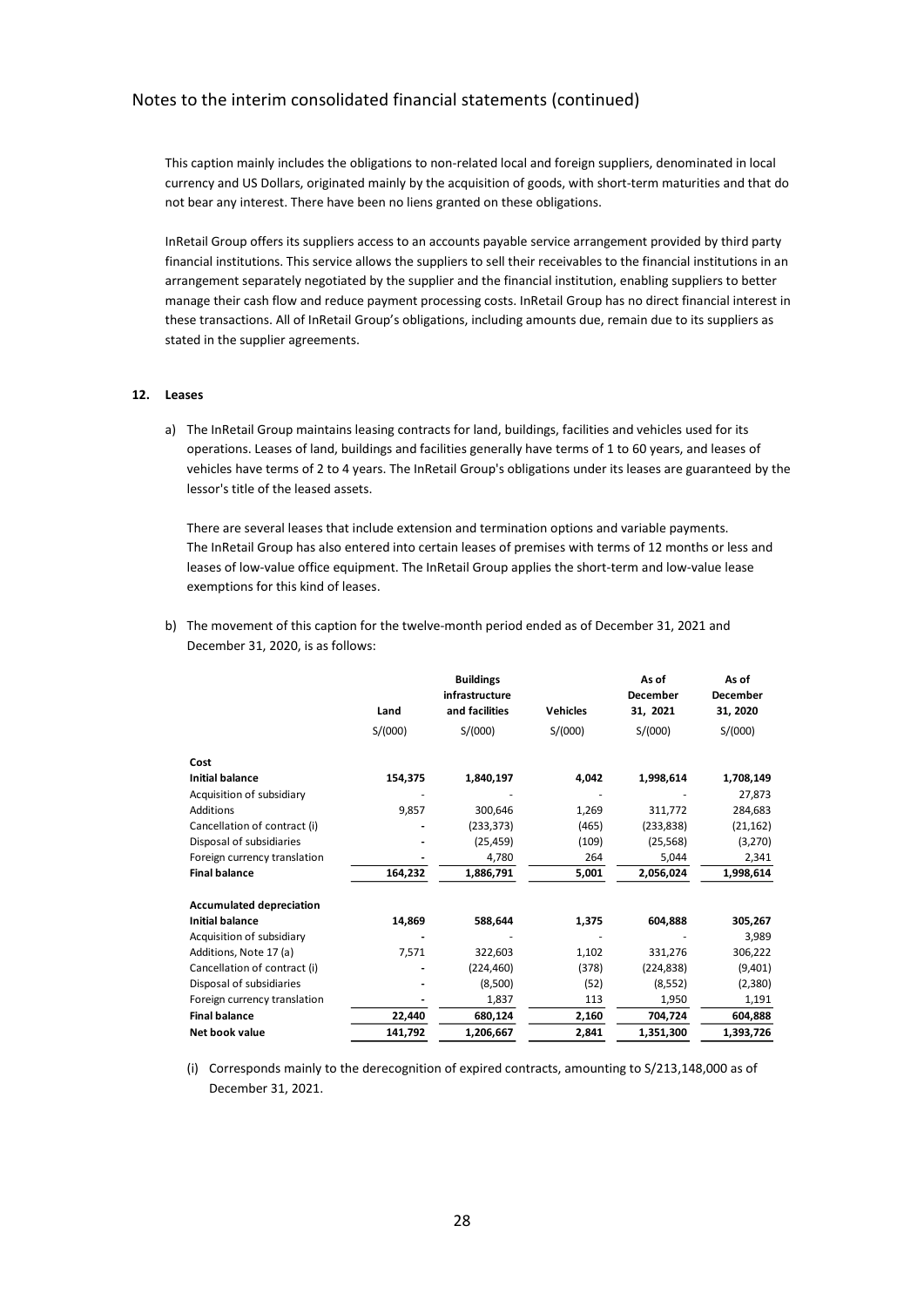Depreciation expense for the twelve-month period ended December 31, 2021 and 2020, was recorded as follows in the income statement:

| 2021    | 2020    |
|---------|---------|
| S/(000) | S/(000) |
| 10.096  | 11,906  |
| 311.251 | 286,950 |
| 9.929   | 7.366   |
| 331.276 | 306,222 |
|         |         |

c) The movement of the lease liability caption, as of December 31, 2021 and December 31, 2020, is as follows:

|                                                                     | As of December 31, | As of December    |
|---------------------------------------------------------------------|--------------------|-------------------|
|                                                                     | 2021               | 31, 2020          |
|                                                                     | S/(000)            | S/(000)           |
| <b>Initial balance</b>                                              | 1,514,535          | 1,402,280         |
| Acquisition of subsidiary                                           |                    | 26,404            |
| Additions                                                           | 310,272            | 284,683           |
| Increase for accrued interest, Note 18                              | 105,729            | 97,317            |
| Amortization                                                        | (422, 336)         | (371, 788)        |
| Disbursements made at the start of the contract<br><b>Disposals</b> |                    | (4, 455)<br>(890) |
| Disposals subsidiaries                                              | (20, 254)          |                   |
| Cancellation of contract                                            | (9, 150)           | (11,990)          |
| Rent paid in advance                                                | (2,947)            | (1, 326)          |
| Exchange rate                                                       | 103,723            | 92,996            |
| Foreign currency translation                                        | 3,132              | 1,304             |
| <b>Final balance</b>                                                | 1,582,704          | 1,514,535         |
| Current                                                             | 256,628            | 226,749           |
| Non-current                                                         | 1,326,076          | 1,287,786         |
| Total                                                               | 1,582,704          | 1,514,535         |

Additionally, in the twelve-month period ended as of December 31, 2021 and 2020, interest related to the lease liability of S/105,729,000 and S/97,317,000, has been accrued, respectively.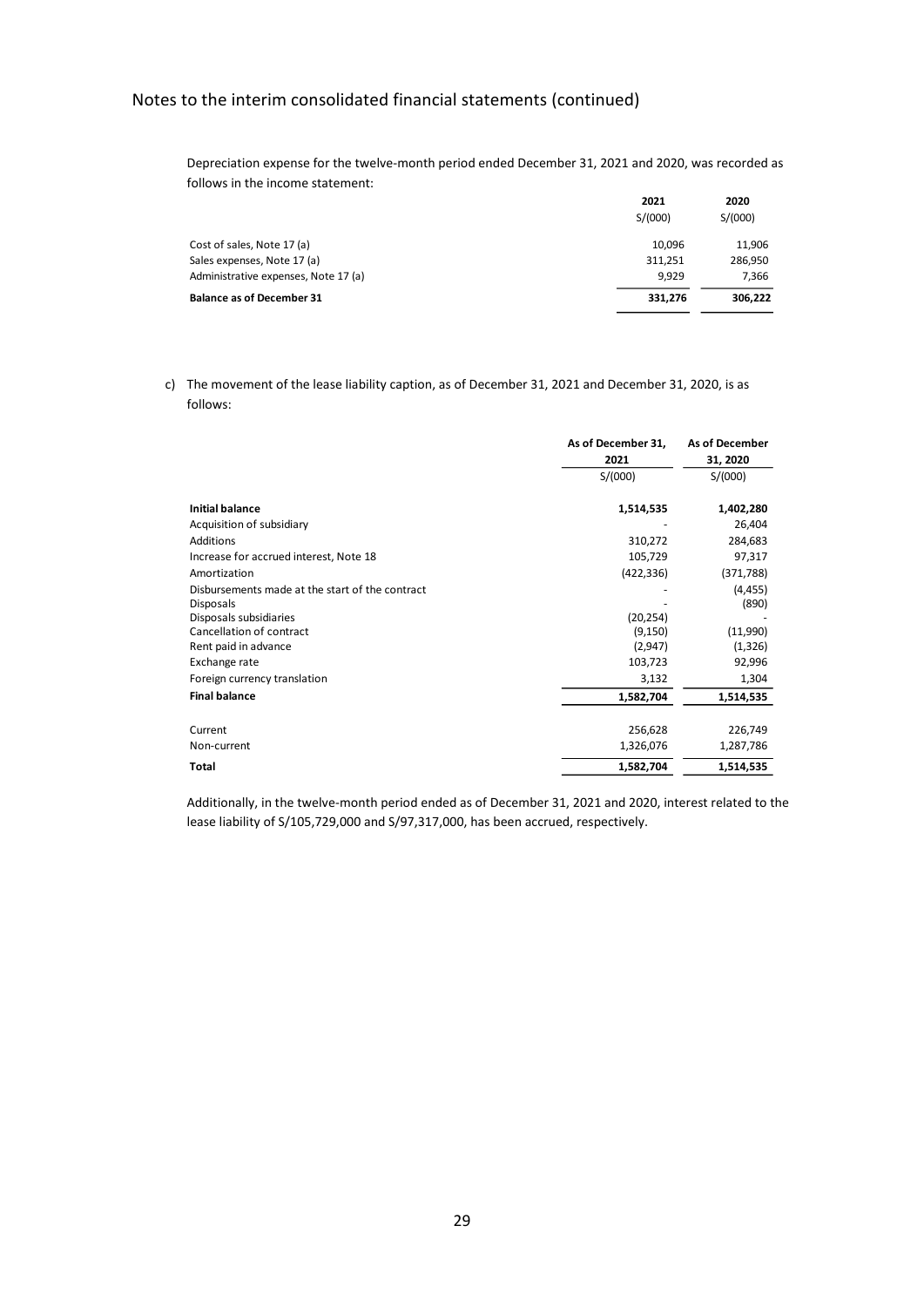## **13. Interest-bearing loans and borrowings**

(a) The table below presents the composition of interest-bearing loans and borrowings:

|                                        | Original   |                         | Final    |                          |                          |                          | <b>Total</b> |           | Current                  |                          | Non-current              |           |
|----------------------------------------|------------|-------------------------|----------|--------------------------|--------------------------|--------------------------|--------------|-----------|--------------------------|--------------------------|--------------------------|-----------|
| <b>Type of obligation</b>              | currency   | Interest rate %         | maturity |                          | Original amount          |                          | 2021         | 2020      | 2021                     | 2020                     | 2021                     | 2020      |
|                                        |            |                         |          | US\$ (000)               | \$ (000)                 | S/(000)                  | S/(000)      | S/(000)   | S/(000)                  | S/(000)                  | S/(000)                  | S/(000)   |
| <b>Senior Notes</b>                    |            |                         |          |                          |                          |                          |              |           |                          |                          |                          |           |
| Senior Secured Notes(b)                | PEN        | 4.900                   | 2028     | $\sim$                   |                          | 555,000                  | 549,902      |           |                          | $\tilde{\phantom{a}}$    | 549,902                  |           |
| Senior Secured Notes (b)               | <b>USD</b> | 3.250                   | 2028     | 600,000                  | $\sim$                   | $\overline{\phantom{a}}$ | 2,254,398    |           |                          | $\overline{\phantom{a}}$ | 2,254,398                |           |
| Senior Notes Unsecured (c)             | <b>USD</b> | 5.750                   | 2028     | 350,000                  | $\sim$                   | $\sim$                   | 1,327,464    | 1,195,204 | $\sim$                   | $\overline{\phantom{a}}$ | 1,327,464                | 1,195,204 |
| Senior Notes Unsecured (c)             | PEN        | 6.563                   | 2028     |                          | $\overline{\phantom{a}}$ | 313,500                  | 310,569      | 310,202   | $\sim$                   | $\overline{\phantom{a}}$ | 310,569                  | 310,202   |
| Senior Notes Unsecured (e)             | PEN        | 7.875                   | 2034     | $\overline{\phantom{a}}$ | $\overline{\phantom{0}}$ | 141,000                  | 135,668      | 135,588   | $\sim$                   | $\overline{\phantom{a}}$ | 135,668                  | 135,588   |
| Senior Notes Unsecured (d)             | PEN        | 6.438                   | 2025     | $\sim$                   |                          | 385,800                  | 384,413      | 384,041   | $\sim$                   | $\overline{\phantom{a}}$ | 384,413                  | 384,041   |
| Senior Notes Unsecured (d)             | <b>USD</b> | 5.375                   | 2023     | 400,000                  |                          |                          |              | 1,436,872 |                          |                          | $\overline{\phantom{a}}$ | 1,436,872 |
|                                        |            |                         |          | 1,350,000                |                          | 1,395,300                | 4,962,414    | 3,461,907 | $\sim$                   | $\overline{\phantom{a}}$ | 4,962,414                | 3,461,907 |
| Leasings                               |            |                         |          |                          |                          |                          |              |           |                          |                          |                          |           |
| <b>Related entities</b>                |            |                         |          |                          |                          |                          |              |           |                          |                          |                          |           |
| Banco Internacional del Perú-Interbank | PEN        | 3.990                   | 2026     |                          |                          | 198,037                  | 101,595      | 101,275   |                          |                          | 101,595                  | 101,275   |
| Banco Internacional del Perú-Interbank | <b>USD</b> | 4.530                   | 2025     | 50                       |                          | $\overline{\phantom{a}}$ | 134          | 60        | 71                       | 31                       | 63                       | 29        |
| Non related entities                   |            |                         |          |                          |                          |                          |              |           |                          |                          |                          |           |
| Banco de Crédito del Perú              | PEN        | 7.250                   | 2022     | $\sim$                   | $\overline{\phantom{a}}$ | 13,596                   |              | 317       | $\overline{\phantom{a}}$ | 317                      |                          |           |
| Banco Scotiabank (k)                   | PEN        | 5.510                   | 2025     |                          | $\sim$                   | 380,000                  | 336,480      | 367,378   | 30,954                   | 30,897                   | 305,526                  | 336,481   |
| Banco Interamericano de Finanzas       | PEN        | 7.500                   | 2021     | $\sim$                   | $\overline{\phantom{a}}$ | 13,596                   |              | 1,001     | $\sim$                   | 1,001                    | $\overline{\phantom{a}}$ |           |
| Banco Interamericano de Finanzas       | PEN        | 7.250                   | 2022     |                          | $\overline{\phantom{a}}$ | 24,915                   | 5.966        | 14,556    | 5.966                    | 8,590                    | $\overline{\phantom{a}}$ | 5,966     |
| <b>Banco Continental</b>               | PEN        | 4.950                   | 2024     |                          | $\sim$                   | 18,150                   | 8,414        | 12,007    | 3,771                    | 3,593                    | 4,643                    | 8,414     |
| Banco de Crédito del Perú              | PEN        | 5.620                   | 2026     |                          | $\sim$                   | 13.425                   | 11,928       | 13,424    | 3,119                    | 3,039                    | 8,809                    | 10,385    |
| Banco de Crédito del Perú              | PEN        | 5.050                   | 2026     | $\overline{\phantom{a}}$ | $\overline{\phantom{a}}$ | 18,767                   | 16,493       | 18,767    | 4,741                    | 4,620                    | 11,752                   | 14,147    |
| Banco Santander del Perú               | PEN        | Between 6.920 and 7.650 | 2022     |                          |                          | 1,419                    | 267          | 644       | 267                      | 378                      | $\tilde{\phantom{a}}$    | 266       |
| <b>Banco Continental</b>               | PEN        | 4.950                   | 2021     |                          | $\overline{\phantom{a}}$ | 129                      |              | 19        | $\overline{\phantom{a}}$ | 19                       |                          |           |
|                                        |            |                         |          | 50                       |                          | 682,034                  | 481.277      | 529.448   | 48,889                   | 52,485                   | 432,388                  | 476,963   |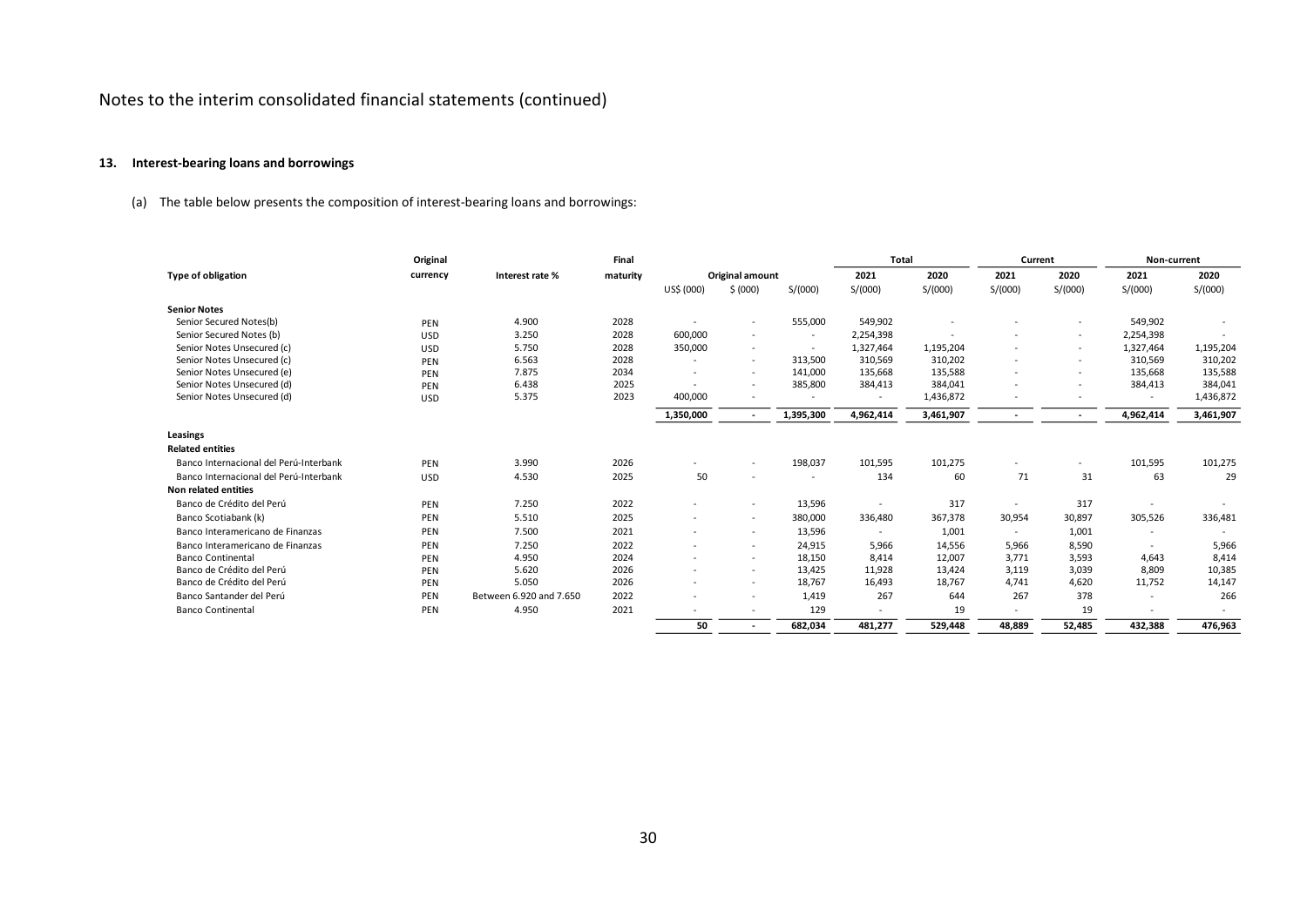|                                            |            |                         |             |            |                             |           | Total                    |                          | Current                  |                          | Non-current              |                 |
|--------------------------------------------|------------|-------------------------|-------------|------------|-----------------------------|-----------|--------------------------|--------------------------|--------------------------|--------------------------|--------------------------|-----------------|
|                                            | Original   |                         | Final       |            |                             |           |                          |                          |                          |                          |                          |                 |
| <b>Type of Obligation</b>                  | currency   | Interest rate %         | maturity    | US\$ (000) | Original amount<br>\$ (000) | S/(000)   | 2021<br>S/(000)          | 2020<br>S/(000)          | 2021<br>S/(000)          | 2020<br>S/(000)          | 2021<br>S/(000)          | 2020<br>S/(000) |
| Notes and Loans (f)                        |            |                         |             |            |                             |           |                          |                          |                          |                          |                          |                 |
| <b>Related entities</b>                    |            |                         |             |            |                             |           |                          |                          |                          |                          |                          |                 |
| Banco Internacional del Perú-Interbank     | PEN        | 1.760                   | 2021        |            |                             | 35,000    | $\sim$                   | 35,000                   | $\sim$                   | 35,000                   |                          |                 |
| Banco Internacional del Perú-Interbank     | PEN        | 1.850                   | 2022        |            | $\blacksquare$              | 54,500    | 54,500                   | $\sim$                   | 54,500                   | $\sim$                   |                          |                 |
| Banco Internacional del Perú-Interbank     | PEN        | 3.990                   | 2026        |            | $\blacksquare$              | 198,037   | 195,837                  | 196,923                  | $\sim$                   |                          | 195,837                  | 196,923         |
| Banco Internacional del Perú-Interbank     | PEN        | 0.370                   | 2022        |            | $\blacksquare$              | 17,900    | 17,900                   | $\sim$                   | 17,900                   | $\sim$                   | $\sim$                   |                 |
| Banco Internacional del Perú-Interbank (j) | PEN        | 3.750                   | 2026        |            | $\equiv$                    | 220,000   | 218,109                  | $\sim$                   | $\sim$                   | $\sim$                   | 218,109                  |                 |
| Banco Internacional del Perú-Interbank     | PEN        | 0.400                   | 2021        |            | $\blacksquare$              | 35,000    | $\sim$                   | 35,000                   | $\blacksquare$           | 35,000                   | $\sim$                   |                 |
| Banco Internacional del Perú-Interbank (j) | PEN        | 4.700                   | 2021        |            | $\blacksquare$              | 161,950   | $\overline{\phantom{a}}$ | 103,363                  | $\overline{\phantom{a}}$ | 22,970                   | $\overline{\phantom{a}}$ | 80,393          |
| Non related entities                       |            |                         |             |            |                             |           |                          |                          |                          |                          |                          |                 |
| Banco Scotiabank (n)                       | PEN        | Between 3.990 and 4.450 | 2025 - 2026 |            | $\blacksquare$              | 801,000   | 626,417                  | 764,164                  | 38,572                   | 109,272                  | 587,845                  | 654,892         |
| Banco de Crédito del Perú                  | PEN        | 2.070                   | 2022        |            | $\blacksquare$              | 25,000    | 25,000                   | $\sim$                   | 25,000                   | $\sim$                   |                          |                 |
| <b>Banco Continental</b>                   | PEN        | 4.150                   | 2026        |            | $\sim$                      | 220,000   | 215,532                  | 119,103                  | 21,251                   | 3,000                    | 194,281                  | 116,103         |
| Banco Scotiabank (i)                       | PEN        | 4.700                   | 2025        |            | $\blacksquare$              | 161,950   | $\sim$                   | 103,380                  | $\sim$                   | 22,973                   | $\sim$                   | 80,407          |
| Banco Scotiabank (g)                       | PEN        | 5.250                   | 2027        |            | $\blacksquare$              | 50,000    | 43,484                   | 48,414                   | 4,935                    | 4,930                    | 38,549                   | 43,484          |
| Banco Scotiabank (i)                       | PEN        | 3.750                   | 2026        |            | $\sim$                      | 330,000   | 327,166                  | $\sim$                   | $\sim$                   | $\sim$                   | 327,166                  |                 |
| Banco de Crédito del Perú                  | PEN        | 3.500                   | 2022        |            | $\blacksquare$              | 39,000    | 39,000                   | $\overline{\phantom{a}}$ | 39,000                   | $\overline{\phantom{a}}$ |                          |                 |
| Banco Scotiabank                           | PEN        | 2.230                   | 2022        |            | $\blacksquare$              | 19,000    | 19,000                   | $\sim$                   | 19,000                   | $\sim$                   | $\sim$                   |                 |
| <b>Banco Scotiabank</b>                    | PEN        | 2.070                   | 2021        |            | $\blacksquare$              | 17,500    | $\overline{\phantom{a}}$ | 17,500                   | $\omega$                 | 17,500                   |                          |                 |
| Banco de Crédito del Perú (m)              | PEN        | 1.480                   | 2023        |            | $\overline{\phantom{a}}$    | 10,000    | $\sim$                   | 10,000                   | $\overline{\phantom{a}}$ | 2,884                    |                          | 7,116           |
| Banco de Crédito del Perú                  | PEN        | 0.820                   | 2021        |            | $\blacksquare$              | 45,000    |                          | 45,000                   | $\overline{\phantom{a}}$ | 45,000                   |                          |                 |
| Banco de Crédito del Perú                  | PEN        | 1.070                   | 2021        |            | $\blacksquare$              | 8,000     | $\overline{\phantom{a}}$ | 8,000                    | $\sim$                   | 8,000                    |                          |                 |
| <b>Banco Scotiabank</b>                    | PEN        | 1.180                   | 2021        |            | $\equiv$                    | 21,000    | $\sim$                   | 21,000                   | $\sim$                   | 21,000                   |                          |                 |
| <b>Banco Scotiabank</b>                    | PEN        | 1.280                   | 2022        |            | $\overline{\phantom{a}}$    | 15,000    | 15,000                   | $\sim$                   | 15,000                   |                          |                          |                 |
| <b>Banco Scotiabank</b>                    | PEN        | 1.980                   | 2022        |            | $\blacksquare$              | 15,000    | 15,000                   | $\sim$                   | 15,000                   |                          |                          |                 |
| <b>Banco Scotiabank</b>                    | PEN        | 0.600                   | 2022        |            | $\equiv$                    | 21,000    | 21,000                   | $\sim$                   | 21,000                   |                          |                          |                 |
| Banco de Crédito del Perú                  | PEN        | 3.090                   | 2022        |            | $\overline{\phantom{a}}$    | 30,000    | 30,000                   | $\sim$                   | 30,000                   |                          |                          |                 |
| Banco de Crédito del Perú                  | PEN        | 1.170                   | 2022        |            | $\blacksquare$              | 20,000    | 20,000                   | $\overline{\phantom{a}}$ | 20,000                   |                          |                          |                 |
| <b>Banco Continental</b>                   | PEN        | 0.028                   | 2022        |            | $\overline{\phantom{a}}$    | 40,000    | 40,000                   | $\overline{\phantom{a}}$ | 40,000                   |                          |                          |                 |
| Banco de Crédito del Perú                  | PEN        | 1.980                   | 2022        |            | $\blacksquare$              | 60,000    | 60,000                   | $\overline{\phantom{a}}$ | 60,000                   |                          |                          |                 |
| <b>Banco Scotiabank</b>                    | PEN        | 0.031                   | 2022        |            | $\blacksquare$              | 30,000    | 30,000                   | $\sim$                   | 30,000                   |                          |                          |                 |
| <b>Banco Scotiabank</b>                    | PEN        | 0.030                   | 2022        | $\sim$     | $\overline{\phantom{a}}$    | 40,000    | 40,000                   | $\sim$                   | 40,000                   |                          |                          |                 |
| <b>Banco Continental</b>                   | PEN        | 3.060                   | 2022        |            | $\blacksquare$              | 40,000    | 40,000                   | $\blacksquare$           | 40,000                   |                          |                          |                 |
| <b>Banco Citibank</b>                      | <b>USD</b> | 5.000                   | 2022        | 10,000     | $\overline{\phantom{a}}$    | $\sim$    | 16,660                   | 30,203                   | 16,660                   | 10,068                   |                          | 20,135          |
| Banco Pichincha                            | <b>USD</b> | 7.500                   | 2021        | 300        | $\blacksquare$              |           | $\overline{\phantom{a}}$ | 1,087                    | $\sim$                   | 1,087                    |                          |                 |
| <b>BBVA Banco Continental</b>              | COP        | 6.100                   | 2021        | $\sim$     | 89,968                      |           |                          | 94                       | $\overline{\phantom{a}}$ | 94                       |                          |                 |
| Banco de Bogotá                            | COP        | 6.030                   | 2023        | $\sim$     | 2,900,000                   | $\sim$    | $\sim$                   | 3,061                    | $\sim$                   | 1,052                    |                          | 2,009           |
|                                            |            |                         |             | 10.300     | 2,989,968                   | 2,780,837 | 2,109,605                | 1,541,292                | 547.818                  | 339,830                  | 1,561,787                | 1,201,462       |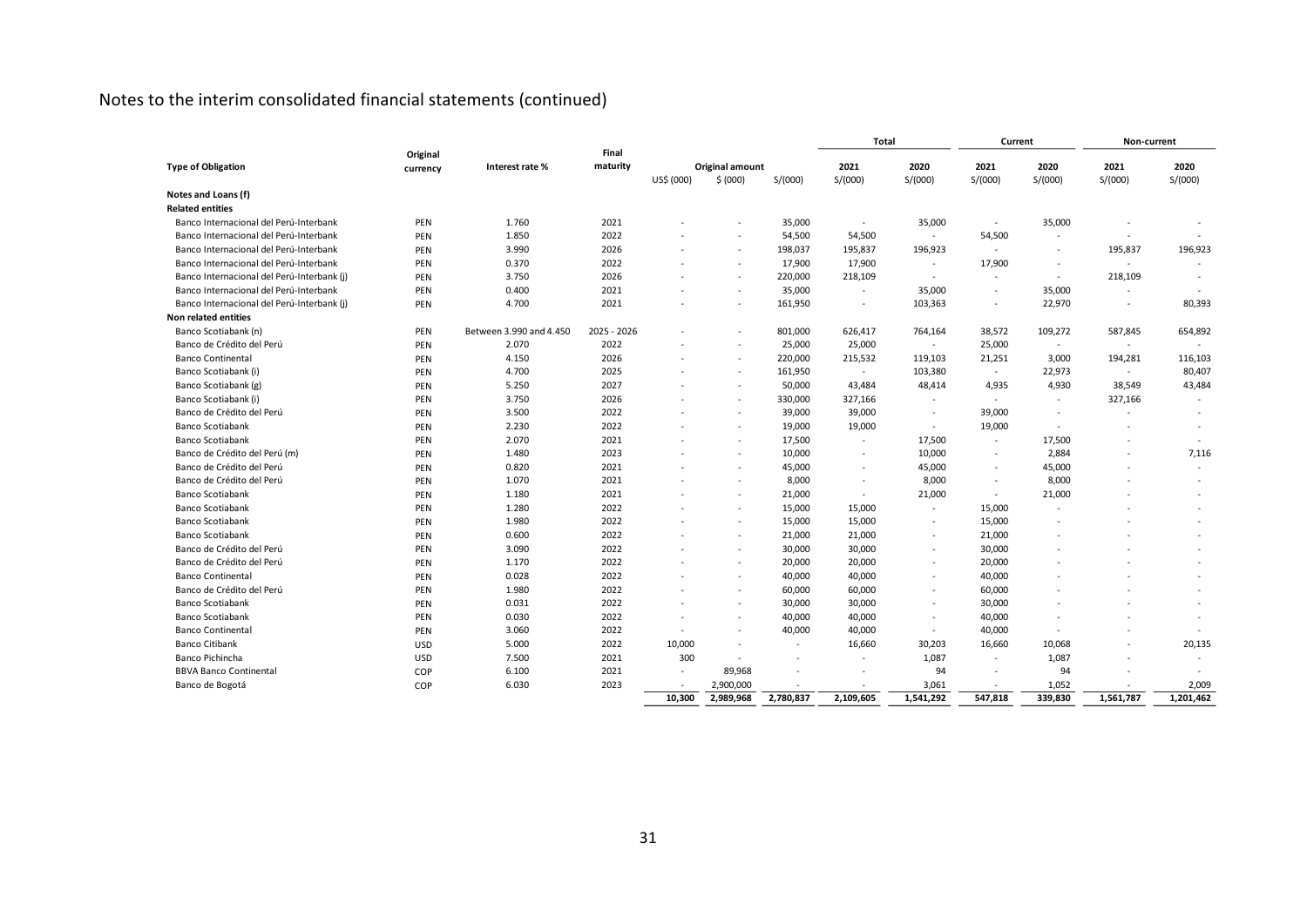|                                            | Original   |                         | Final    |            |                          |                          | <b>Total</b>             |                          | Current                  |                          | Non-current              |                          |
|--------------------------------------------|------------|-------------------------|----------|------------|--------------------------|--------------------------|--------------------------|--------------------------|--------------------------|--------------------------|--------------------------|--------------------------|
| <b>Type of obligation</b>                  | currency   | Interest rate %         | maturity |            | Original amount          |                          | 2021                     | 2020                     | 2021                     | 2020                     | 2021                     | 2020                     |
|                                            |            |                         |          | US\$ (000) | \$ (000)                 | S/(000)                  | S/(000)                  | S/(000)                  | S/(000)                  | S/(000)                  | S/(000)                  | S/(000)                  |
| <b>Foreign loans</b>                       |            |                         |          |            |                          |                          |                          |                          |                          |                          |                          |                          |
| J.P. Morgan Chase Bank N.A. (I)            | <b>USD</b> | 1.438                   | 2021     | 375,000    |                          |                          | $\sim$                   | 1,344,679                | $\overline{\phantom{a}}$ | 1,344,679                |                          |                          |
|                                            |            |                         |          | 375,000    |                          |                          | $\sim$                   | 1,344,679                | $\sim$                   | 1,344,679                | $\overline{\phantom{a}}$ |                          |
| Call Spread and Range Only Principal Swaps |            |                         |          |            |                          |                          |                          |                          |                          |                          |                          |                          |
| financing, Note 7                          |            |                         |          |            |                          |                          |                          |                          |                          |                          |                          |                          |
| Citibank N.A.                              | <b>USD</b> | 3.176                   | 2028     | 8,374      | $\overline{\phantom{a}}$ | $\overline{\phantom{a}}$ | 33,478                   | $\sim$                   | 4,714                    | $\overline{\phantom{a}}$ | 28,764                   |                          |
| Citibank N.A.                              | PEN        | Between 8.442 and 8.665 | 2028     | $\sim$     | $\overline{\phantom{a}}$ | 88,076                   | 83,455                   | $\sim$                   | 10,152                   | $\overline{\phantom{a}}$ | 73,303                   |                          |
| Citibank N.A.                              | <b>USD</b> | 3.176                   | 2028     | 1,555      | $\sim$                   | $\sim$                   | 5,822                    | $\sim$                   | 820                      |                          | 5,002                    |                          |
| Citibank N.A.                              | <b>USD</b> | 6.473                   | 2023     | 18,297     | $\sim$                   | $\overline{\phantom{a}}$ | $\overline{\phantom{a}}$ | 35,785                   | $\overline{\phantom{a}}$ | 15,977                   | $\sim$                   | 19,808                   |
| Citibank N.A.                              | PEN        | Between 8.442 and 8.665 | 2028     | $\sim$     | $\overline{\phantom{a}}$ | 48,931                   | 46,280                   | $\sim$                   | 5,556                    | $\sim$                   | 40,724                   |                          |
| J.P. Morgan Bank N.A.                      | <b>USD</b> | 10.205                  | 2028     | 23,440     |                          |                          | $\overline{\phantom{a}}$ | 70,418                   | $\overline{\phantom{a}}$ | 6,707                    | $\overline{\phantom{a}}$ | 63,711                   |
| J.P. Morgan Bank N.A.                      | <b>USD</b> | 10.205                  | 2028     | 18,147     |                          | $\overline{\phantom{a}}$ | 50,204                   | $\overline{\phantom{a}}$ | 5,817                    |                          | 44,387                   | $\overline{\phantom{a}}$ |
|                                            |            |                         |          | 69,813     |                          | 137,007                  | 219,239                  | 106,203                  | 27,059                   | 22,684                   | 192,180                  | 83,519                   |
| Other obligations (h)                      |            |                         |          |            |                          |                          |                          |                          |                          |                          |                          |                          |
| Hewlett Packard S.A.                       | <b>USD</b> | 5.564                   | 2026     | 6,031      | ٠                        | $\overline{\phantom{a}}$ | 11,458                   | 10,506                   | 5,359                    | 4,635                    | 6,099                    | 5,871                    |
| Hewlett Packard S.A.                       | <b>USD</b> | Between 2.850 and 4.036 | 2026     | 11,327     | $\sim$                   | $\sim$                   | 27,348                   | 16,316                   | 7,521                    | 6,253                    | 19,827                   | 10,063                   |
| Hewlett Packard S.A.                       | <b>USD</b> | Between 2.180 and 6.200 | 2024     | 2,729      | $\sim$                   | $\overline{\phantom{a}}$ | 4,971                    | 5,752                    | 3,487                    | 2,766                    | 1,484                    | 2,986                    |
| <b>CSI Renting</b>                         | <b>USD</b> | Between 2.320 and 9.500 | 2025     | 211        |                          | $\overline{\phantom{a}}$ | 375                      | 404                      | 189                      | 288                      | 186                      | 116                      |
|                                            |            |                         |          | 20,298     |                          |                          | 44,152                   | 32,978                   | 16,556                   | 13,942                   | 27,596                   | 19,036                   |
| Total                                      |            |                         |          | 1,825,461  | 2,989,968                | 4,995,178                | 7,816,687                | 7,016,507                | 640,322                  | 1,773,620                | 7,176,365                | 5,242,887                |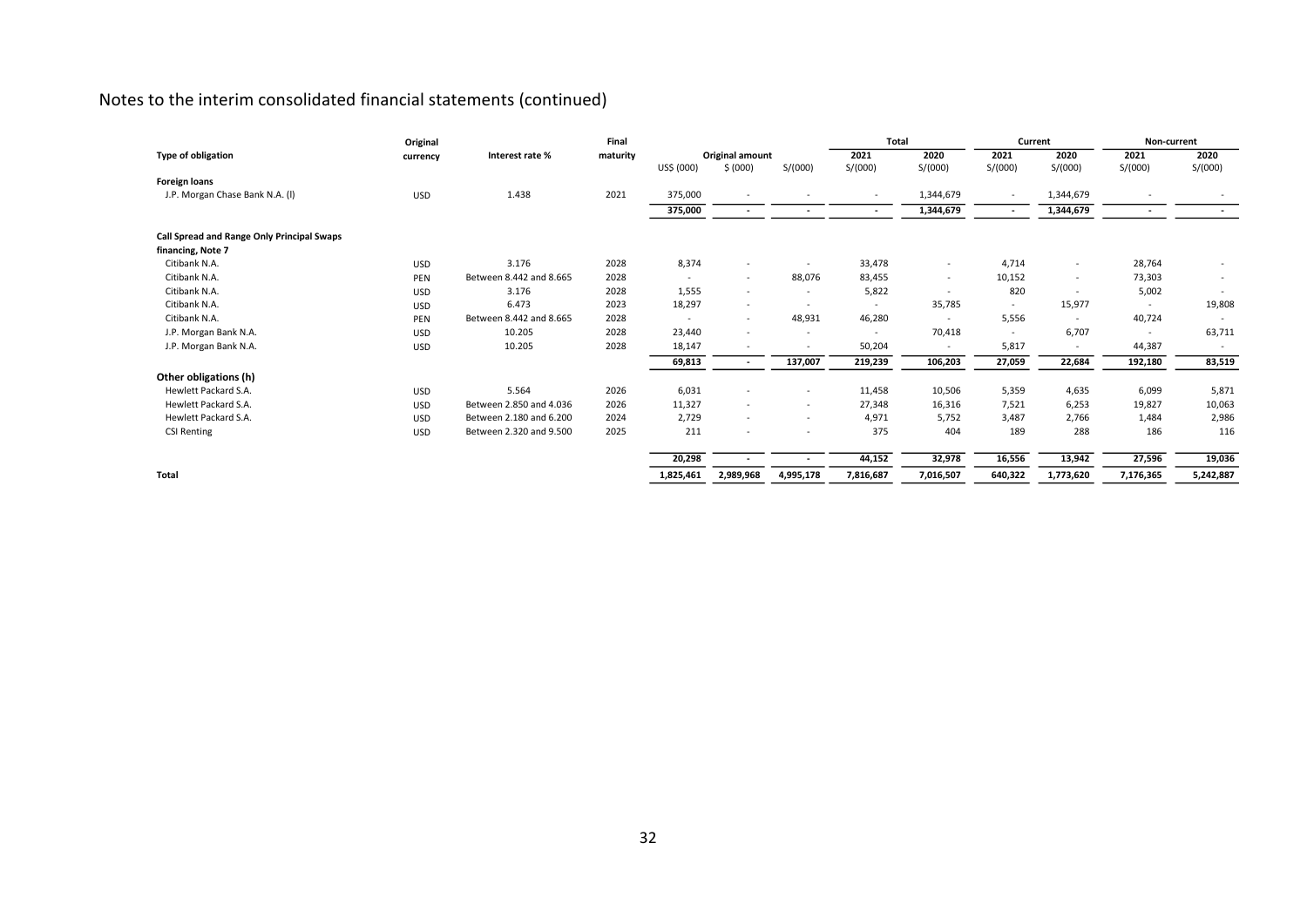(b) In March 2021, InRetail Consumer (Special Purpose Entity) issued Senior Secured Notes for US\$600,000,000 (equivalent to S/2,398,800,000 as of December 31, 2021) and S/555,000,000 in the abroad (Luxembourg) and local market; said obligations were recorded in the consolidated financial statements at amortized cost at an effective annual interest rate of 3.422 and 5.078, respectively, after considering the corresponding initial charges of around US\$5,285,000 (equivalent to around S/21,128,000) and S/5,098,000, respectively.

Additionally, it is presented net of US\$30,000,000 equivalent to S/123,274,000 corresponding to the notes of its own issuance maintained by its subsidiary InRetail Pharma S.A.

The funds obtained from these issuances were mainly used to repay the bridge loan and for the tender of the InRetail Pharma bonds issued in 2018. As a result of these issuances, certain obligations and restrictive clauses must be complied with until its maturity and settlement. In the opinion of Management, these clauses do not limit the operations of InRetail Perú Corp. and its subsidiaries and have been complied with as of December 31, 2021.

(c) In April 2018, Patrimonio en Fideicomiso D.S. 093-2002-EF InRetail Shopping Malls, Subsidiary of the Company, issued debt instruments ("Notes") denominated in US Dollars through a private offer to institutional investors under Rule 144 A and Regulation S, for US\$350,000,000 equivalent to S/1,399,300,000 as of December 31, 2021 (S/1,268,400,000 as of December 31,2020) that accrues an interest of 5.75 percent per annual, with a maturity of 10 years, with semi-annual interest payments and the principal in a single installment upon maturity of the securities. This borrowing was recorded in the consolidated financial statement at amortized cost to an effective interest rate of 6.752 percent, after considering the respective up-front fees that amounted to US\$17,968,000 equivalent to approximately S/71,836,000 as of December 31, 2021 (US\$20,198,000 equivalent to approximately S/73,196,000 as of December 31, 2020).

Additionally, in April 2018, the Company's Subsidiary issued debt instruments ("Notes") denominated in Soles for S/313,500,000 that bear an annual interest rate of 6.563 percent, maturing in 10 years and with semiannual interest payments and the principal in a single installment at the expiration of the securities. This borrowing was recorded in the consolidated financial statement at amortized cost to an effective interest rate of 6.730 percent, after considering the respective up-front fees that amounted to S/2,931,000 as of December 31, 2021 (S/3,298,000 as of December 31, 2020).

As a result of these issuances, InRetail Shopping Malls must comply, until their maturity and full payment, with certain obligations and covenants.

As of December 31, 2021, the EBITDA/interest expense covenant was 2.19, above the limit established by the bond Indenture. However, in the context of the pandemic, in the year ended December 31, 2020, this covenant was 1.6, below the limit established by the bond Indenture, without this implying a breach of the obligations assumed by the Company.

All the other covenants from the bond issuance have been complied satisfactorily and are within the agreed limits as of December 31, 2021 and December 31, 2020.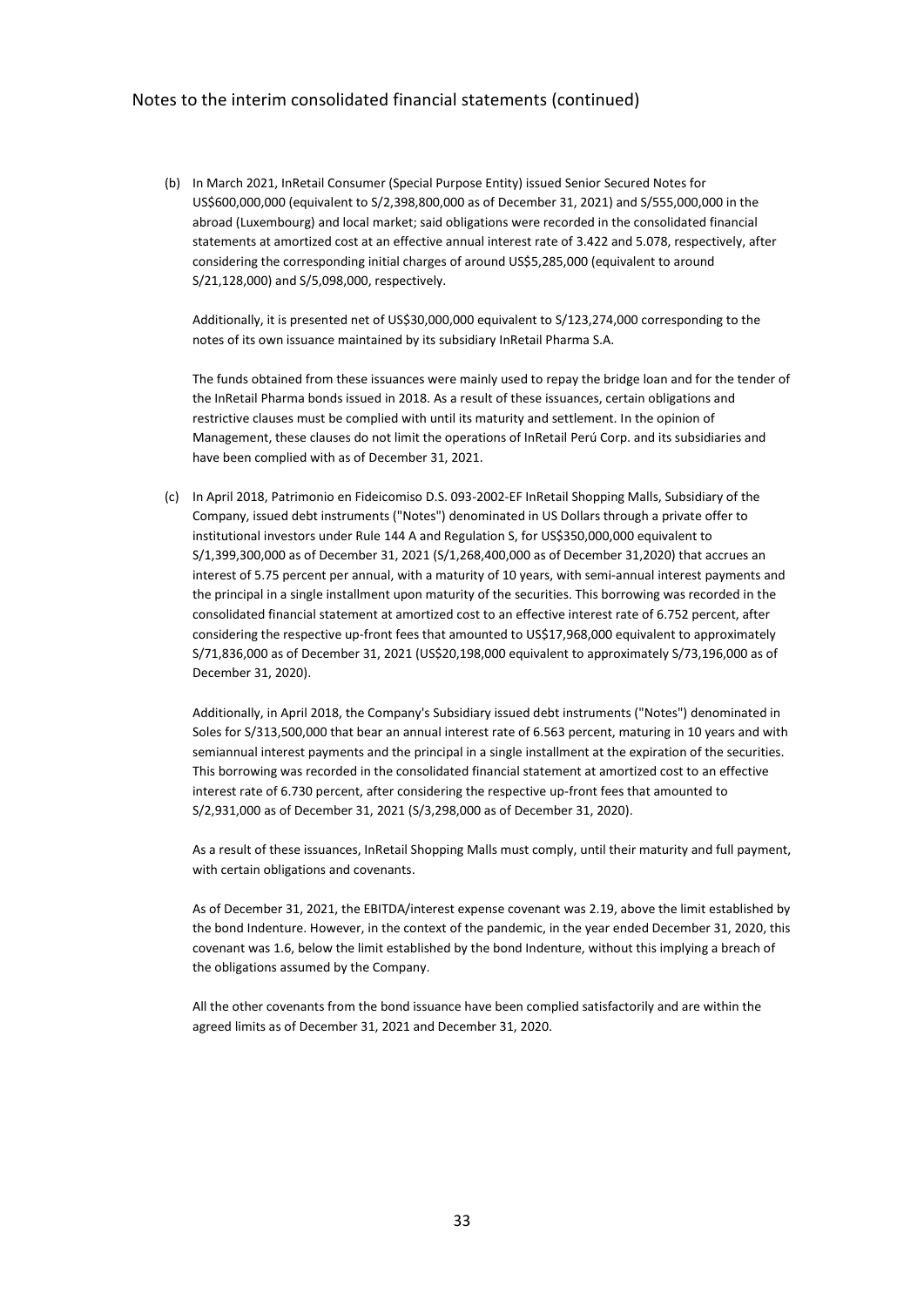(d) In May 2018, InRetail Pharma S.A., issued debt instruments ("Notes") denominated in US Dollars through a private offer to institutional investors under Rule 144 A and Regulation S, for US\$400,000,000 equivalent to S/1,449,600,000 as of December 31, 2020 that accrued an interest of 5.375 percent per annual, with a maturity of 5 years and with semiannual payments of interest and the principal in a single installment upon maturity of the securities. This borrowing was recorded in the consolidated financial statement at amortized cost to an effective interest rate of 5.778 percent, after considering the respective up-front fees that amounted to US\$3,512,000 equivalent to approximately S/12,728,000 as of December 31, 2020. As of December 31, 2020, the balance of this loan is S/1,436,872,000. In March 2021, these Senior Notes Unsecured were fully pre-paid.

As indicated in note 7 (b), the Call Spread related to these bonds was settled in advance in the month of March 2021.

Also, in May 2018, the Company issued debt instruments ("Notes") denominated in Soles for S/385,800,000 that bear an annual interest rate of 6.438 percent, maturing in 7 years and with semiannual interest payments and the principal in a single installment upon maturity of the securities. This borrowing was recorded in the consolidated financial statement at amortized cost to an effective interest rate of 6.559 percent, after considering the respective up-front fees that amounted to S/1,387,000 as of December 31, 2021 (S/1,759,000 as of December 31, 2020).

As a result of these issues, InRetail Pharma must comply, until their maturity and full payment, with certain obligations and covenants.

In the opinion of Management, these covenants do not limit the operations of the Company and its subsidiaries, and they have been complied satisfactorily within the agreed limits as of December 31, 2021 and December 31, 2020. Likewise, 100 percent of the "Senior Notes Unsecured" is guaranteed by the shares of InRetail Pharma S.A. and Subsidiaries.

- (e) In July 2014, InRetail Real Estate Corp. issued, through InRetail Shopping Malls, an offering in the local market and abroad of "Senior Notes Unsecured" for S/141,000,000, due in July 2034, at a 7.875 percent nominal interest rate. This borrowing was recorded in the consolidated financial statement at amortized cost to an effective interest rate of 7.988 percent, after considering the respective up-front fees that amounted to S/1,332,000 as of December 31, 2021 (S/1,412,000 as of December 31, 2020). Additionally, as of December 31, 2021 and December 31, 2020, the balance is presented net of S/4,000,000 corresponding to the notes of this issuance held by InRetail Shopping Malls. As of December 31, 2021 the balance of this loan is S/135,668,000 (S/135,588,000 as of December 31, 2020).
- (f) Promissory notes and bank loans are used to fund working capital and do not have any specific guarantee. Leasing operations are guaranteed by the assets related to them; see Note 8 (e). Such obligations do not have any special conditions that must be complied (covenants), or restrictions affecting the operations of the InRetail Group.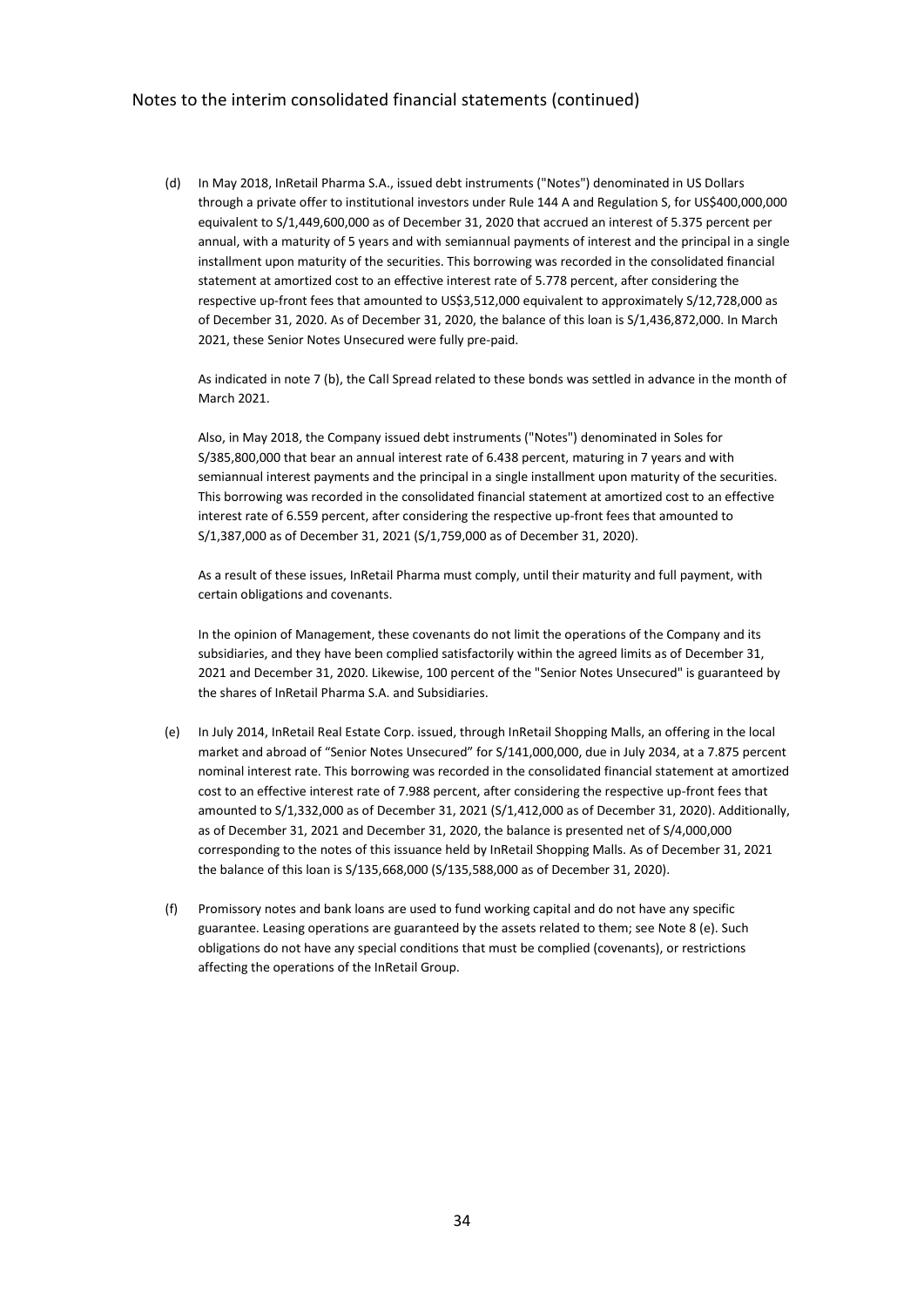(g) In October 2019, the Company entered into a new loan agreement with Scotiabank Perú S.A.A. of S/50,000,000. In February 2020, the term of the debt was restructured for a period of seven years, payable in quarterly installments and accrued interest of 5.25 percent annual.

This obligation was recorded in the consolidated financial statements at amortized cost with an effective annual interest rate of 5.442 percent after considering the respective initial charge of approximately S/266,000 as of December 31, 2021 (S/336,000 as of December 31, 2020).

As of December 31, 2021, the Company amortized an amount of S/6,250,000.

- (h) Corresponds to the debt that the Subsidiaries acquired with Hewlett Packard and CSI Renting to purchase computer equipment. Said contracts do not have any specific guarantee.
- (i) In July 2018, InRetail Pharma S.A. received a loan from Scotiabank Peru S.A.A. of S/161,950,000 that accrues a nominal annual interest of 4.70 percent, due in April 2025, payable in quarterly installments. Said loan is recorded at amortized cost at an effective rate of 4.775 percent, after considering the initial charges of S/731,000 as of December 31, 2020.

InRetail Pharma S.A. amortized the debt for the amount of S/57,839,000 as of December 31, 2020. In March 2021, the loan was fully paid.

In March 2021, the Company obtained a loan for S/330,000,000 that accrues an annual nominal interest of 3.750 percent maturing in March 2026, payable in quarterly installments. Said loan is recorded at its amortized cost at an effective annual rate of 4.031 percent, after considering the additional charges of S/2,834,000 as of December 31, 2021.

(j) In July 2018, InRetail Pharma S.A. received a loan from Banco Internacional del Perú Interbank of S/161,950,000 that accrues a nominal annual interest of 4.70 percent, due in April 2025, payable in quarterly installments. Said loan is recorded at amortized cost at an effective rate of 4.775 percent, after considering the initial charges of S/748,000 as of December 31, 2020.

InRetail Pharma S.A. amortized the debt for the amount of S/57,839,000 as of December 31, 2020. In March 2021, the loan was fully paid.

In March,2021, the company obtained a loan for S/220,000,000 that accrues an annual nominal interest of 3.750 percent maturing in March 2026, payable in quarterly installments. Said loan is recorded at its amortized cost at an effective annual rate of 4.031 percent, after considering the additional charges of S/1,891,000 as of December 31, 2021.

(k) As of December 31, 2020, the disbursement of the financial lease for the construction of the Puruchuco shopping center was completed, with Banco Scotiabank del Perú S.A.A., for a total amount of S/380,000,000 which will be paid in quarterly installments that accrue an interest of 5.510 percent annually and with maturity in 2025.

This obligation was recorded in the consolidated financial statements at amortized cost with an effective interest rate of 5.899 percent after considering the respective initial charge of approximately S/3,519,000 as of December 31, 2021 (S/4,622,000 as of December 31, 2020).

As of December 31, 2021, the Company amortized an amount of S/40,000,000.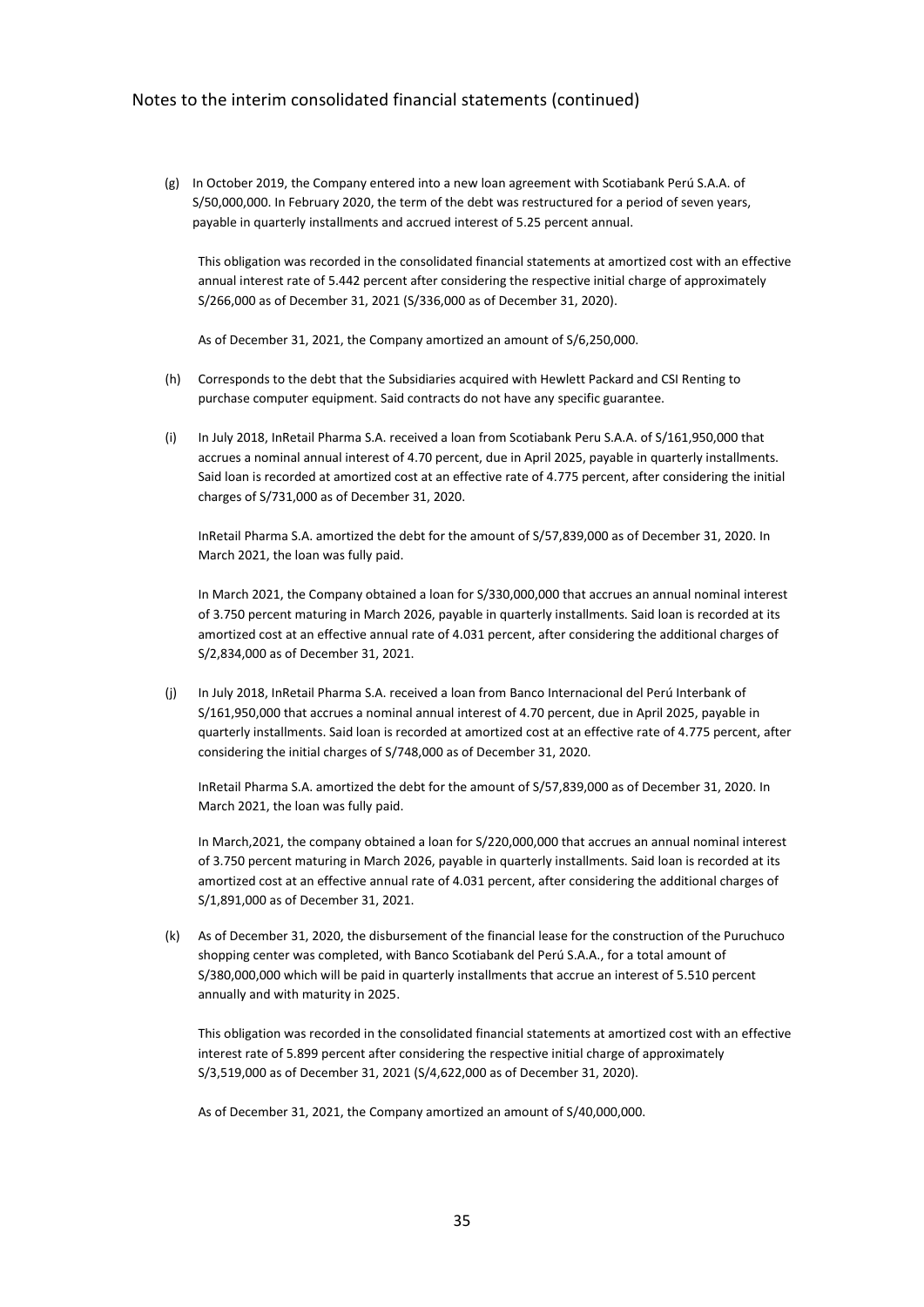As of December 31, 2021, InRetail Real Estate and subsidiaries have complied with the financial requirements ("covenants"). As of December 31, 2020, InRetail Real Estate and subsidiaries had complied with the covenants except for the net interest coverage ratio and the debt service coverage ratio, which were below the minimum required. However, InRetail Real Estate obtained the respective waiver as of December 31,2020 and, in that sense, as of December 31, 2021 and December 31, 2020, the debt classification has been made in accordance with the payment schedule originally agreed with the bank.

- (l) In December 2020, through InRetail Consumer, the Company received a loan of US\$375,000,000 equivalent to S/1,344,679,000 as of December 31, 2020 (S/1,356,375,000 at the disbursement date) granted by JP Morgan Chase Bank NA with a maturity of one year and which bears an interest rate of LIBOR Rate plus a spread. Said loan was mainly used for the acquisition of Makro Supermayorista S.A. for an amount of US\$359,619,000. As of December 31, 2020, the unpaid balance is presented net of its structuring cost of S/1,344,679,000. This loan was paid in full in March 2021.
- (m) In May 2020, Real Plaza S.R.L. obtained a loan under the "Reactiva Perú" program with Banco de Crédito del Perú for the amount of S/10,000,000 that accrues a nominal annual interest of 1.48 percent maturing in 2023 including a grace period (non-capitalizable interest in the first year).

As of December 31, 2021, the Company paid full of the debt.

- (n) During 2021, the Company received an additional loan from Scotiabank Perú S.A.A. for S/551,000,000, which accrues nominal interest of 3.99 percent per year, maturing in 2026; Said loan was acquired mainly to prepay existing debts with different financial entities and the balance was obtained as working capital for the opening of new stores. During 2019 and 2018, the Company received loans from Scotiabank Perú S.A.A. for S/150,000,000 and S/100,000,000, at a nominal rate of 4.45 percent per year and with maturities between 2025 and 2026, respectively. As of December 31, 2021 and 2020, the balances pending payment are represented net of their commission for structuring.
- (o) During the twelve-month periods ended December 31, 2021 and 2020, loans and borrowings accrued interests which are recorded in the "Financial costs" caption of the consolidated income statements, see Note 18. Also, as of December 31, 2021 and December 31, 2020, there are interest payable which are recorded in the "Other payables" caption of the consolidated statements of financial position.
- (p) Some of the interest-bearing loans and borrowings include standard clauses requiring the InRetail Group to meet financial ratios and other administrative matters. In Management's opinion, as of December 31, 2021 and December 31, 2020, these standard clauses do not limit the normal operation of the InRetail Group and have been fulfilled.

|              | 2021      | 2020      |
|--------------|-----------|-----------|
|              | S/(000)   | S/(000)   |
| 2021         |           | 1,773,620 |
| 2022         | 640,322   | 432,283   |
| 2023         | 161,701   | 1,687,245 |
| 2024         | 161,482   | 647,494   |
| 2025         | 1,024,999 | 764,377   |
| 2026 onwards | 5,828,183 | 1,711,488 |
| Total        | 7,816,687 | 7,016,507 |

(q) Financial obligations are payable as follows: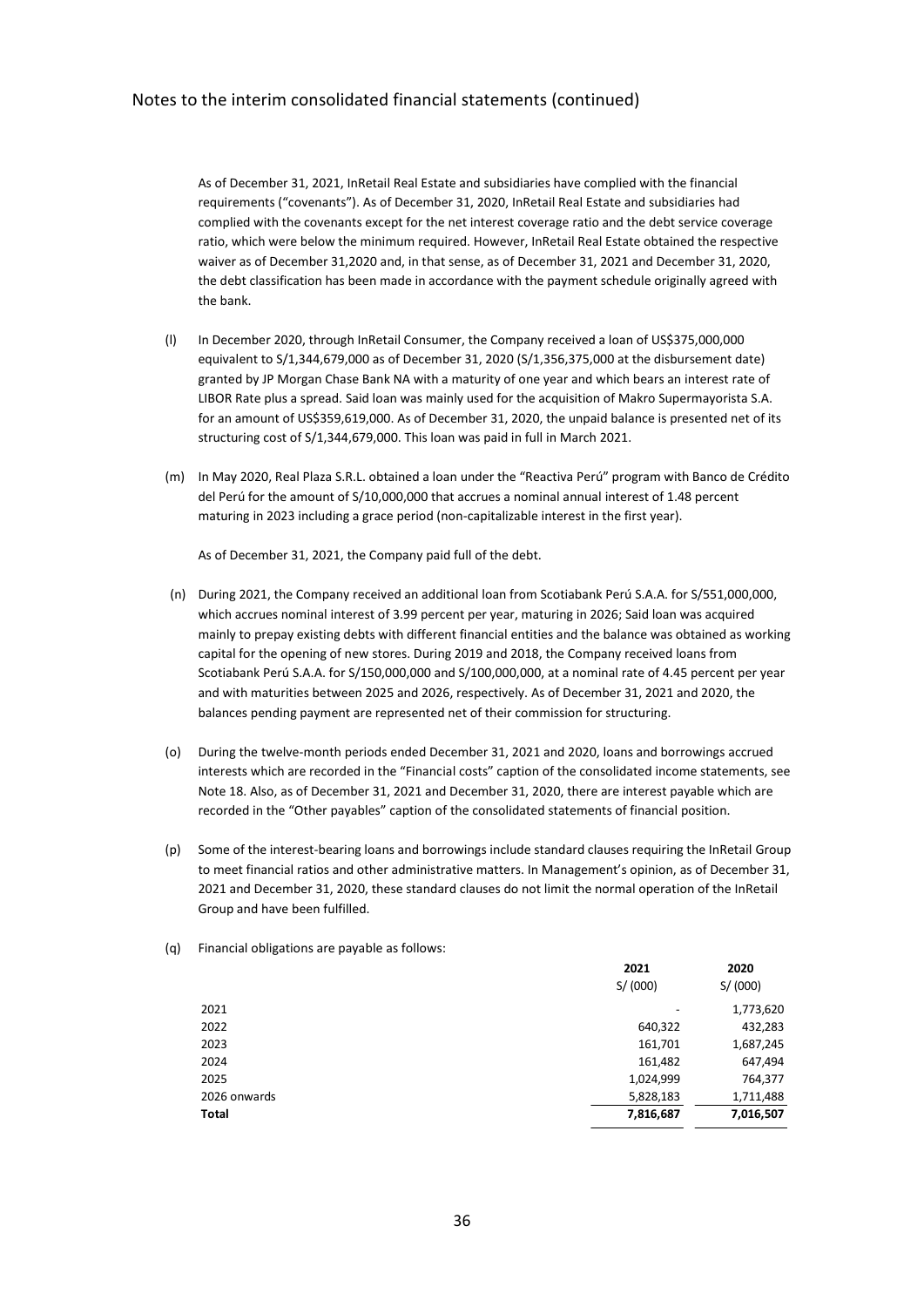#### **14. Income tax**

(a) The amounts presented in the statement of financial position as of December 31, 2021 and December 31, 2020, as well as the consolidated income statements for the twelve-month period ended December 31, 2021 and 2020 are shown below:

| <b>Statements of financial position</b>                     | As of December 31, 2021 |                    |               | As of December 31, 2020 |  |  |
|-------------------------------------------------------------|-------------------------|--------------------|---------------|-------------------------|--|--|
|                                                             | <b>Assets</b>           | <b>Liabilities</b> | <b>Assets</b> | <b>Liabilities</b>      |  |  |
|                                                             | S/(000)                 | S/(000)            | S/(000)       | S/(000)                 |  |  |
| Supermercados Peruanos S.A.                                 |                         | 1,510              |               | 47,262                  |  |  |
| Plaza Vea Oriente S.A.C.                                    | 4,884                   |                    | 3,758         |                         |  |  |
| Makro Supermayorista S.A.                                   |                         | 17,595             |               | 11,713                  |  |  |
| Centro Comercial Estación Central S.A.                      | 10                      |                    | 5             |                         |  |  |
| Inversiones Real Estate S.A.                                |                         | 632                |               | 632                     |  |  |
| Real Plaza S.R.L.                                           | 6,198                   |                    | 4,632         |                         |  |  |
| Inmobiliaria Puerta del Sol S.A.                            |                         | 33,085             |               | 35,284                  |  |  |
| IR Management S.R.L.                                        | 130                     |                    | 82            |                         |  |  |
| InRetail Pharma S.A.                                        | 30,889                  |                    | 25,882        |                         |  |  |
| Eckerd Amazonia S.A.C.                                      |                         |                    | 861           |                         |  |  |
| Boticas del Oriente S.A.C.                                  |                         |                    | 673           |                         |  |  |
| Química Suiza S.A.C.                                        |                         | 47,065             |               | 48,915                  |  |  |
| Cifarma S.A.C.                                              |                         |                    | 852           |                         |  |  |
| Vanttive S.A.C.                                             | 44                      |                    | 46            |                         |  |  |
| Droguería InRetail Pharma S.A.C.                            | 2,780                   |                    | 1,793         |                         |  |  |
| Quicorp S.A.                                                | 20                      |                    | 931           |                         |  |  |
| Quifatex S.A.                                               | 8,740                   |                    | 8,201         |                         |  |  |
| Vanttive Cía Ltda.                                          | 128                     |                    | 101           |                         |  |  |
| Farmacias Peruanas S.A.C.                                   | 4,668                   |                    | 136           |                         |  |  |
| Quimiza Ltda.                                               | 927                     |                    | 766           |                         |  |  |
| Química Suiza Colombia S.A.A. (formerly Quideca S.A.)       |                         |                    | 766           |                         |  |  |
| Mifarma S.A.C.                                              | 42,858                  |                    | 26,337        |                         |  |  |
| <b>Boticas IP</b>                                           | 18,501                  |                    |               |                         |  |  |
| Albis S.A.C.                                                |                         |                    | 16,047        |                         |  |  |
| Jorsa de la Selva S.A.C.                                    | 2,785                   |                    | 1,495         |                         |  |  |
| Agora Servicos Digitales S.A.C. (formerly InDigital S.A.C.) | 804                     |                    |               |                         |  |  |
| InDigital XP S.A.C. (formerly IR Digital S.A.C.)            | 153                     |                    |               |                         |  |  |
| Operadora de Servicios Logísticos S.A.C.                    | 1,172                   |                    |               |                         |  |  |
| Consolidation adjustment                                    | 6,044                   | 343,981            | 6,669         | 332,073                 |  |  |
| <b>Total</b>                                                | 131,735                 | 443,868            | 100,033       | 475,879                 |  |  |

| Statements of comprehensive income | Income tax for the twelve-month period<br>ended December 31, 2021 and 2020 |            |  |  |  |
|------------------------------------|----------------------------------------------------------------------------|------------|--|--|--|
|                                    | 2021                                                                       | 2020       |  |  |  |
|                                    | S/(000)                                                                    | S/(000)    |  |  |  |
| Current                            | (378, 773)                                                                 | (316, 865) |  |  |  |
| Deferred                           | 83.844                                                                     | 106.074    |  |  |  |
| Income tax expense                 | (294, 929)                                                                 | (210, 791) |  |  |  |

(b) As of December 31, 2021 and December 31, 2020, the provision for current income tax payable, net of advanced payments, amounts to approximately S/14,586,000 and S/73,684,000, respectively.

Also, as of December 31, 2021 and December 31, 2020, non-current income tax related to special purpose entities amounts S/356,989,000 and S/326,683,000, respectively, is payable as a result of the net taxable income from the assets in the trusts of the InRetail Group's subsidiaries.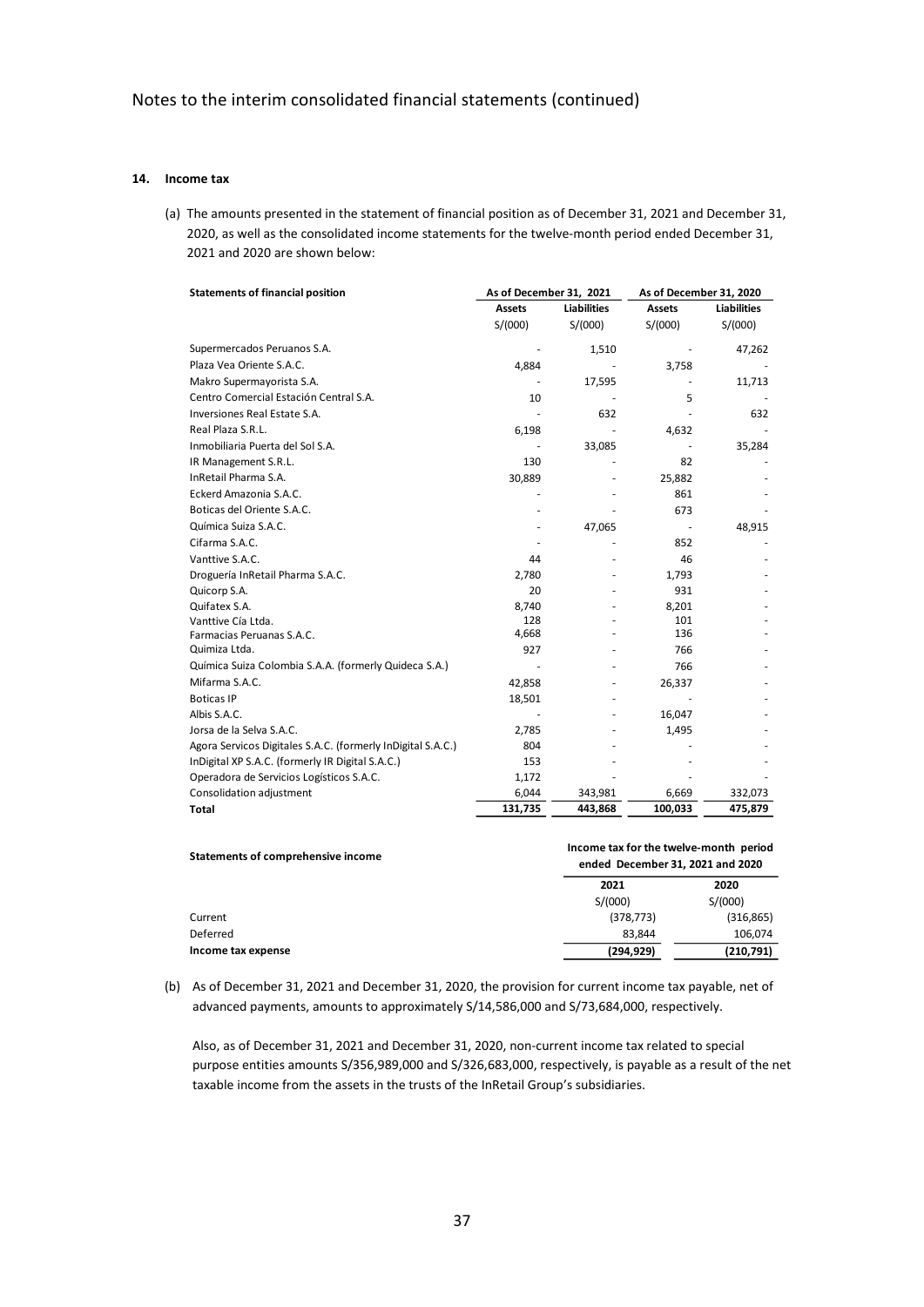## **15. Equity**

(a) Capital stock

As of December 31, 2021 and December 31, 2020, the capital stock of InRetail Perú Corp. is represented by 102,807,319 common shares with no par value, issued at US\$10.00 each, which were totally paid and issued (equivalent to S/2,138,566,000). These shares have no restriction on the distribution of dividends or repayment of capital.

As of December 31, 2021 and December 31, 2020, the shares of InRetail Perú Corp. do not guarantee obligations contracted with third parties by the Company or any of its related parties.

(b) Capital premium

It corresponds to the difference between the nominal value of shares issued and their offering value. The international offering of new shares, mentioned in paragraph (a) above, was made at a price of US\$20 per share, being the issuance value of shares US\$ 10.00 per share, and recording a capital premium which is presented net of expenses related to the issuance (professional services of legal advisors, investment bankers, transaction commissions, among others) for approximately S/472,967,000 as of December 31, 2021 and December 31, 2020.

(c) Treasury shares

As of December 31, 2021 and December 31, 2020, the InRetail Group acquired 1,750,005 shares issued by InRetail Perú Corp., the nominal value of said shares being S/57,636,000.

(d) Dividends

At the General Shareholders' Meeting held on September 9, 2021, it was approved to distribute dividends in the amount of US\$70,000,000 equivalent to S/286,440,000, which corresponds to a cash dividend of US\$0.68088538 per share, which was delivered in November 2021. Of this amount S/4,875,000 corresponds to the dividends related to treasury shares maintained by the Company.

At the General Shareholders' Meeting held on March 30, 2021, it was approved to distribute dividends in the amount of US\$70,000,000 equivalent to S/262,500,000, which corresponds to a cash dividend of US\$0.68088538 per share, which was delivered in May 2021. Of this amount, S/4,468,000 corresponds to the dividends related to treasury shares maintained by the Company.

During 2021, InRetail Pharma S.A., Subsidiary of the Company, distributed dividends to non-controlling interest for an amount of S/78,850,000.

In June, September and December 2021, Supermercados Peruanos S.A., Subsidiary of the Company, distributed dividends to non-controlling interest for an amount of S/48,000.

At the General Shareholders' Meeting held on April 7, 2020, it was approved to distribute dividends in the amount of US\$58,000,000 equivalent to S/197,896,000, which corresponds to a cash dividend of US\$0.56416217 per share, which was delivered in May 2020. Of this amount, S/3,369,000 corresponds to the dividends related to treasury shares maintained by the Company.

In February, April, August and December 2020, InRetail Pharma S.A., subsidiary of the Company, distributed dividends to the non-controlling interest for an amount of S/27,186,000.

In December 2020, Supermercados Peruanos S.A., subsidiary of the Company, distributed dividends to the non-controlling interest for an amount of S/19,000.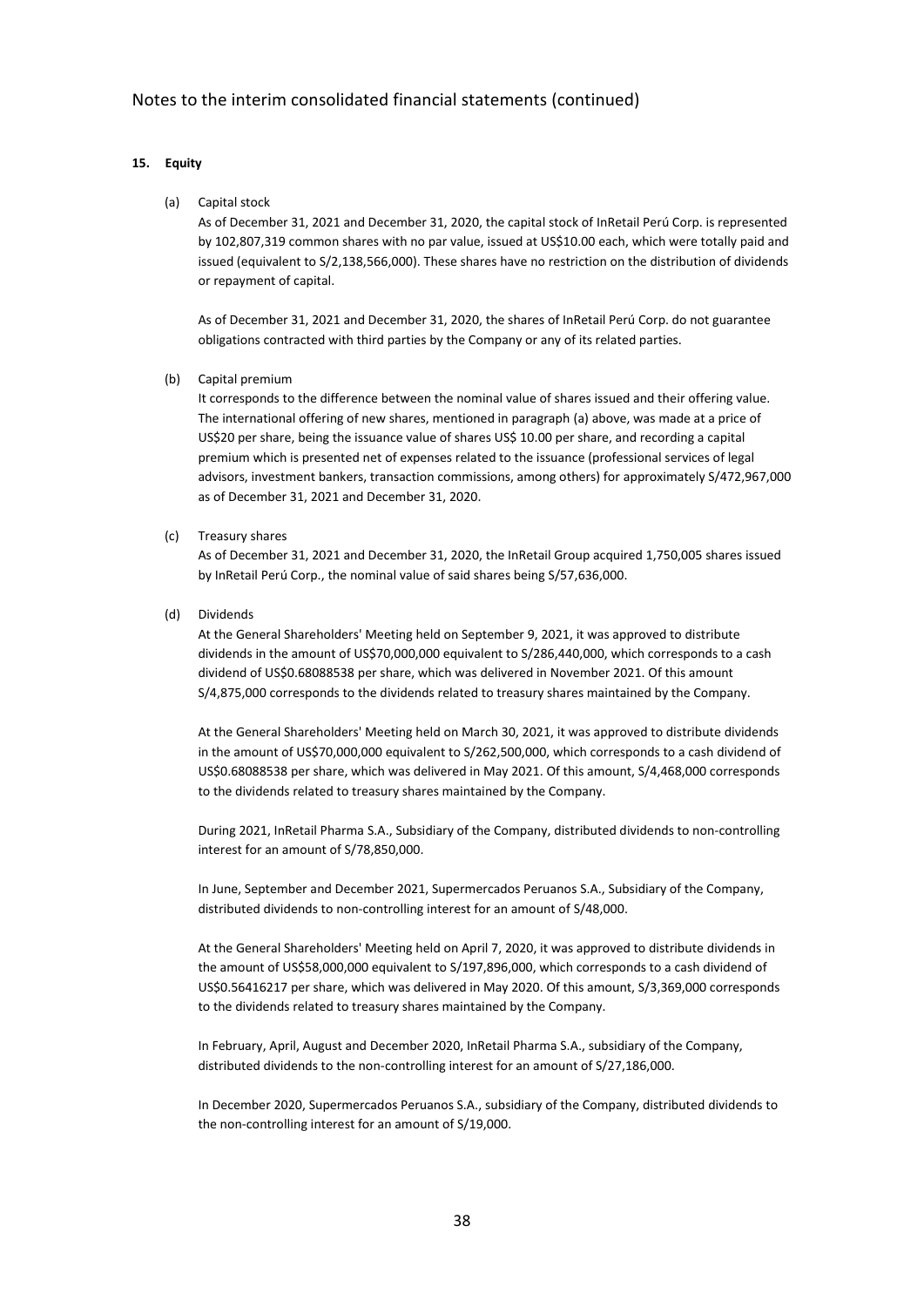### **16. Tax Situation**

(a) InRetail Perú Corp. and InRetail Real Estate Corp. are incorporated in Panama, thus they are not subject to any Income Tax.

Entities and individuals not domiciled in Peru must pay an additional tax over dividends received. In this regard, attention to Legislative Decree N° 1261, the additional tax on dividend income generated is as follows:

- 4.1 percent of the profits generated until December 31, 2014.
- 6.8 percent for the profits generated in the years 2015 and 2016.
- 5.0 percent of the profits generated since January 1, 2017.
- (b) The Subsidiaries of the Company domiciled in Peru, Ecuador, Bolivia and Colombia are subject to the tax regime of each country and calculate the income tax based on their individual financial statements. As of December 31, 2021 and December 31, 2020, the income tax rate is:

| Country        | %    |
|----------------|------|
| Peru           | 29.5 |
| Ecuador        | 25.0 |
| <b>Bolivia</b> | 25.0 |
| Colombia       | 31.0 |
|                |      |

(c) Law No. 29663, later amended by law No. 29757, established Peruvian source income as that obtained by the indirect sales of shares representing the capital stock of companies domiciled in the country.

To this end, an indirect transference is configured when the following two assumptions occur together:

- (i) In first place, 10 percent or more of shares of the non domiciled company must be sold in a period of twelve months.
- (ii) In second place, the market value of the Peruvian company's shares must represent 50 percent or more of the market value of the non domiciled company, in a period of twelve months.
- (d) For purposes of determining the Income Tax, transfer pricing of transactions with related companies and companies domiciled in territories with low or no taxation must be supported with documentation and information on assessment methods applied and criteria considered. Based on the analysis of the operations of the InRetail Group, Management and its legal advisors consider that as consequence of the application of the regulation in force, there will not be any significant contingencies for the InRetail Group as of December 31, 2021 and December 31, 2020.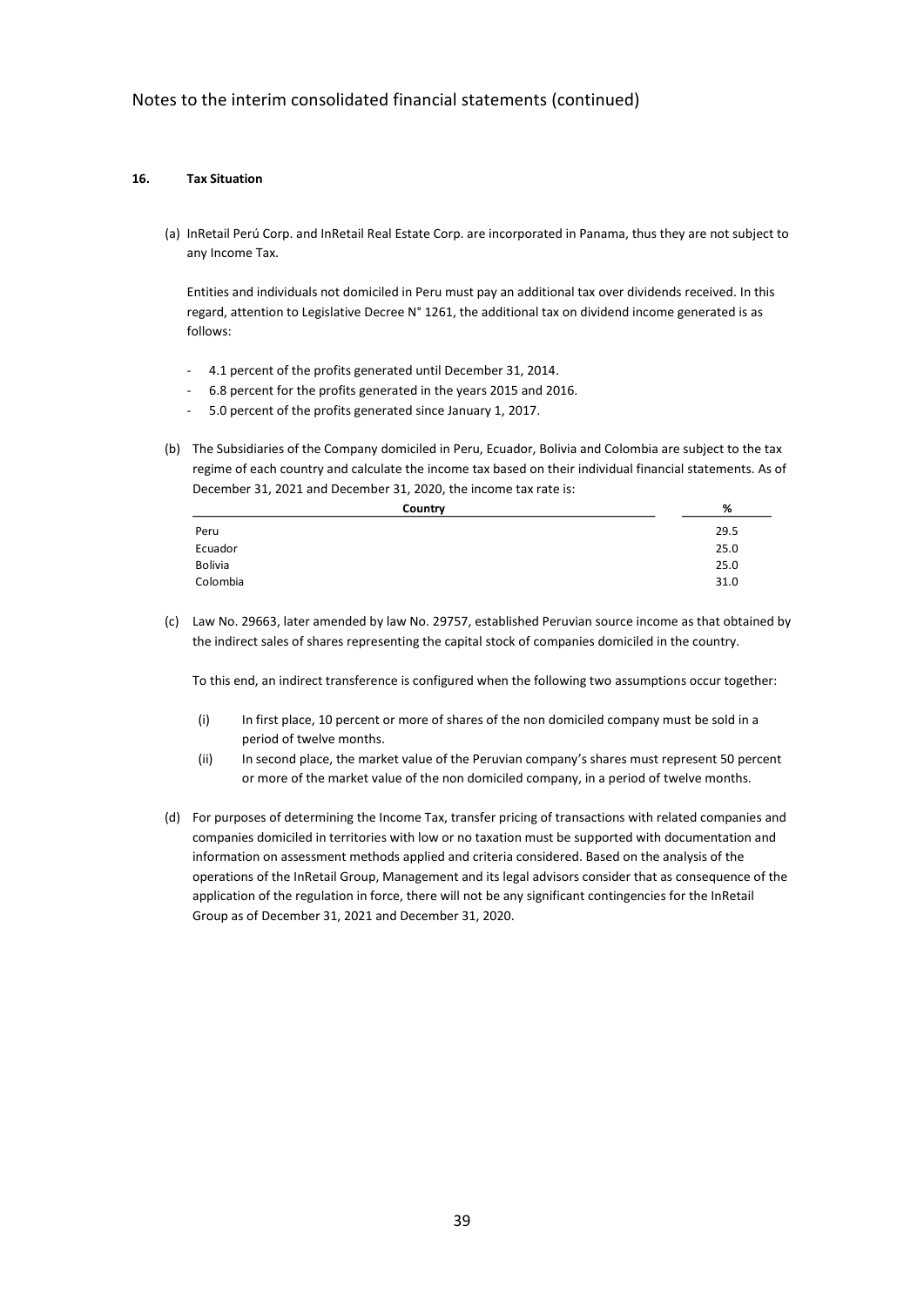(e) The tax authority is legally entitled to review and, if necessary, adjust the Income Tax computed. Following are the years subject to review by the tax authority of the Subsidiaries of InRetail Peru Corp. incorporated in Peru and foreign:

|                                                              | Income                           | Value added       |
|--------------------------------------------------------------|----------------------------------|-------------------|
|                                                              | Tax                              | tax               |
| Albis S.A.C.                                                 | From 2016 to 2021                | From 2017 to 2021 |
| Boticas del Oriente S.A.C.                                   | From 2016 to 2021                | From 2017 to 2021 |
| Boticas Torres de Limatambo S.A.C                            | From 2017 to 2018                | From 2017 to 2018 |
| Droguería La Victoria S.A.C.                                 | From 2016 to 2018                | From 2017 to 2018 |
| Eckerd Amazonía S.A.C.                                       | From 2016 to 2021                | From 2017 to 2021 |
| Inmobiliaria Puerta del Sol S.A.                             | From 2016 to 2021                | From 2017 to 2021 |
| InRetail Pharma S.A.                                         | 2016, 2017 and from 2019 to 2021 | From 2017 to 2021 |
| IR Management S.R.L.                                         | From 2016 to 2021                | From 2017 to 2021 |
| Inversiones Real Estate S.A.                                 | From 2016 to 2021                | From 2017 to 2021 |
| Jorsa de la Selva S.A.C.                                     | From 2016 to 2021                | From 2017 to 2021 |
| Quicorp S.A.                                                 | From 2016 to 2021                | From 2017 to 2021 |
| Mifarma S.A.C.                                               | From 2017 to 2021                | From 2017 to 2021 |
| Quifatex S.A.                                                | From 2019 to 2021                | From 2019 to 2021 |
| Química Suiza Comercial S.A.C.                               | From 2016 to 2018                | From 2017 to 2018 |
| Química Suiza S.A.C.                                         | From 2017 to 2021                | From 2017 to 2021 |
| Quimiza Ltda.                                                | From 2015 to 2020                | From 2016 to 2021 |
| Real Plaza S.R.L.                                            | From 2017 to 2021                | From 2017 to 2021 |
| Centro Comercial Estación Central S.A.                       | From 2016 to 2021                | From 2017 to 2021 |
| Superfarma Mayorista S.A.C.                                  | From 2016 to 2018                | From 2017 to 2018 |
| Supermercados Peruanos S.A.                                  | From 2016 to 2021                | From 2017 to 2021 |
| Plaza Vea Oriente S.A.C.                                     | From 2018 to 2020                | From 2018 to 2021 |
| Plaza Vea Sur S.A.C.                                         | From 2016 to 2020                | From 2017 to 2020 |
| Desarrolladora de Strip Center S.A.C.                        | From 2016 to 2021                | From 2017 to 2021 |
| Farmacias Peruanas S.A.                                      | From 2017 to 2018                | From 2017 to 2018 |
| Vanttive Cía Ltda.                                           | From 2017 to 2021                | From 2017 to 2021 |
| Vanttive S.A.C.                                              | From 2016 to 2021                | From 2017 to 2021 |
| Farmacias Peruanas S.A.C.                                    | From 2020 to 2021                | From 2020 to 2021 |
| Droguería InRetail Pharma S.A.C.                             | From 2019 to 2021                | From 2019 to 2021 |
| Makro Supermayorista S.A.                                    | From 2016 to 2021                | From 2017 to 2021 |
| InRetail Foods S.A.C.                                        | 2020                             | From 2020 to 2021 |
| Operadora de Servicios Logísticos S.A.C.                     | 2021                             | 2021              |
| FP Servicios Generales S.A.C.                                | 2021                             | 2021              |
| Boticas IP S.A.C.                                            | 2021                             | 2021              |
| Agora Servicios Digitales S.A.C. (formerly InDigital S.A.C.) | From 2019 to 2021                | From 2019 to 2021 |
| InDigital XP S.A.C. (formerly IR Digital S.A.C.)             | From 2019 to 2021                | From 2019 to 2021 |

According to Peruvian law, InRetail Consumer, InRetail Shopping Malls and Interproperties Holding, special purpose entities, are not considered an income taxpayer due to its status as a trust. InRetail Shopping Malls and Interproperties Holding attribute its generated results, the net losses and Income Tax credits on foreign source income, to the holders of its certificates of participation or whoever holds those rights. Therefore, to reflect this obligation, the Company has provisioned 30 percent of long term income tax over the profit earned to date. As of December 31, 2021 and December 31, 2020, the accrued income tax amounted to S/356,989,000 and S/326,683,000, respectively.

Due to possible interpretations that the tax authority may give to legislation, it is not possible to determine, to date, whether the reviews will result in liabilities for the InRetail Group. Therefore, any major tax or surcharge that may result from eventual revisions by the tax authority would be charged to the consolidated statements of comprehensive income of the period in which such tax or surcharge is determined.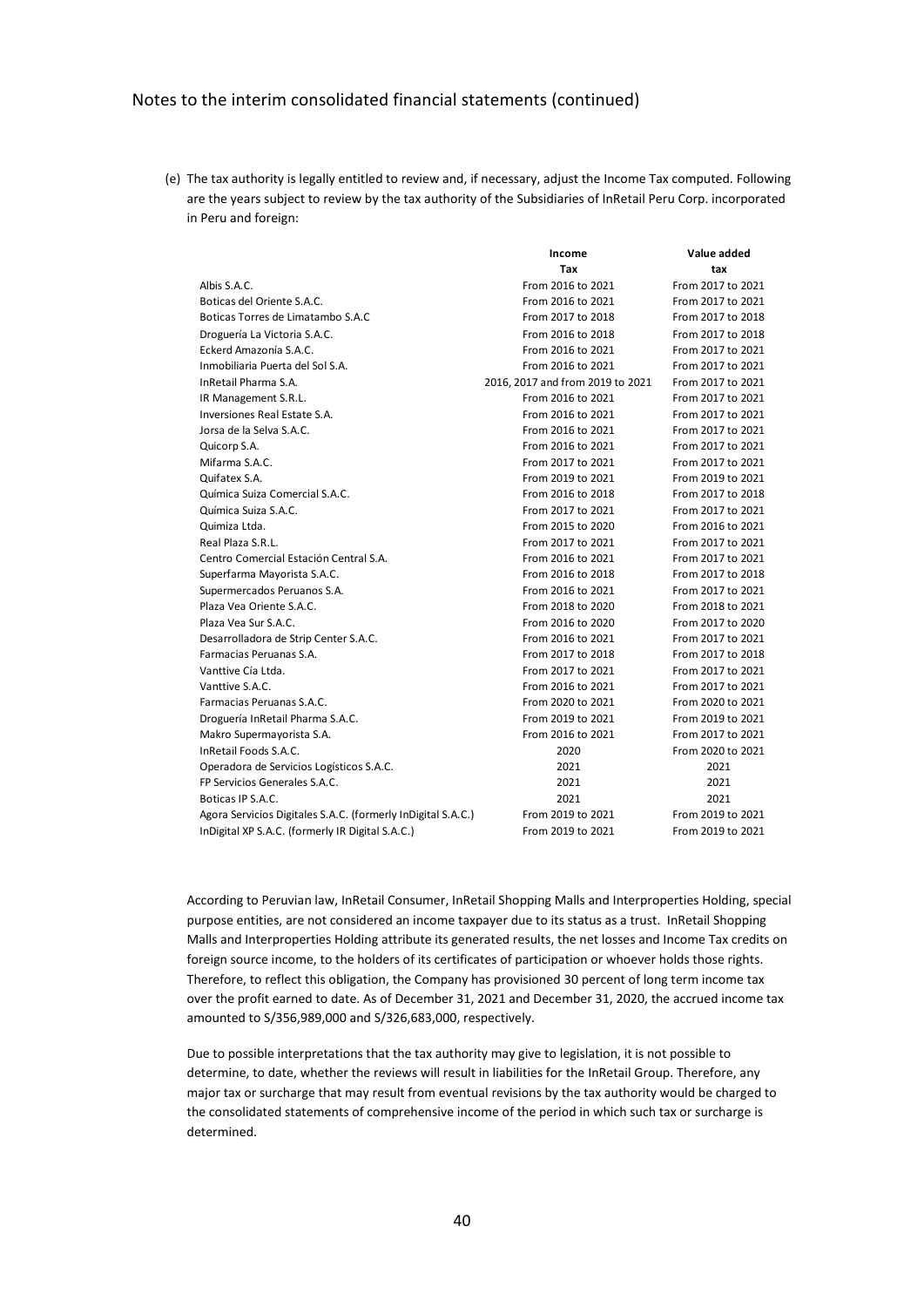In opinion of Management of the InRetail Group as well as its legal advisor's opinion, any eventual additional tax settlement would not be significant to the consolidated financial statements as of December 31, 2021 and December 31, 2020.

(f) As of December 31, 2021 and December 31, 2020, estimated losses from previous periods for Subsidiaries for tax purposes are the following:

|                                                              | 2021                     | 2020     |
|--------------------------------------------------------------|--------------------------|----------|
|                                                              | S/ (000)                 | S/ (000) |
| Albis S.A.C.                                                 |                          | 39,395   |
| InRetail Pharma S.A.                                         | 20,839                   |          |
| Quicorp S.A.                                                 |                          | 3,155    |
| Agora Servicios Digitales S.A.C. (formerly InDigital S.A.C.) | 71.560                   | 23,744   |
| InDigital XP S.A.C. (formerly IR Digital S.A.C.)             | $\overline{\phantom{0}}$ | 64       |
| <b>Total</b>                                                 | 92,399                   | 66,358   |

According to what the Income Tax Act and its amendments establish, entities domiciled in Peru have the faculty to choose one of the following methods to draw their tax losses:

- i. The tax loss can be offset with future profits until its final extinction by applying said loss to up to 50 percent of the taxable income; or
- ii. The tax loss can be used for four years after it has been generated.

Albis S.A.C., and Quicorp S.A. have chosen method (i) and InRetail Pharma S.A. method (ii).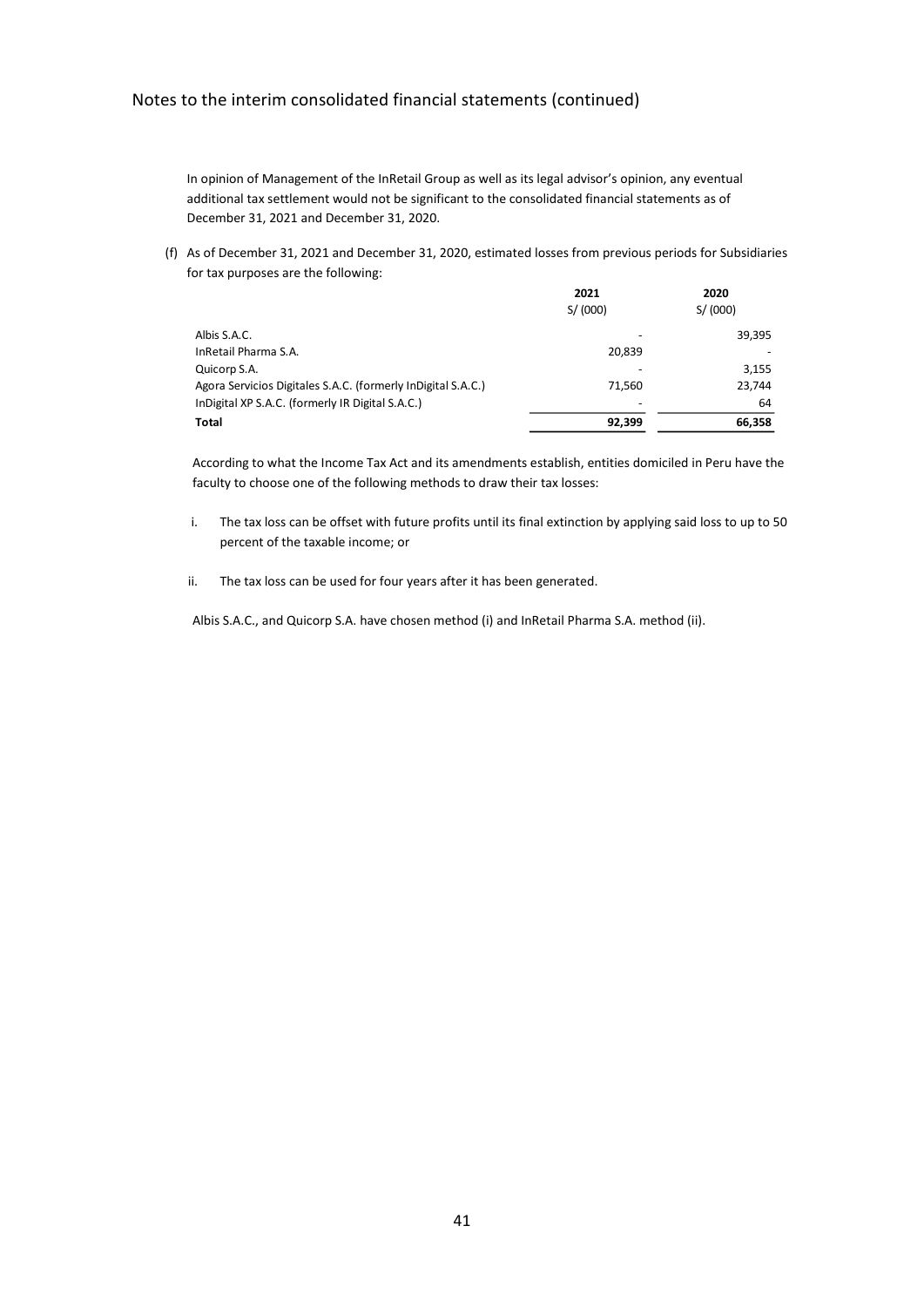### **17. Operating expenses**

(a) The table below presents the components of this caption for the twelve-month period ended December 31, 2021 and 2020:

|                         | 2021<br>S/(000) | 2020<br>S/(000) |
|-------------------------|-----------------|-----------------|
| Cost of sales           | 12,924,876      | 10,240,703      |
| Selling expenses        | 2,907,218       | 2,454,124       |
| Administrative expenses | 590.680         | 497.947         |
| Total                   | 16,422,774      | 13,192,774      |

The table below presents the components of operating expenses included in cost of sales, sales and administrative expenses captions:

|                                                                 | 2021           |           |                |             |
|-----------------------------------------------------------------|----------------|-----------|----------------|-------------|
|                                                                 | Cost of        | Selling   | Administrative | Total       |
|                                                                 | sales          | expenses  | expenses       |             |
|                                                                 | S/(000)        | S/(000)   | S/(000)        | S/(000)     |
| Initial balance of goods, Note 6 (a)                            | 2,012,314      |           |                | 2,012,314   |
| Initial balance of raw material, Note 6 (a)                     | 19,552         |           |                | 19,552      |
| Initial balance of miscellaneous supplies, Note 6 (a)           | 550            |           |                | 550         |
| Final balance of finished goods, Note 6 (a)                     | 455            |           |                | 455         |
| Purchase of goods                                               | 12,949,318     |           |                | 12,949,318  |
| Final balance of goods, Note 6 (a)                              | (2,321,077)    |           |                | (2,321,077) |
| Final balance of raw material, Note 6 (a)                       | (879)          |           |                | (879)       |
| Final balance of miscellaneous supplies, Note 6 (a)             | (874)          |           |                | (874)       |
| Impairment of inventories, Note 6 (c)                           | 15,452         |           |                | 15,452      |
| Factory overhead                                                | 4,702          |           |                | 4,702       |
| Cost of services                                                | 229,089        |           |                | 229,089     |
| Personnel expenses                                              | $\overline{a}$ | 1,090,977 | 337,365        | 1,428,342   |
| Depreciation, Note 8 (d)                                        | 4,093          | 252,806   | 21,858         | 278,757     |
| Depreciation from right-of-use asset, Note 12 (b)               | 10,096         | 311,251   | 9,929          | 331,276     |
| Amortization, Note 10 (e)                                       | 78             | 118,027   | 22,465         | 140,570     |
| Services provided by third parties (b)                          | ä,             | 508,271   | 114,354        | 622,625     |
| Advertising                                                     |                | 151,178   | 213            | 151,391     |
| Packing and packaging                                           |                | 33,230    | 746            | 33,976      |
| Rental of premises                                              |                | 17,207    | 705            | 17,912      |
| Low value assets lease                                          | 50             | 25,750    | 13,580         | 39,380      |
| Taxes                                                           |                | 44,108    | 26,793         | 70,901      |
| Provision for doubtful trade receivables, Note 5(g)             | ÷              | 27,669    | 233            | 27,902      |
| Recovery of provision for doubtful trade receivables, Note 5(g) |                | (19,691)  | (249)          | (19,940)    |
| Provision for doubtful related receivables                      |                | 3,114     |                | 3,114       |
| Provision for doubtful others receivables                       |                | 845       | 1,501          | 2,346       |
| Recovery of provision for doubtful others receivables           |                | (708)     |                | (708)       |
| Insurance                                                       |                | 23,662    | 1,699          | 25,361      |
| Other charges (c)                                               |                | 319,522   | 39,488         | 359,010     |
| <b>Total</b>                                                    | 12,924,876     | 2,907,218 | 590,680        | 16,422,774  |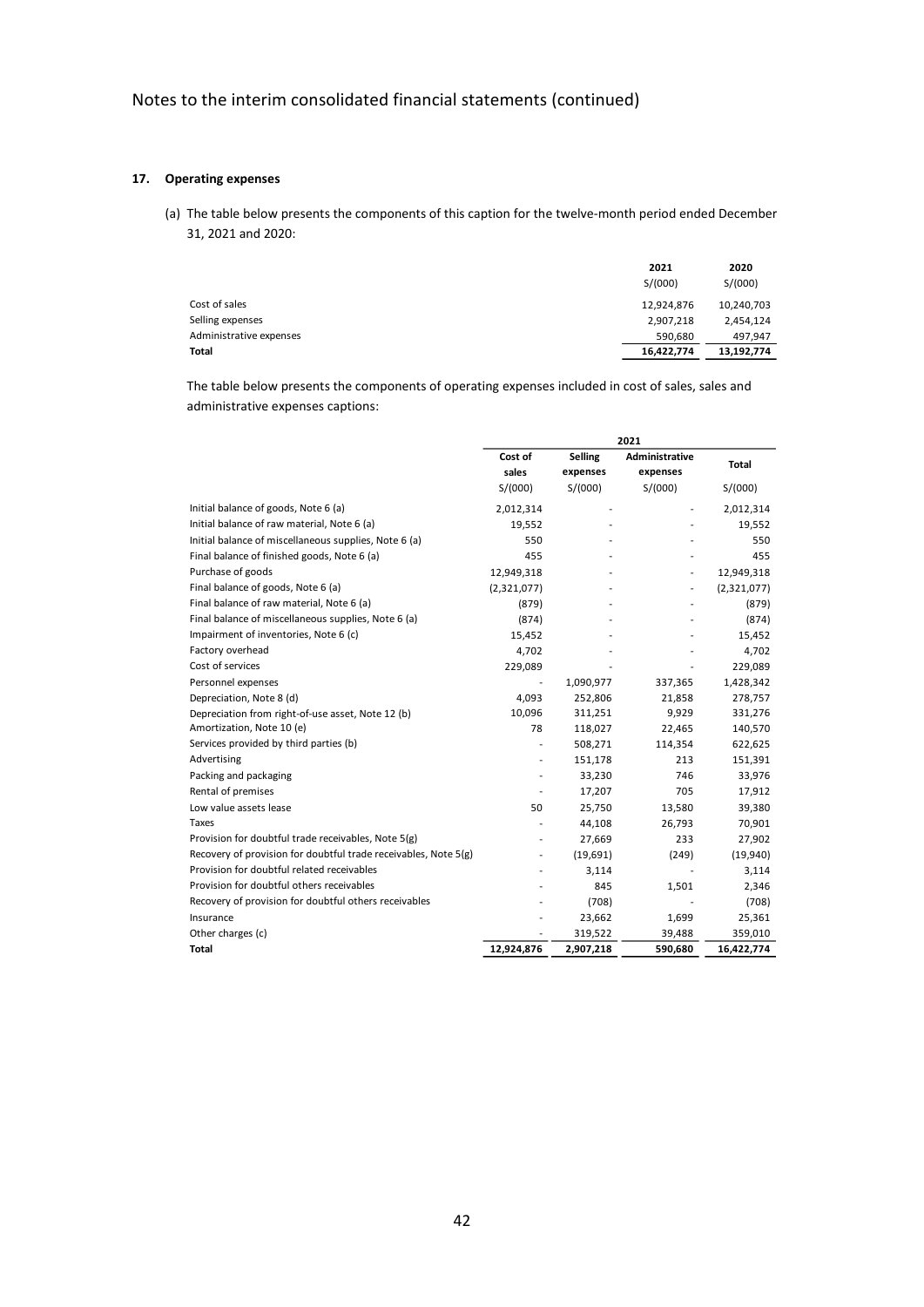|                                                                 | 2020             |                            |                            |             |
|-----------------------------------------------------------------|------------------|----------------------------|----------------------------|-------------|
|                                                                 | Cost of<br>sales | <b>Selling</b><br>expenses | Administrative<br>expenses | Total       |
|                                                                 | S/(000)          | S/(000)                    | S/(000)                    | S/(000)     |
| Initial balance of goods                                        | 1,773,215        |                            |                            | 1,773,215   |
| Initial balance of raw material                                 | 15,204           |                            |                            | 15,204      |
| Initial balance of miscellaneous supplies                       | 1,008            |                            |                            | 1,008       |
| Final balance of finished goods                                 | 189              |                            |                            | 189         |
| Subsidiary acquisition                                          | 121,621          |                            | ä,                         | 121,621     |
| Purchase of goods                                               | 10,128,622       |                            |                            | 10,128,622  |
| Final balance of goods                                          | (2,012,314)      |                            |                            | (2,012,314) |
| Final balance of raw material                                   | (19, 552)        |                            |                            | (19, 552)   |
| Final balance of miscellaneous supplies                         | (550)            |                            |                            | (550)       |
| Final balance of finished goods                                 | (455)            |                            |                            | (455)       |
| Impairment of inventories, Note 6 (c)                           | 12,862           |                            |                            | 12,862      |
| Factory overhead                                                | 30,122           |                            |                            | 30,122      |
| Cost of services                                                | 171,068          |                            |                            | 171,068     |
| Personnel expenses                                              | ÷,               | 951,267                    | 328,748                    | 1,280,015   |
| Depreciation, Note 8 (d)                                        | 6,187            | 206,440                    | 18,100                     | 230,727     |
| Depreciation of right-of-use assets, Note 12 (b)                | 11,906           | 286,950                    | 7,366                      | 306,222     |
| Amortization, Note 10 (e)                                       | 419              | 56,902                     | 17,165                     | 74,486      |
| Services provided by third parties (b)                          |                  | 402,785                    | 82,040                     | 484,825     |
| Advertising                                                     | Ĭ.               | 106,728                    | 26                         | 106,754     |
| Packing and packaging                                           | Ĭ.               | 30,909                     | 1,017                      | 31,926      |
| Rental of premises                                              |                  | 28,544                     | 46                         | 28,590      |
| Low value assets lease                                          | 1,151            | 19,136                     | 9,652                      | 29,939      |
| Taxes                                                           | Ĭ.               | 36,696                     | 8,865                      | 45,561      |
| Provision for doubtful trade receivables, Note 5(g)             | Ĭ.               | 22,683                     | 565                        | 23,248      |
| Recovery of provision for doubtful trade receivables, Note 5(g) |                  | (1,741)                    | (32)                       | (1,773)     |
| Provision for doubtful related parties receivables              |                  | 576                        |                            | 576         |
| Recovery of provision for doubtful related parties receivables  |                  |                            | (32)                       | (32)        |
| Provision for doubtful other receivables                        |                  | 1,697                      |                            | 1,697       |
| Recovery of provision for doubtful other receivables            |                  | (303)                      | (89)                       | (392)       |
| Insurance                                                       | Ĭ.               | 22,018                     | 1,620                      | 23,638      |
| Other charges (c)                                               |                  | 282,837                    | 22,890                     | 305,727     |
| Total                                                           | 10,240,703       | 2,454,124                  | 497,947                    | 13,192,774  |

- (b) Correspond mainly to expenses of electricity, water, telephone, premises maintenance services and transport services.
- (c) Mainly include general expenses in stores and shopping centers.

## **18. Financial costs**

(a) The table below presents the components of financial costs:

|                                                                          | 2021    | 2020    |
|--------------------------------------------------------------------------|---------|---------|
|                                                                          | S/(000) | S/(000) |
| Interest on loans, borrowings and bonds payable                          | 343,047 | 307,889 |
| Accrual of the structuring cost of financial obligations                 | 39,621  | 17,316  |
| Accrual of the cost of structuring by early settlement of "Senior Notes" |         |         |
| Unsecured" (d)                                                           | 11,983  |         |
| Interest on lease liabilities, Note 12 (c)                               | 105,729 | 97,317  |
| Premium for early settlement of bonds (c)                                | 47,530  |         |
| Call Spread early settlement (e)                                         | 124,597 |         |
| Premium accrual "Call Spread"                                            | 35,967  | 22,097  |
| Interest swap                                                            | 9,022   |         |
| Other financial costs                                                    | 35,513  | 19,666  |
| Total                                                                    | 753,009 | 464.285 |
|                                                                          |         |         |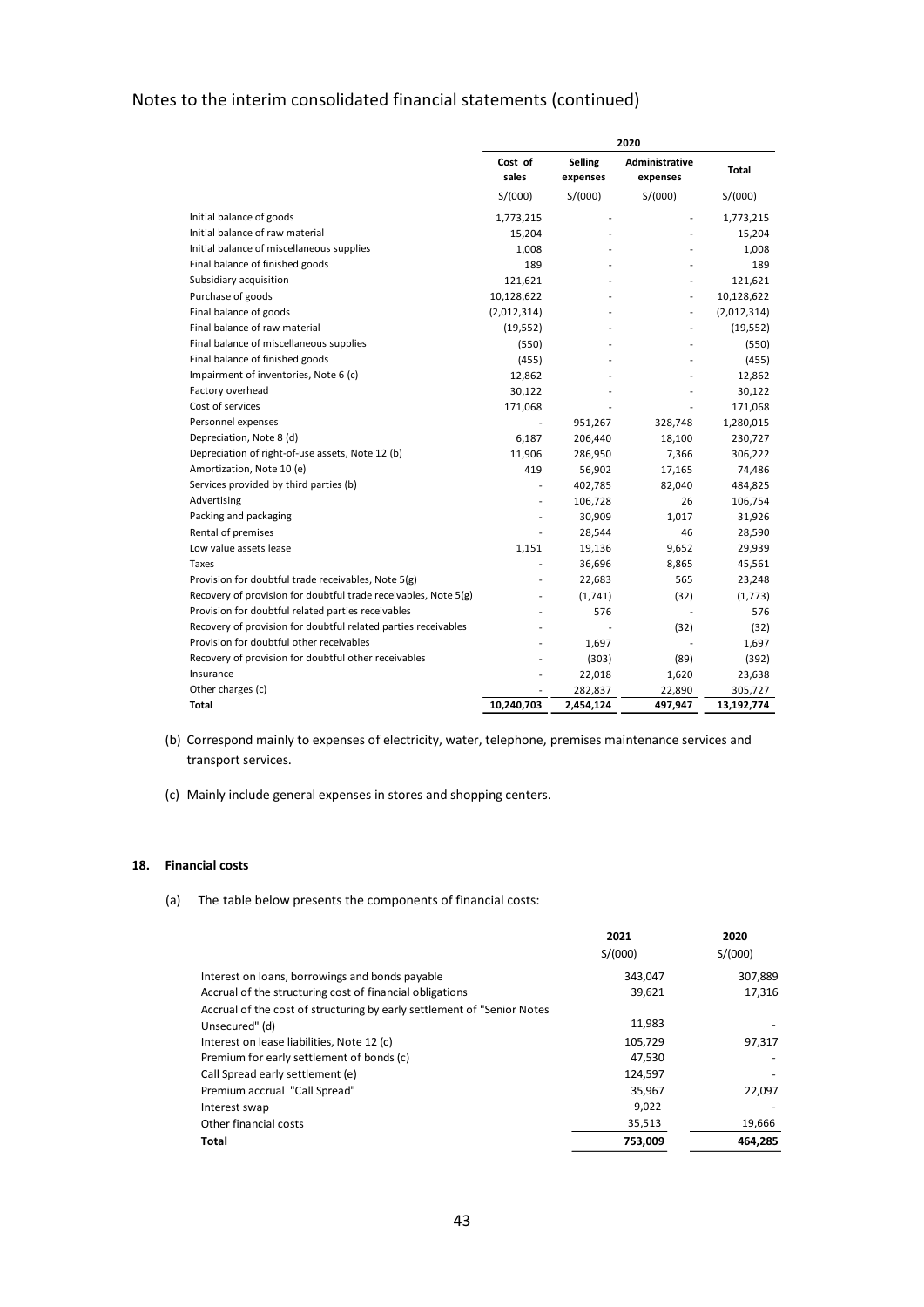- (b) As of December 31, 2021 and December 31, 2020, there are interest payable for these obligations for approximately S/75,833,000 and S/56,293,000, respectively, which are recorded in the "Other payables" caption of the consolidated statements of financial position.
- (c) As of December 31, 2021, includes the premium corresponding to the early redemption of the "Senior Notes Unsecured" issued by InRetail Pharma S.A.in Dollars for US\$12,794,000 equivalent to S/47,530,000.
- (d) As of December 31, 2021, corresponds to the accrual of the structuring costs related to the early redemption of the "Senior Notes Unsecured" issued by InRetail Consumer in Dollars for US\$3,284,000 equivalent to S/11,983,000.
- (e) As of December 31, 2021, it corresponds to the transfer of the value over time of other comprehensive income to income for the period, related to the early settlement of the "Call Spread". See Note 7 (a) and (b).

#### **19. Transactions with related parties**

(a) The following table provides the total amount of transactions that have been entered into with related parties for the twelve-month period ended as of December 31, 2021 and 2020:

|                               | 2021    | 2020     |
|-------------------------------|---------|----------|
|                               | S/(000) | S/(000)  |
| Income                        |         |          |
| Sales                         | 29,017  | 30,866   |
| Rental income                 | 100,176 | 82,436   |
| Rendering of services         | 25,572  | 16,252   |
| Collection of commissions     | 8,377   | 9,146    |
| Interest income               | 616     | 468      |
| Sale of investment properties | 31,113  |          |
| Sale of fixed assets          |         | 5        |
| Other                         | 70,087  | 52,820   |
| <b>Total income</b>           | 264,958 | 191,993  |
| <b>Expenses</b>               |         |          |
| Renting of premises and land  |         |          |
| Reimbursement of expenses     | 4,213   | 1,939    |
| Commissions                   | 3,105   | 2,349    |
| Interest                      |         |          |
| Other                         | 1,251   | 233      |
| <b>Total expenses</b>         | 29,941  | 7,901    |
| Loss from joint ventures      |         | (2, 195) |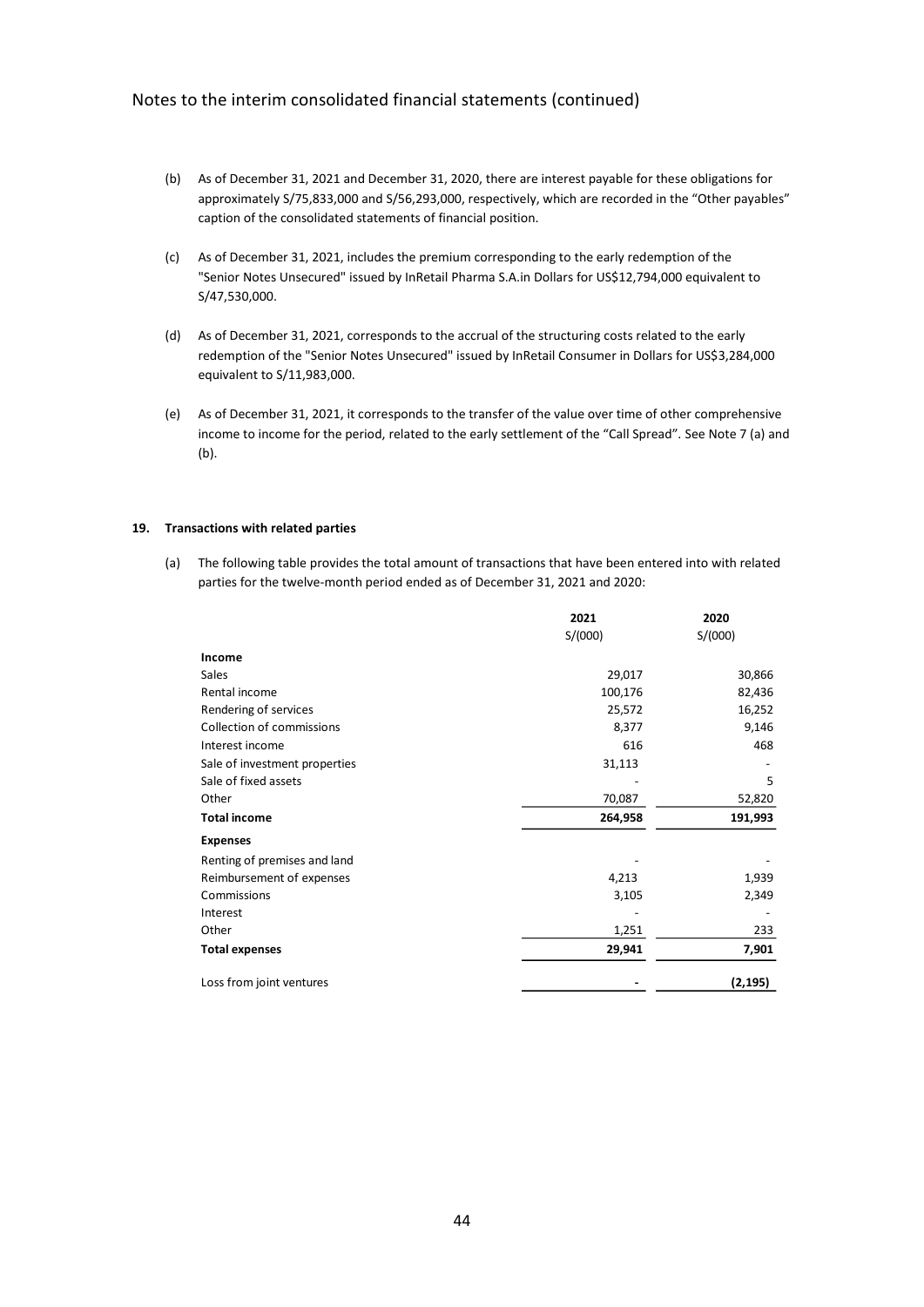(b) As a result of the transactions with related companies, the InRetail Group recorded the following balances as of December 31, 2021 and December 31, 2020:

|                                               | As of December 31, | As of December 31, |
|-----------------------------------------------|--------------------|--------------------|
|                                               | 2021               | 2020               |
|                                               | S/(000)            | S/(000)            |
| <b>Receivables</b>                            |                    |                    |
| Por cobrar                                    | 36,723             | 32,524             |
| Homecenters Peruanos S.A. (f)                 | 17,832             | 29,547             |
| Financiera Oh! S.A.                           | 12,248             | 8,964              |
| Tiendas Peruanas S.A.                         | 4,816              | 3,841              |
| Cineplex S.A.                                 | 3,016              | 751                |
| Bembos S.A.C.                                 | 2,423              |                    |
| Intercorp Perú Ltd.                           | 1,986              | 4,127              |
| Banco Internacional del Perú S.A.A.-Interbank | 1,365              | 314                |
| Interseguro Compañía de Seguros S.A.          | 459                | 6,575              |
| Tiendas Peruanas Oriente S.A.C. (d)           | 421                |                    |
| Homecenters Oriente S.A.C.                    | 230                |                    |
| Urbi Propiedades S.A.C.                       | 223                | 223                |
| Other                                         | 46,411             | 18,192             |
| Total                                         | 128,153            | 105,058            |
| Current                                       | 100,721            | 78,494             |
| Non-current                                   | 27,432             | 26,564             |
| Total                                         | 128,153            | 105,058            |

|                                                  | As of December 31, | As of December 31, |
|--------------------------------------------------|--------------------|--------------------|
|                                                  | 2021               | 2020               |
|                                                  | S/(000)            | S/(000)            |
| <b>Payables</b>                                  |                    |                    |
| Homecenters Peruanos S.A. (i)                    | 44,829             | 40,314             |
| Financiera Oh! S.A. (h)                          | 33,611             | 18,676             |
| Tiendas Peruanas S.A.                            | 7,768              | 1,512              |
| Inmobiliaria Milenia S.A.                        | 726                | 254                |
| Intercorp Retail Inc. (j)                        | 114                | 24                 |
| Chelsea National Corp.                           | 111                |                    |
| Home Centers Oriente S.A.C.                      | 45                 |                    |
| Tiendas Peruanas Oriente S.A.C.                  | 5                  |                    |
| Banco Internacional del Perú S.A.A. - Interbank: |                    |                    |
| Guarantee deposit                                | 3,102              | 3,393              |
| Other                                            | 5,362              | 3,174              |
| Total                                            | 95,673             | 67,347             |
| Remunerations payable to key management          |                    |                    |
| Total                                            | 95,673             | 67,347             |
| Current                                          | 52,673             | 24,830             |
| Non-current                                      | 43,000             | 42,517             |
| Total                                            | 95,673             | 67,347             |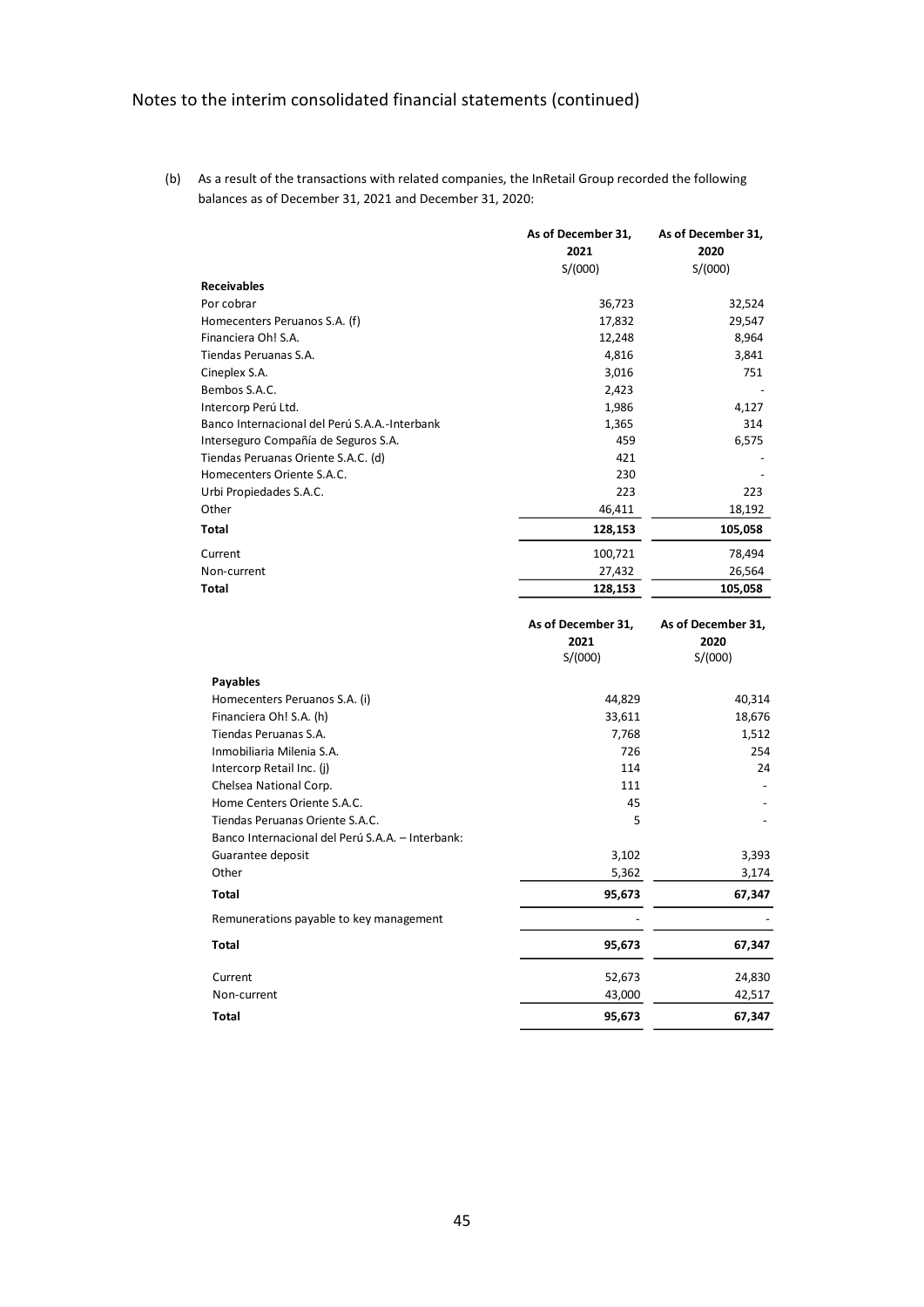- (c) The policy of the InRetail Group is to make transactions with related companies at terms equivalent to those that prevail in arm's length transactions.
- (d) As of December 31, 2021 and December 31, 2020, the outstanding receivable of Tiendas Peruanas Oriente S.A.C. corresponds mainly to reimbursements of expenses for the implementation of the store "Pucallpa" for an amount of S/11,474,000, which will be financed at 3 years with a rate of 9 percent per year.

As of December 31, 2021, the Company collected S/11,474,000 as amortization of the loan.

- (e) During 2020, Supermercados Peruanos S.A. renewed the contracts with Banco Internacional del Perú to rent financial modules located within our stores for an amount of S/3,393,000. As of December 31, 2021 and December 31, 2020, the net present value of the balances related to the guarantee deposits amounted to S/3,102,000 and S/3,393,000, respectively.
- (f) Corresponds mainly to an account receivable from Homecenters Peruanos S.A. for an amount of S/27,432,000. This account receivable is due to the fact that Interproperties Perú acts as an intermediary between the lessor (unrelated third party) and Homecenters Peruanos S.A. (related party) to whom the property is leased.

Additionally, the balance of S/9,600,000, corresponds to the services received from rental of land and premises, and pending contributions from the joint venture that it has with Supermercados Peruanos, which will be collected in the first quarter of 2022.

(g) In April 2021, the Company granted a loan to Intercorp Retail Inc. of US\$12,000,000 (equivalent to S/45,096,000 on the date of disbursement) that accrues an annual nominal interest of 1.670 percent and matures in July 2021. In June and September 2021, Intercorp Retail Inc. made amortizations of US\$5,000,000 (equivalent to S/19,925,000) and US\$7,000,000 (equivalent to S/28,840,000).

For the twelve months ended December 31, 2021, an interest of S/408,000 was accrued, which was recorded in the caption "Financial income" of the consolidated statement of income.

Additionally, an account receivable of S/223,000 is maintained, corresponding to certain expenses assumed by InRetail Perú Corp. in favor of Intercorp Retail Inc. The balance receivable from Intercorp Retail Inc. does not generate interest, has current maturities and does not have specific guarantees.

(h) In June 2013, Supermercados Peruanos S.A. and Financiera Oh! S.A., a related entity, signed the "Contract of Issuance and Administration" of the Oh! credit card. Said contract established that Financiera Oh! S.A. can exclusively operate its "Oh! credit card" in the Supermercados Peruanos stores, instead of the "Vea" credit card of Banco Internacional del Perú S.A.A. –Interbank, which was operating until that moment. Also, as a result of this agreement, as of December 31, 2021 and December 31, 2020, the InRetail Group holds accounts payables to Financiera Oh! S.A for S/23,817,000 and S/18,222,000, respectively, which correspond mainly to the collection of installments from users of the Oh! Credit card S/19,421,000 and S/17,271,000 as of December 31, 2021 and December 31, 2020.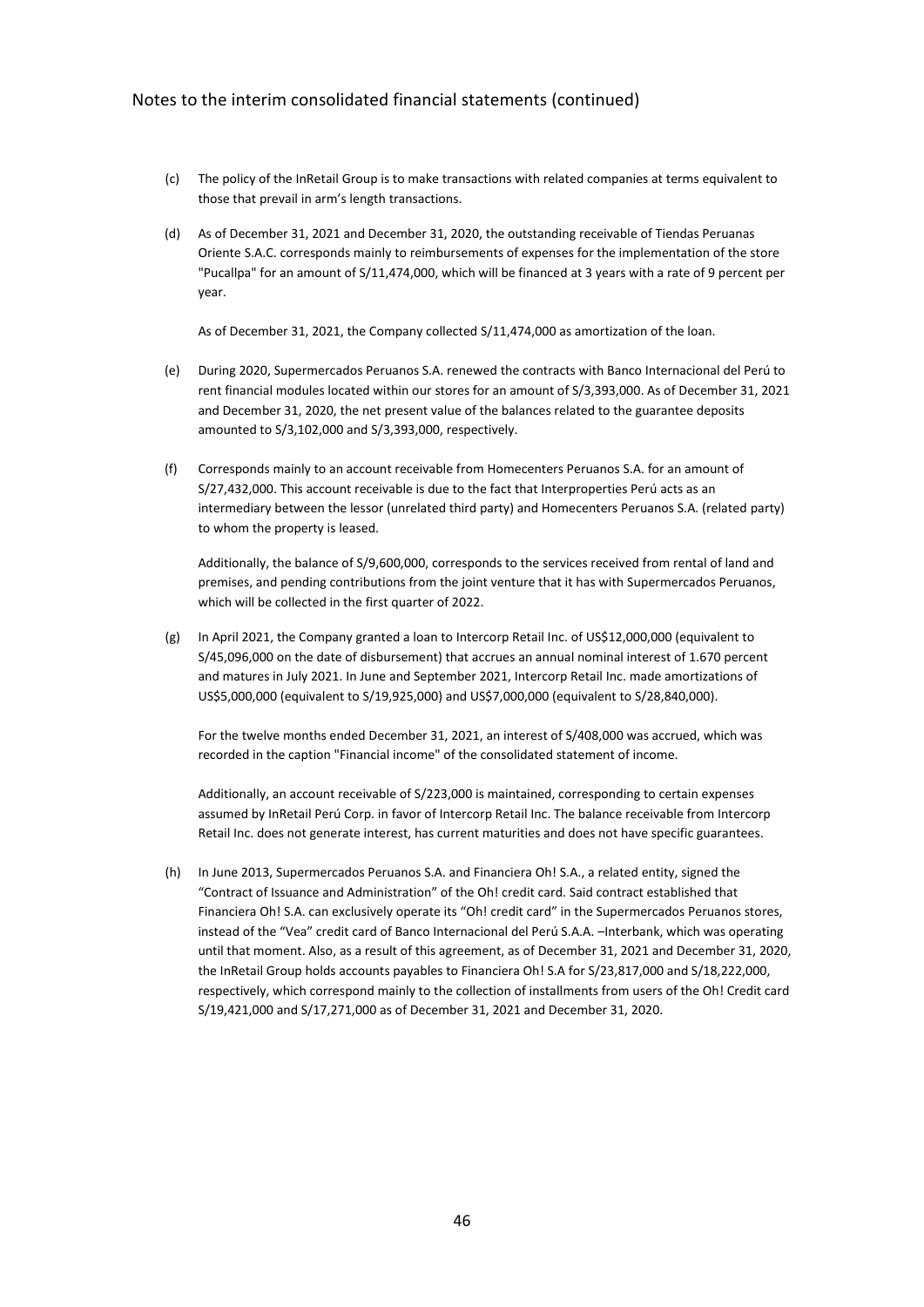- (i) As of December 31, 2021 mainly includes contributions from the affiliate Homecenters Peruanos S.A. (hereinafter "The associate") for approximately S/39,899,000 (S/39,124,000 as of December 31, 2020), these contributions arise from the joint venture agreement celebrated with the Company which establishes that the associate will deliver cash in favor of the Company in exchange of having a participation in the results of the projects of "Lurín" and "Tarapoto". These agreements have a term of 60 years, for this reason it is recognized as a long-term liability.
- (j) Banco Internacional del Perú S.A.A. Interbank signed leasing and leaseback contracts with Supermercados Peruanos S.A. and Real Plaza S.R.L. with outstanding balances of approximately S/101,595,000 and S/134,000 respectively, for the construction of new stores and working capital. These leasing contracts accrue annual interest rates that fluctuate between 3.99 and 4.53 percent, and whose maturities are between 2025 and 2026. These transactions are included in "Interest-bearing loans and borrowings". During the twelve-month period ended December 31, 2025 and 2026, leasing contracts generated interests recorded in the "Financial costs" caption of the consolidated income statements.
- (k) Outstanding balances at the period-end are unsecured and interest free, except for the financial obligations explained in this note. There have been no guarantees provided or received for any related party receivables or payables. As of December 31, 2021 and December 31, 2020, the InRetail Group has not recorded any impairment of receivables relating to amounts owed by related parties. This assessment is undertaken each financial year by evaluating the financial position of the related party and the market in which the related party operates.
- (l) The compensation of key management personnel of the InRetail Group for the twelve-month period ended December 31, 2021 and 2020, is detailed below:

|                                              | 2021<br>S/(000) | 2020<br>S/(000) |
|----------------------------------------------|-----------------|-----------------|
| Short term employee benefits                 | 62,632          | 63,625          |
| Insurance and medical benefits               | 1.946           | 1,695           |
| Employment benefits for contract termination | 4,047           | 4,523           |
| Total                                        | 68,625          | 69,843          |

(m) As of December 31, 2021 and December 31, 2020, the InRetail Group maintains the following balances in the cash and cash equivalent and investments at fair value through profit or loss captions:

|                                                        | <b>As of December</b> | <b>As of December</b> |
|--------------------------------------------------------|-----------------------|-----------------------|
|                                                        | 31, 2021              | 31, 2020              |
|                                                        | S/(000)               | S/(000)               |
| Cash and short-term deposits                           |                       |                       |
| Banco Internacional del Peru – Interbank S.A.A.        | 336,992               | 236,070               |
| Inteligo Bank Ltd.                                     | 2,818                 | 824                   |
| Investments at fair value through profit or loss       |                       |                       |
| Interfondos S.A. Sociedad Administradora de Fondos SAF |                       | 40,869                |
| Fondos Sura SAF S.A.C.                                 | 121,768               | 195,876               |
| Corporate Bond Colegios Peruanos                       |                       | 5,650                 |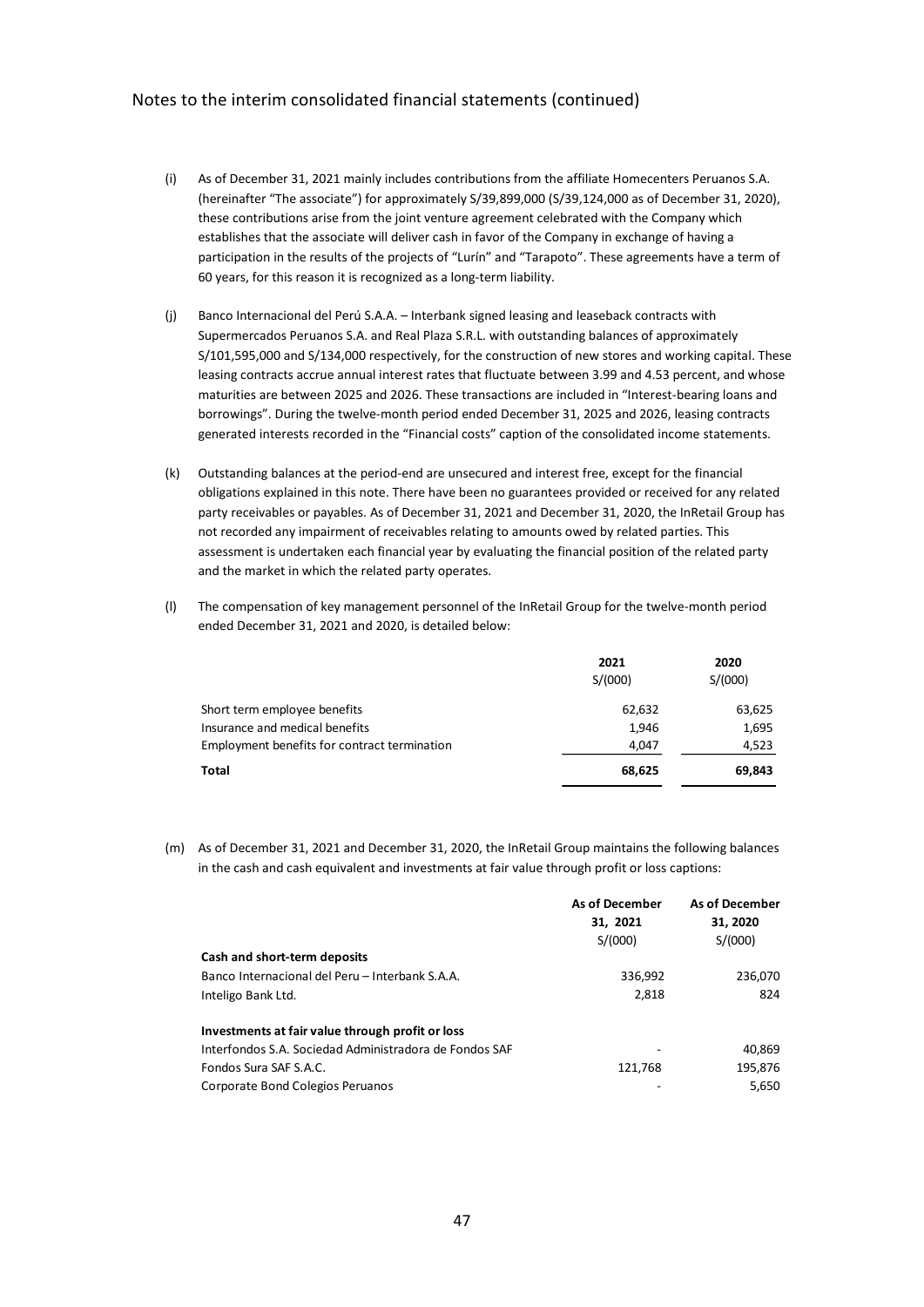## **20. Earnings per share**

Basic earnings per share amounts are calculated by dividing profit for the twelve-month period attributable to ordinary equity holders of InRetail Perú Corp. by the weighted average number of ordinary shares outstanding during the same period. As there are no dilutive instruments outstanding, basic and diluted earnings per share are identical.

The following reflects basic and diluted earnings per share computations:

|                                      |                       | <b>Ordinary shares</b>                              |                                  |  |  |
|--------------------------------------|-----------------------|-----------------------------------------------------|----------------------------------|--|--|
|                                      | Outstanding<br>shares | <b>Effective days until</b><br>period-end           | Weighted<br>average of<br>shares |  |  |
| Number as of January 1, 2020         | 102,807,319           | 365                                                 | 102,807,319                      |  |  |
| Number as of December 31, 2020       | 102,807,319           |                                                     | 102,807,319                      |  |  |
| Number as of January 1, 2021         | 102,807,319           | 365                                                 | 102,807,319                      |  |  |
| Number as of December 31, 2021       | 102,807,319           |                                                     | 102,807,319                      |  |  |
|                                      |                       | For the twelve-month period ended December 31, 2021 |                                  |  |  |
|                                      | Net income            | <b>Shares</b>                                       | <b>Earnings per</b>              |  |  |
|                                      | (numerator)           | (denominator)                                       | share                            |  |  |
|                                      | S/                    |                                                     | S/                               |  |  |
| Basic and diluted earnings per share | 375,319,000           | 102,807,319                                         | 3.651                            |  |  |
|                                      |                       | For the twelve-month period ended December 31, 2020 |                                  |  |  |
|                                      | Net income            | <b>Shares</b>                                       | <b>Earnings per</b>              |  |  |
|                                      | (numerator)<br>S/     | (denominator)                                       | share<br>S/                      |  |  |
| Basic and diluted earnings per share | 339,351,000           | 102,807,319                                         | 3.301                            |  |  |

There have been no other transactions involving ordinary shares or potential ordinary shares between the reporting date and the date of completion of these Consolidated Financial Statements.

#### **21. Commitments and contingencies**

#### **Commitments**

The main commitments assumed are presented below:

(a) As of December 31, 2021 the Company and its Subsidiaries agreed with several financial entities on the issuance of solidary and irrevocable letters of guarantee for approximately S/74,108,000, US\$11,431,000, and B\$237,000 (S/63,095,000, US\$6,785,000 and B\$104,000 as of December 31, 2020), respectively, to comply with the payment of goods purchased to foreign suppliers and commit with the fulfillment of the contracts.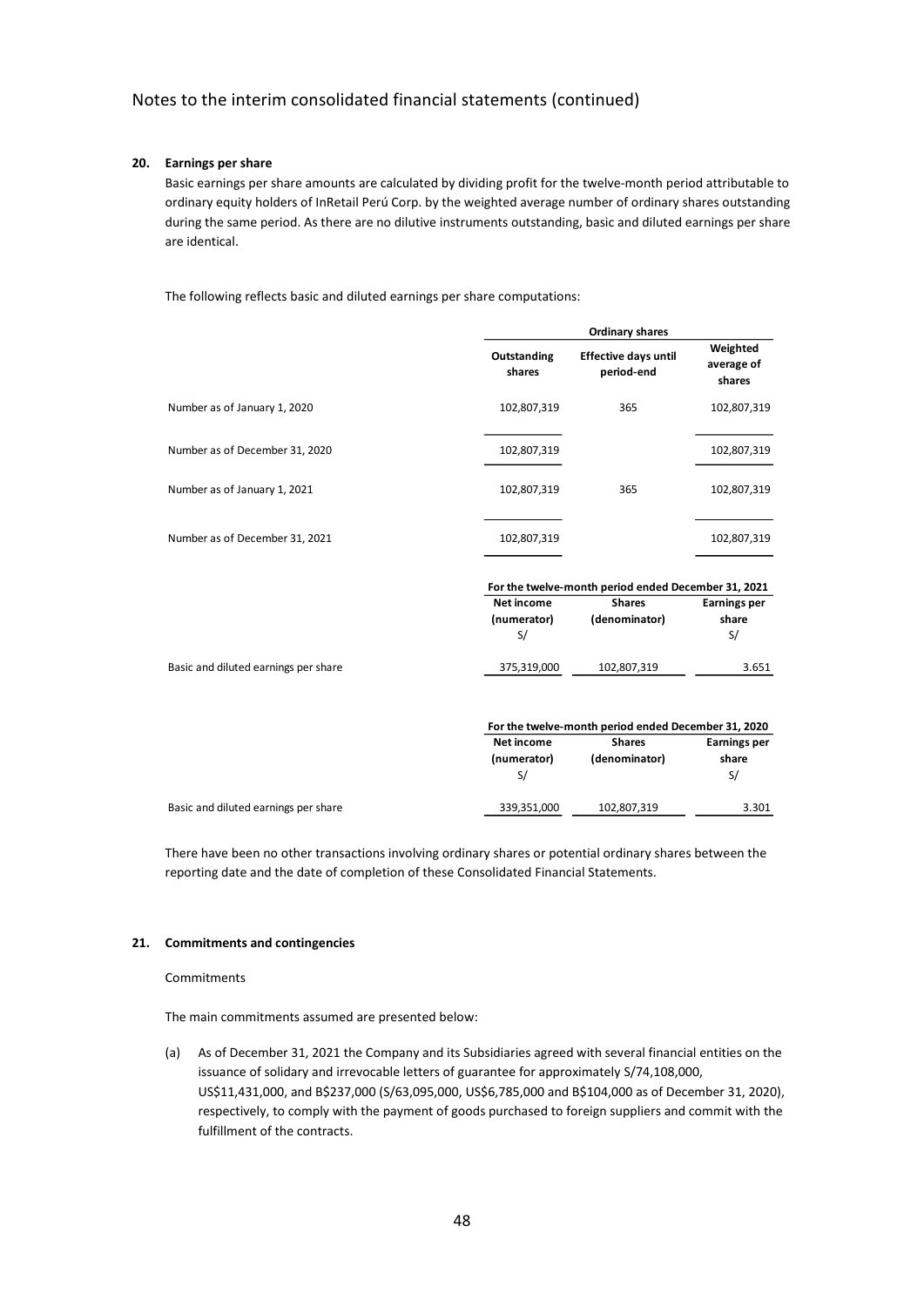#### Contingencies

- (a) InRetail Pharma S.A., Albis S.A.C., Química Suiza S.A.C., Mifarma S.A.C., Jorsa de la Selva S.A.C. and Vanttive S.A.C. maintain various claims for civil, labor and tax processes for an approximate total amount of S/54,534,000. In the opinion of Management and its legal advisors, said processes should be resolved favorably for these components, in opinion of Management, it is not necessary to record additional liabilities for these items as of December 31, 2021 and December 31, 2020.
- (b) Eckerd Amazonía S.A.C. is in the process of claiming against the Tax Authority for determinations of debts and fines related to VAT for the period between January 2003 and September 2005 for an approximate amount of S/17,943,000. In opinion of Management and its legal advisors these contingencies are stated as possible, and significant liabilities will not arise as result of this contingency as of December 31, 2021 and December 31, 2020. In July 2021, the tax court issued an unfavorable resolution to the Company for which a payment of S/17,943,000 has been made and recognized an expense of S/9,658,0000, the Company will continue with the claim.
- (c) Supermercados Peruanos S.A. has been examined by the Tax Authority of Income Tax returns and monthly Value Added Tax returns for the years 2004 to 2010, 2013 and 2015. As of the date of this report, Supermercados Peruanos S.A. has challenged the Tax Administration for these resolutions and, in Management's opinion and its legal advisors, significant liabilities will not arise as result of this situation as of December 31, 2021 and December 31, 2020.

#### **22. Business segments**

For management purposes, the InRetail Group is organized into business units based on their products and services and has five reportable segments as follows:

- The food retail segment operates supermarkets, hypermarkets, discount stores and cash and carry stores nationwide.
- The pharmacies segment is a nationwide supplier of drugs, medicines and cosmetic related products through the chain of pharmacies named "Inkafarma" and "Mifarma".
- The Manufacturing, Distribution and Marketing segment of drugs, medicines and consumer products.
- Shopping center segment leases commercial stores in shopping centers owned by the InRetail Group.
- Digital segment manages, operates and provides support in digital commerce services to the Group's subsidiaries

Management monitors the operating results of its business units separately for the purpose of making decisions about resource allocation and performance assessment. Segment performance is evaluated based on operating profit or loss and is measured consistently with operating profit or loss in the consolidated financial statements.

Transfer prices between operating segments are on an arm's length basis in a manner similar to transactions with third parties.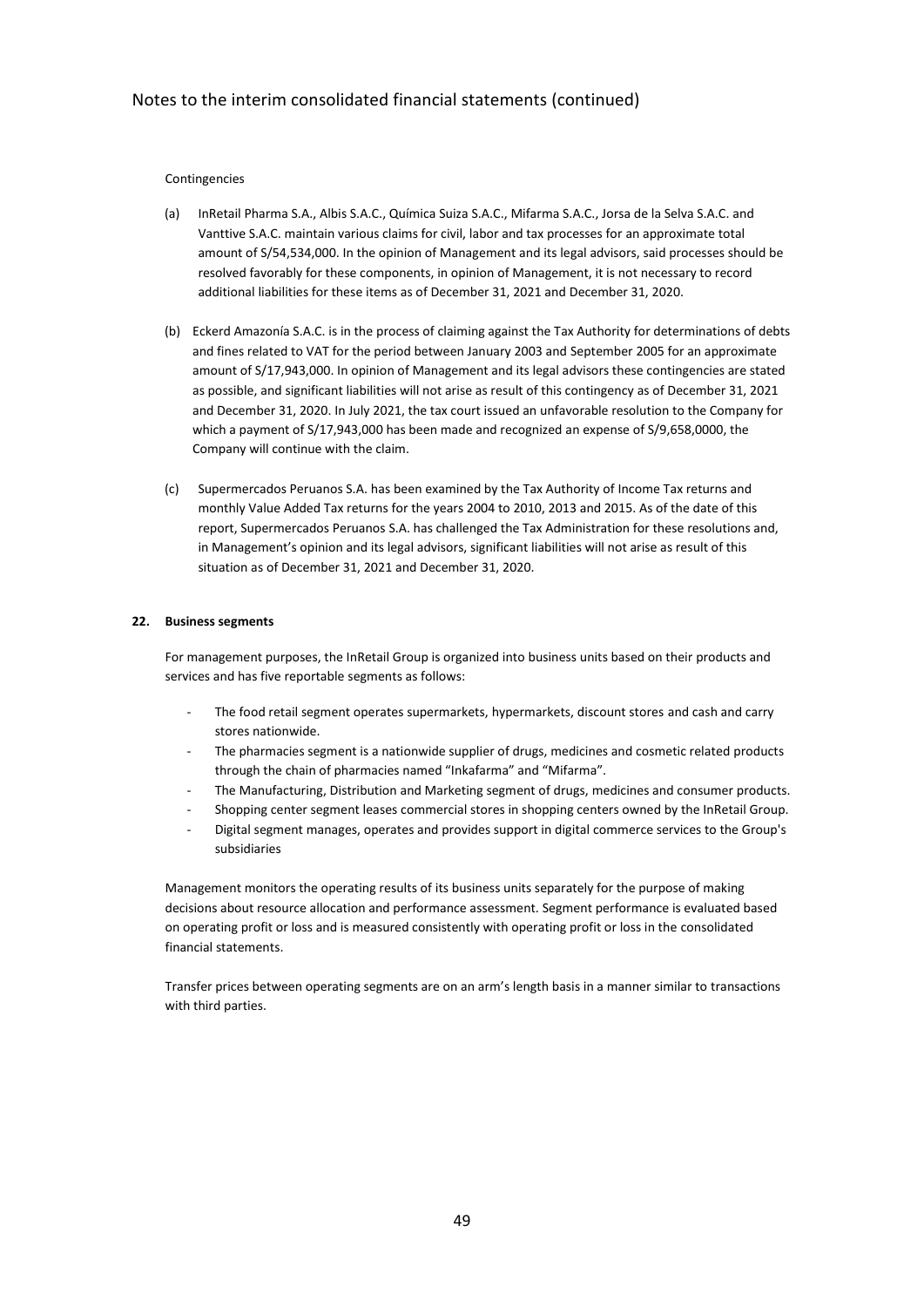As of December 31, 2021 and December 31, 2020 and for the twelve-month period ended December 31, 2021 and 2020, InRetail Peru Corp. is organized into five main business lines, see Note 2. Transactions between the business segments are carried out under normal commercial terms and conditions. The following table presents the financial information of InRetail Perú Corp. and subsidiaries by business segments for the twelve-month period ended December 31, 2021 and 2020

|                                                                 |                    |                   | Manufacturing<br><b>Distribution and</b> |                        |           |                       | Holding accounts,<br>consolidation<br>adjustments and<br>intercompany |                |
|-----------------------------------------------------------------|--------------------|-------------------|------------------------------------------|------------------------|-----------|-----------------------|-----------------------------------------------------------------------|----------------|
|                                                                 | <b>Food Retail</b> | <b>Pharmacies</b> | <b>Marketing</b>                         | <b>Shopping Center</b> | Digital   | <b>Total segments</b> | eliminations                                                          | Consolidated   |
|                                                                 | S/(000)            | S/(000)           | S/(000)                                  | S/(000)                | S/(000)   | S/(000)               | S/(000)                                                               | S/(000)        |
| For the twelve-month period ended December 31, 2021             |                    |                   |                                          |                        |           |                       |                                                                       |                |
| Revenue                                                         |                    |                   |                                          |                        |           |                       |                                                                       |                |
| External income                                                 | 9,395,458          | 5,983,457         | 2,047,383                                | 472,303                | 5,861     | 17,904,462            | 17,875                                                                | 17,922,337     |
| Inter-segment                                                   | 14,065             | 34,715            | 703,160                                  | 58,932                 | 5,471     | 816,343               | (816, 343)                                                            |                |
| <b>Total revenue</b>                                            | 9,409,523          | 6,018,172         | 2,750,543                                | 531,235                | 11,332    | 18,720,805            | (798, 468)                                                            | 17,922,337     |
| Cost of sales                                                   | (7, 177, 133)      | (3,837,021)       | (1,713,269)                              | (184, 271)             | (3, 184)  | (12, 914, 878)        | (9,998)                                                               | (12, 924, 876) |
| Inter-segment                                                   | (144)              | (29, 817)         | (698, 355)                               | (517)                  | (464)     | (729, 297)            | 728,833                                                               | (464)          |
| <b>Gross profit</b>                                             | 2,232,246          | 2,151,334         | 338,919                                  | 346,447                | 7,684     | 5,076,630             | (79, 633)                                                             | 4,996,997      |
| (Loss) gain on valuation at fair value of investment properties | (3, 294)           |                   |                                          | 168,478                |           | 165,184               | (31, 164)                                                             | 134,020        |
| Selling expenses                                                | (1,424,435)        | (1,222,391)       | (175, 225)                               | (16, 902)              | (19, 361) | (2,858,314)           | (48, 904)                                                             | (2,907,218)    |
| Administrative expenses                                         | (225, 218)         | (230, 584)        | (72, 188)                                | (35,090)               | (3,598)   | (566, 678)            | (24,002)                                                              | (590, 680)     |
| Other operating (expenses) income, net                          | (2,880)            | 7,722             | 3,851                                    | (8,060)                | (66)      | 567                   | (2, 427)                                                              | (1,860)        |
| <b>Operating profit</b>                                         | 576,419            | 706,081           | 95,357                                   | 454,873                | (15, 341) | 1,817,389             | (186, 130)                                                            | 1,631,259      |
| Exchange difference, net                                        | (129, 617)         | (34, 228)         | 5,268                                    | (84, 390)              | 142       | (242, 825)            | 20,327                                                                | (222, 498)     |
| Financial income                                                | 2,492              | 216,454           | 174,234                                  | 39,409                 |           | 432,589               | (418, 557)                                                            | 14,032         |
| <b>Financial costs</b>                                          | (230, 629)         | (311, 234)        | (7, 398)                                 | (218, 328)             | (162)     | (767, 751)            | 14,742                                                                | (753,009)      |
| Profit before income tax                                        | 218,665            | 577,073           | 267,461                                  | 191,564                | (15, 361) | 1,239,402             | (569, 618)                                                            | 669,784        |
| Income tax expense                                              | (76, 561)          | (138, 221)        | (29, 912)                                | (57, 263)              | (251)     | (302, 208)            | 7,279                                                                 | (294, 929)     |
| Profit for the period                                           | 142,104            | 438,852           | 237,549                                  | 134,301                | (15, 612) | 937,194               | (562, 339)                                                            | 374,855        |
| Attributable to:                                                |                    |                   |                                          |                        |           |                       |                                                                       |                |
| InRetail Perú Corp. shareholders                                | 142,104            | 438,852           | 237,549                                  | 134,301                | (15, 612) | 937,194               | (590, 630)                                                            | 346,564        |
| Non-controlling interests                                       |                    |                   |                                          |                        |           |                       | 28,755                                                                | 28,755         |
| Profit for the period                                           | 142,104            | 438,852           | 237,549                                  | 134,301                | (15, 612) | 937,194               | (561, 875)                                                            | 375,319        |
|                                                                 |                    |                   |                                          |                        |           |                       |                                                                       |                |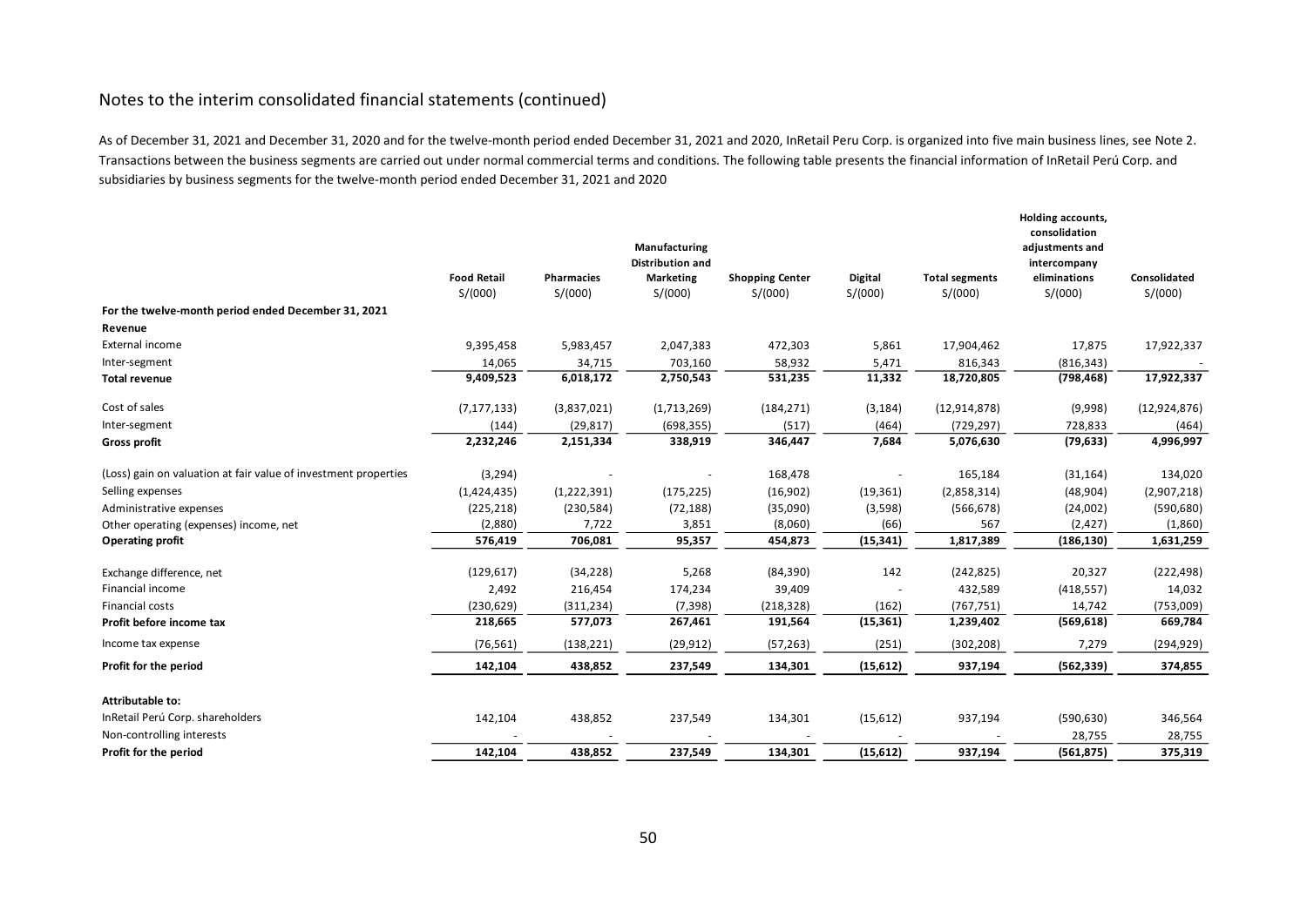|                                                          | <b>Food Retail</b> | <b>Pharmacies</b> | Manufacturing<br><b>Distribution and</b><br><b>Marketing</b> | <b>Shopping Center</b> | <b>Digital</b> | <b>Total segments</b> | Holding accounts,<br>consolidation<br>adjustments and<br>intercompany<br>eliminations | Consolidated   |
|----------------------------------------------------------|--------------------|-------------------|--------------------------------------------------------------|------------------------|----------------|-----------------------|---------------------------------------------------------------------------------------|----------------|
|                                                          | S/(000)            | S/(000)           | S/(000)                                                      | S/(000)                | S/(000)        | S/(000)               | S/(000)                                                                               | S/(000)        |
| For the twelve-month period ended December 31, 2020      |                    |                   |                                                              |                        |                |                       |                                                                                       |                |
| Revenue                                                  |                    |                   |                                                              |                        |                |                       |                                                                                       |                |
| External income                                          | 6,904,495          | 5,293,952         | 1,865,173                                                    | 329,796                |                | 14,393,416            | 15,988                                                                                | 14,409,404     |
| Inter-segment                                            | 12,288             | 39,062            | 659,932                                                      | 55,254                 |                | 766,536               | (766, 536)                                                                            |                |
| <b>Total revenue</b>                                     | 6,916,783          | 5,333,014         | 2,525,105                                                    | 385,050                | $\blacksquare$ | 15,159,952            | (750, 548)                                                                            | 14,409,404     |
| Cost of sales                                            | (5, 117, 399)      | (3,415,688)       | (1,551,768)                                                  | (151, 022)             |                | (10, 235, 877)        | (4,826)                                                                               | (10, 240, 703) |
| Inter-segment                                            | (1,390)            | (28, 526)         | (658, 303)                                                   | (506)                  |                | (688, 725)            | 688,725                                                                               |                |
| <b>Gross profit</b>                                      | 1,797,994          | 1,888,800         | 315,034                                                      | 233,522                |                | 4,235,350             | (66, 649)                                                                             | 4,168,701      |
| Join Venture loss                                        | (2, 195)           |                   |                                                              |                        |                | (2, 195)              |                                                                                       | (2, 195)       |
| Loss on valuation at fair value of investment properties | (15, 458)          |                   |                                                              | (82, 748)              |                | (98, 206)             | 13,686                                                                                | (84, 520)      |
| Selling expenses                                         | (1, 206, 935)      | (1,062,312)       | (174, 375)                                                   | (19, 571)              |                | (2,463,193)           | 9,069                                                                                 | (2,454,124)    |
| Administrative expenses                                  | (160, 652)         | (214,081)         | (75, 363)                                                    | (31, 117)              |                | (481, 213)            | (16, 734)                                                                             | (497, 947)     |
| Other operating (expenses) income, net                   | (9, 452)           | 9,817             | (334)                                                        | (710)                  |                | (679)                 | (684)                                                                                 | (1, 363)       |
| <b>Operating profit</b>                                  | 403,302            | 622,224           | 64,962                                                       | 99,376                 |                | 1,189,864             | (61, 312)                                                                             | 1,128,552      |
| Exchange difference, net                                 | (75, 695)          | (43, 857)         | (652)                                                        | (15,509)               |                | (135, 713)            | 11,543                                                                                | (124, 170)     |
| Financial income                                         | 2,816              | 102,463           | 94,981                                                       | 32,657                 |                | 232,917               | (222, 872)                                                                            | 10,045         |
| <b>Financial costs</b>                                   | (148, 442)         | (182, 529)        | (17, 219)                                                    | (154, 056)             |                | (502, 246)            | 37,961                                                                                | (464, 285)     |
| Profit before income tax                                 | 181,981            | 498,301           | 142,072                                                      | (37, 532)              |                | 784,822               | (234, 680)                                                                            | 550,142        |
| Income tax expense                                       | (62, 418)          | (124, 193)        | (17, 153)                                                    | 8,552                  |                | (195, 212)            | (15, 579)                                                                             | (210, 791)     |
| Profit for the period                                    | 119,563            | 374,108           | 124,919                                                      | (28,980)               |                | 589,610               | (250, 259)                                                                            | 339,351        |
| Attributable to:                                         |                    |                   |                                                              |                        |                |                       |                                                                                       |                |
| InRetail Perú Corp. shareholders                         | 119,563            | 374,108           | 124,919                                                      | (28,980)               |                | 589,610               | (286,960)                                                                             | 302,650        |
| Non-controlling interests                                |                    |                   |                                                              |                        |                |                       | 36,701                                                                                | 36,701         |
| Profit for the period                                    | 119,563            | 374,108           | 124,919                                                      | (28,980)               |                | 589,610               | (250, 259)                                                                            | 339,351        |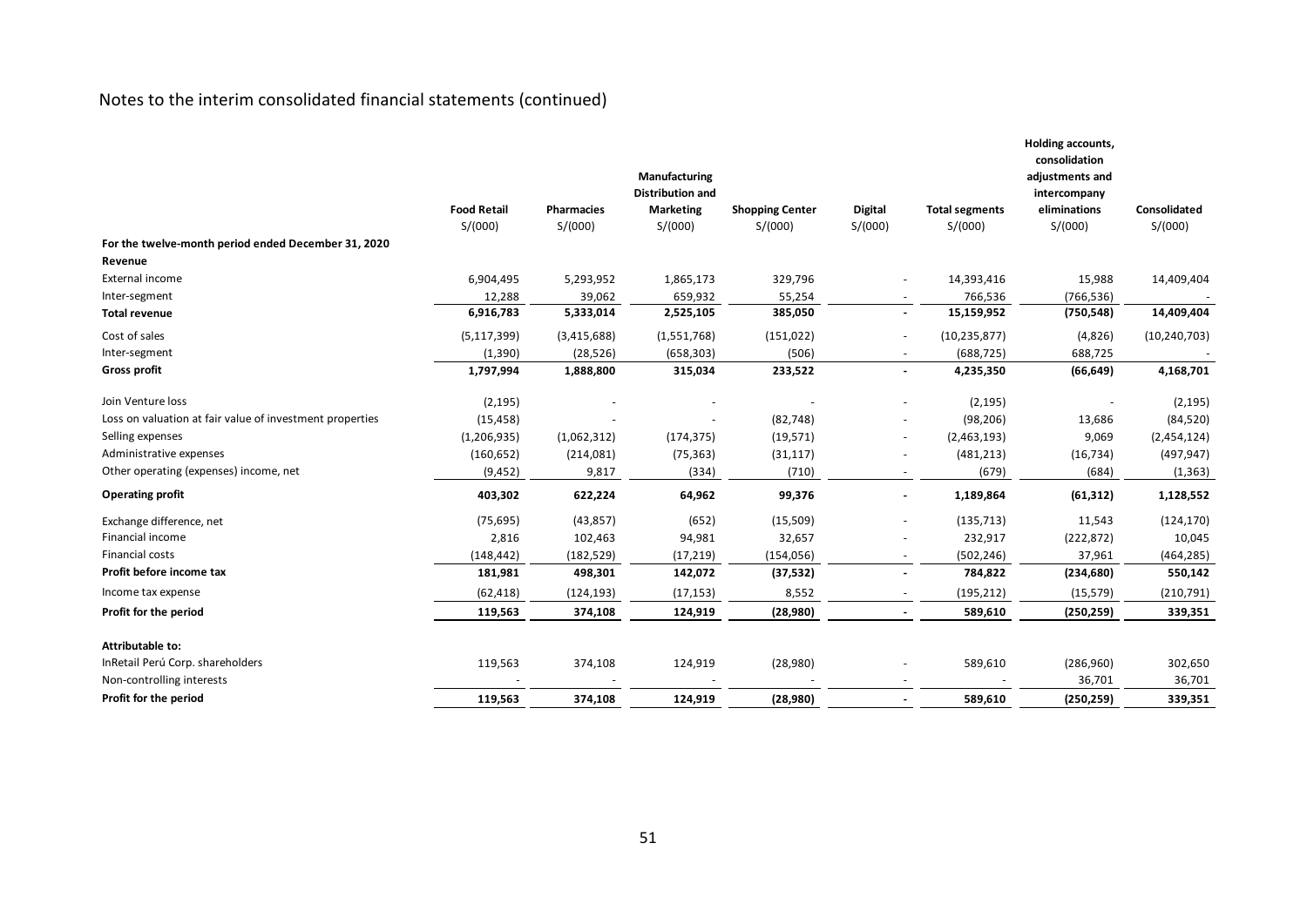Income and expenses of the Company are not allocated to individual segments as the underlying instruments are managed on an InRetail Group basis and are reflected in the adjustments and eliminations column. Additionally, Inter-segment revenues are eliminated upon combination and reflected also in the "Adjustments and eliminations" column.

#### **Geographic information**

As of December 31, 2021 and December 31, 2020, the operations of all the Company's Subsidiaries are mainly carried out in Peru, with income and assets from abroad not being significant at those dates.

#### **23. Objectives and policies of financial risk management**

Risk is inherent to the InRetail Group's activities, however, it is managed through a process of ongoing identification, measurement and monitoring, subject to risk limits and other controls. This process of risk management is critical to InRetail Group's continuing profitability and each employee within InRetail Group is accountable for the risk exposures relating their responsibilities.

The InRetail Group is exposed to market risk, credit risk, liquidity risk and capital management risk.

(a) Credit risk

Credit risk is the risk that a counterpart will not meet its obligations under a financial instrument or other contract, generating a financial loss. The InRetail Group is exposed to credit risk from its operating activities (mainly from trade receivables) and from its financing activities, including deposits with banks, investments and derivative instruments.

This risk is managed by the Financial Managers in accordance with the Board's principles to minimize risk concentration and, consequently, mitigate financial losses from potential breach of the counterpart. The maximum exposure to credit risk of the components of the consolidated financial statements as of December 31, 2021 and December 31, 2020, arises from the captions accounts "Cash and cash equivalents", "Trade receivables", "Accounts receivables from related parties", "Financial instruments at fair value through profit or loss and other comprehensive income" and "Derivative financial instruments". The maximum exposure to credit risk of the components of the consolidated financial statements as of December 31, 2021 and December 31, 2020, is their book value, net of the respective provisions for impairment.

(b) Market risk

Market risk is the risk of suffering losses in the consolidated statements of financial position due to fluctuations in market prices. These prices comprise three risk types: (i) exchange rate; (ii) interest rate; and (iii) commodity prices and others. The financial instruments of the InRetail Group are affected by exchange rate risk and interest rate risk.

## i. Foreign currency risk

Foreign currency risk is the risk that the fair value or future cash flows of a financial instrument will fluctuate because of changes in foreign exchange rates. The Financial Managers of the Subsidiaries are responsible for identifying, measuring, controlling and informing on the exposure to global exchange rate risk of the Group. As of December 31, 2021, the InRetail Group maintains "Call Spread", "Range Principal Only Swap", and "Full Cross-Currency Swap" contracts for a total notional amount of US\$950,000,000 (As of December 31, 2020, Call Spread for a total notional amount of US\$750,000,000), respectively, to reduce its foreign currency risk related to the Senior Notes issued and the intercompany loans. These derivative financial instruments have been qualified as effective hedging instruments; see further detail in note 13.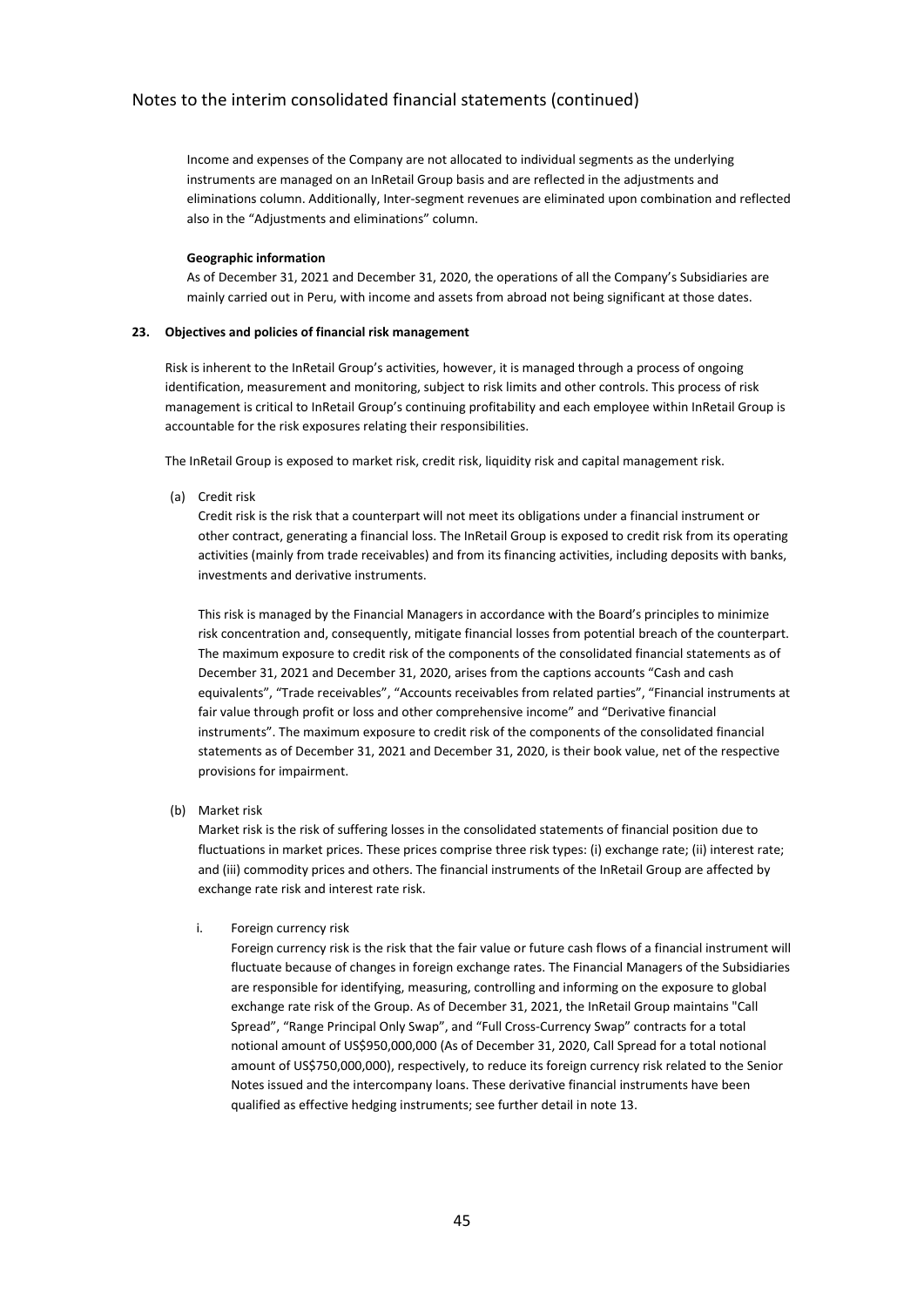#### ii. Interest rate risk

The interest rate risk is the risk that the future fair values or cash flows of a financial instrument fluctuate due to changes of the market interest rates. The InRetail Group's policy is to hold financial instruments that accrue fixed interest rates, therefore, the operating cash flows of the InRetail Group are substantially independent of changes in the market's interest rates. In this sense, in the opinion of the InRetail Group's Management, they are not significantly exposed to interest rate risk.

#### iii. Price risk

The InRetail Group's exposure to this risk is due to changes in the prices of variable income financial instruments, classified in the consolidated statement of financial position as financial instruments at fair value through profit or loss.

#### (c) Liquidity risk

It is the risk that the InRetail Group could not comply with their payment obligations related to financial liabilities at maturity. The consequence would be the default in the payment of their obligations to third parties.

Liquidity risk management implies maintaining sufficient cash and availability of funding through an adequate amount of committed credit sources and the ability to settle transactions, mainly debt. To that respect, the Management of InRetail Group focuses its efforts to maintain funding sources through the availability of credit lines.

#### (d) Capital management risk

The InRetail Group actively manages a solid capital structure in order to cover the risks inherent to its activities. The adequacy of the capital structure of the InRetail Group is controlled using, among other measures, ratios established by Management.

When the InRetail Group manages the capital, it has the following objectives, in addition to ensuring the "Consolidated equity" shown in the consolidated statement of financial position: (i) to ensure the continuity of the operations of the Company and its Subsidiaries so that they continue to provide returns to shareholders and benefits to other participants; (ii) maintain a strong optimal capital structure to support the development of its activities.

Changes haven't been made to the objectives, process or policies in capital management during the periods ended on December 31, 2021 and December 31, 2020.

#### **24. Fair value**

The fair values of the financial assets and liabilities are included at the amount at which the instrument could be exchanged in a current transaction between willing parties, other than in a forced or liquidation sale.

When a financial instrument is traded in an active and liquid market, its quoted market price in an actual transaction provides the best evidence of its fair value. When a quoted market price is not available, or may not be indicative of the fair value of the financial instrument, other estimation techniques may be used to determine such fair value, including the current market value of another financial instrument that is substantially similar, discounted cash flow analysis or other techniques applicable, all of which are significantly affected by the assumptions used. Although Management uses its best judgment in estimating the fair value of these financial instruments, there are inherent weaknesses in any estimation technique. As a result, the fair value may not be indicative of the net realizable of settlement value.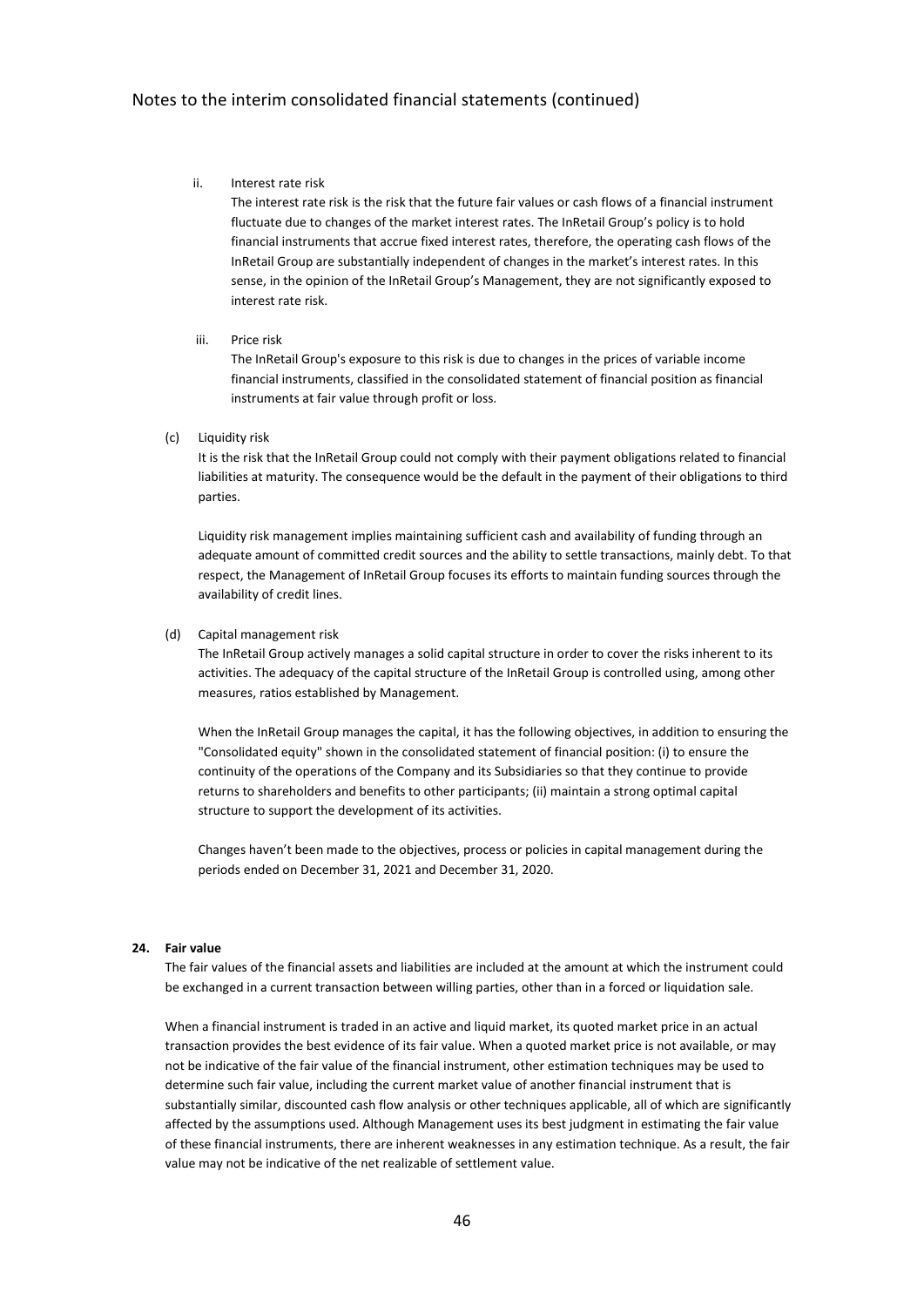The following methods and assumptions were used to estimate the fair values:

(a) Financial instruments whose fair value is similar to book value

Assets and liabilities that are liquid or have short maturities (less than three months), such as cash and short-term deposits, trade and other receivables, trade and other payables and other current liabilities, approximate to their carrying amounts largely due to the short-term maturities of these instruments. Also, the derivative instrument by the InRetail Group is recorded at fair value.

(b) Fixed-rate financial instruments

The fair value of financial assets and liabilities at fixed interest rates and amortized cost is determined by comparing market interest rates at their initial recognition to current market rates related to similar financial instrument. The estimated fair value of interest-bearing deposits is determined through discounted cash flows by using market interest rates in the prevailing currency with similar maturities and credit risks.

(c) Investment to fair value through equity

Fair value of investment though equity is derived from quoted market prices in active markets, if available. Fair value of unquoted available-for-sale financial assets is estimated using a discounted cash flow technique.

#### **Fair value hierarchy**

The InRetail Group uses the following hierarchy for determining and disclosing the fair value of its financial instrument recorded in the statement of financial position:

Level 1: quoted (unadjusted) prices in active markets for identical assets or liabilities.

Level 2: other techniques for which all inputs which have a significant effect on the recorded fair value are observable, either directly or indirectly.

Level 3: techniques which use inputs that have a significant effect on the recorded fair value that are not based on observable market data.

The InRetail Group does not maintain any financial instrument with fair value determination under level 3 and there were no transfers between levels during the twelve-month period ended December 31, 2021 and 2020. The InRetail Group maintains the following financial instruments at fair value:

- Investments to fair value through equity which fair value was determined under level 1 hierarchy.
- Derivative instrument which fair value was determined under level 2 hierarchy.

#### **25. Transactions in foreign currency**

Transactions in foreign currency are carried out using exchange rates prevailing in the market as published by the Superintendence of Banks, Insurance and Pension Funds Administration. As of December 31, 2021, the end of period exchange rates in the market for transactions in US Dollars were S/3.975 per US\$1.00 bid and S/3.998 per US\$1.00 ask (S/3.618 and S/3.624 per US\$1.00 for bid and ask as of December 31, 2020).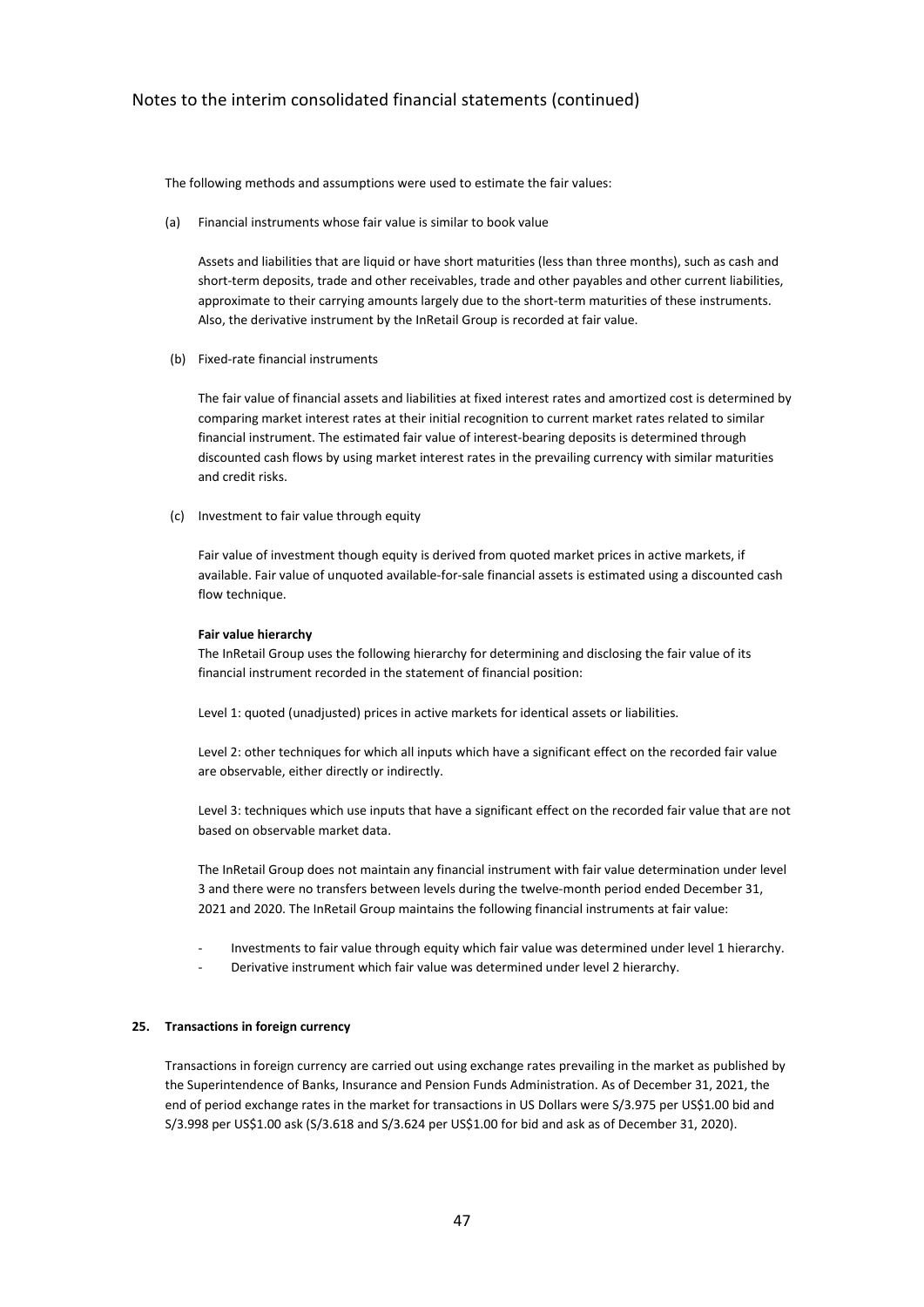Transactions in foreign currency are carried out using exchange rates prevailing in the market as published by authorized entities of the country in which the Company and its Subsidiaries operate. As of December 31, 2021 and December 31, 2020, the end of period exchange rate at the market for transactions of the different currency in relation to the Sol are as following:

| <b>Exchange rate per Soles</b> | 2021                     | 2020    |  |
|--------------------------------|--------------------------|---------|--|
|                                |                          |         |  |
| U.S. Dollars (US\$)            | 0.250                    | 0.276   |  |
| Bolivianos (B\$)               | 1.741                    | 1.921   |  |
| Colombian Peso (\$)            | $\overline{\phantom{a}}$ | 947.158 |  |

As of December 31, 2021 and December 31, 2020, the InRetail Group held the following foreign currency assets and liabilities:

|                                                  | As of December 31, 2021 |           | As of December 31, 2020 |           |             |  |
|--------------------------------------------------|-------------------------|-----------|-------------------------|-----------|-------------|--|
|                                                  | US\$(000)               | B\$ (000) | US\$(000)               | B\$ (000) | \$ (000)    |  |
| <b>Assets</b>                                    |                         |           |                         |           |             |  |
| Cash and short-term deposits                     | 104,391                 | 21,383    | 32,755                  | 18,278    | 621,811     |  |
| Investments at fair value through profit or loss | 20,517                  |           | 8,928                   |           |             |  |
| Trade receivables, net                           | 49,015                  | 31,704    | 57,870                  | 47,684    | 9,054,828   |  |
| Other accounts receivables, net                  | 10,469                  | 3,986     | 4,676                   | 4,732     |             |  |
| Accounts receivable from related parties         | 1,752                   |           | 1,773                   |           |             |  |
| <b>Total assets</b>                              | 186,144                 | 57,073    | 112,797                 | 70,694    | 9,676,639   |  |
| <b>Liabilities</b>                               |                         |           |                         |           |             |  |
| Trade payables                                   | (94, 805)               | (15, 171) | (119, 432)              | (16,909)  | (4,310,221) |  |
| Other payables                                   | (20, 250)               | (7, 851)  | (16, 364)               | (8, 111)  |             |  |
| Accounts payable to related parties              | (291)                   |           | (1, 347)                |           |             |  |
| Lease liability                                  | (255, 622)              | (1,267)   | (277, 872)              | (1,983)   |             |  |
| Interest - bearing loans and borrowings          | (933,544)               |           | (1, 139, 375)           |           | (2,989,968) |  |
| <b>Total Liabilities</b>                         | (1,304,512)             | (24, 289) | (1,554,390)             | (27,003)  | (7,300,189) |  |
| Hedge amount                                     | 950,000                 |           | 750,000                 |           |             |  |
| Net (liability) asset position                   | (168,368)               | 32,784    | (691, 593)              | 43,691    | 2,376,450   |  |

(a) As of December 31, 2021, InRetail Shopping Malls, InRetail Pharma S.A., Supermercados Peruanos S.A. and InRetail Consumer, Subsidiaries of the Company, reduced their exchange rate risk with nine hedging operations through four Call Spreads, one Full Cross-Currency Swap and four Range Principal Only Swaps (two Call Spreads contracts as of December 31 2020) written over its "Senior Notes Unsecured", "Senior Secured Notes", and intercompany loans, which were considered effective hedging instruments.

The Call Spreads have been subscribed for a nominal value of US\$250,000,000, US\$138,0000,000, US\$138,000,000, US\$24,000,000, the Full Cross-Currency Swap US\$100,000,000, and the Range Principal Only Swaps for US\$100,000,000, US\$100,000,000, US\$50,000,000 and US\$50,000,000 (Call Spreads US\$250,000,000 and US\$ 400,000,000 as of December 31 2020) and will be effective until maturity of the "Senior Notes Unsecured", "Senior Secured Notes" and intercompany loans, see note 7.